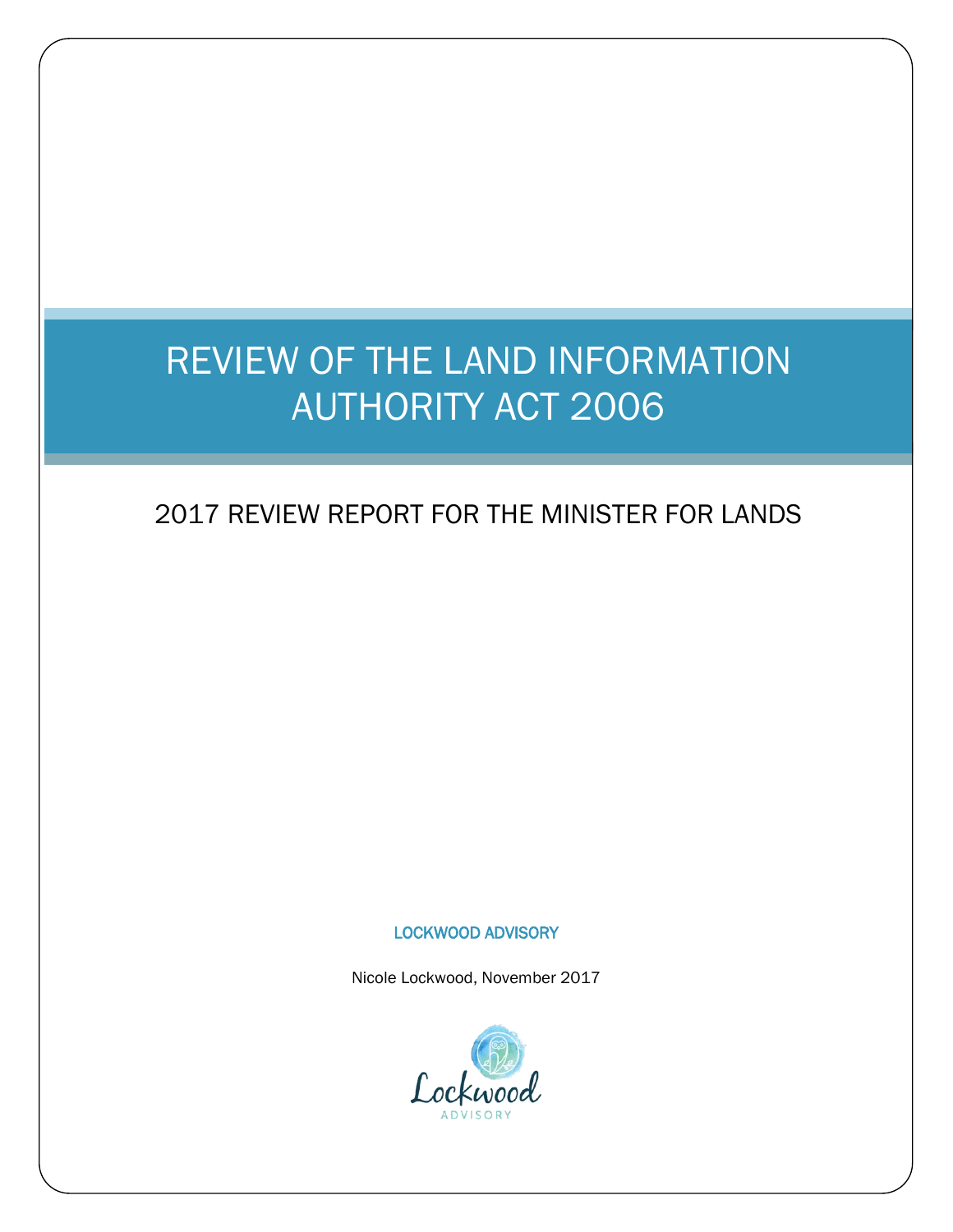# **REVIEW OF THE LAND INFORMATION AUTHORITY ACT 2006**

# 2017 REVIEW REPORT FOR THE MINISTER FOR LANDS

# **Contents**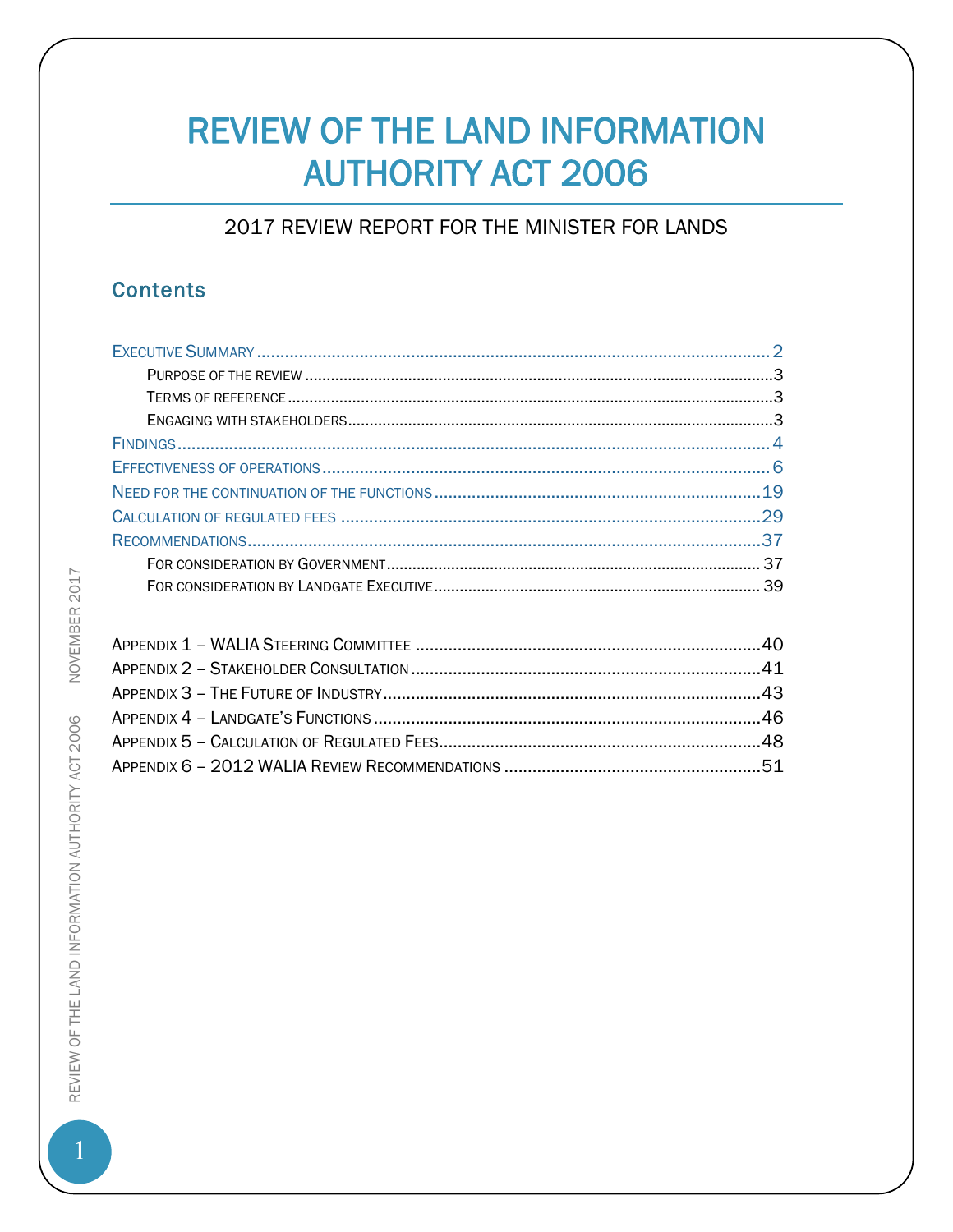# <span id="page-2-0"></span>Executive Summary

Landgate is the government agency responsible for Western Australia's land and property information. Since 1829, Landgate and its predecessor agencies have been responsible for developing and maintaining a secure land administration system for WA.

On 1 January 2007, the Western Australian Land Information Authority, a statutory authority with commercial powers trading as Landgate (the Authority), was established under its enabling legislation, the *Land Information Authority Act 2006* (the Act).

The Act enabled Landgate to continue to deliver core government services in land titling, land information and valuation. Importantly, it also empowered Landgate to develop systems to open up access to government data through initiatives such as its Shared Location Information Platform (SLIP), facilitating the social, environmental and economic development of the state.

In the first five years of operation as a statutory authority, Landgate focused on strengthening its governance consistent with its new charter and modernising its operations, while providing leadership within the public sector in relation to land information.

The first review of the Act in 2012 demonstrated the benefit of the statutory authority model over a departmental model, with Landgate showing improvement against all performance indicators (revenue, equity, profitability and productivity) and indicated that progress was being made in developing the commercial aspects of the business.

The 2012 review also noted the property market downturn and recommended that Landgate review its pricing framework to ensure the long-term financial sustainability of the organisation. Landgate has since enacted legislative change, facilitating more contemporary approaches to pricing and providing for the decoupling of revenue from property market cycles.

The new pricing framework has allowed Landgate to invest for the future, creating greater financial stability. Both the ability to determine fees by means other than cost recovery and efficiencies created as a result of significant business process changes, have led to a reduction in fixed costs by enabling Landgate to focus on core land information services and harness technology in the automation of their delivery.

In the context of a rapidly changing operating environment and the speed of technological change, the time is ripe for government to clearly define the value proposition of Landgate for the next five years. Parallel reviews into the Machinery of Government and Service Priorities have provided outcomes that support the findings of this review. Landgate is ideally placed to provide increased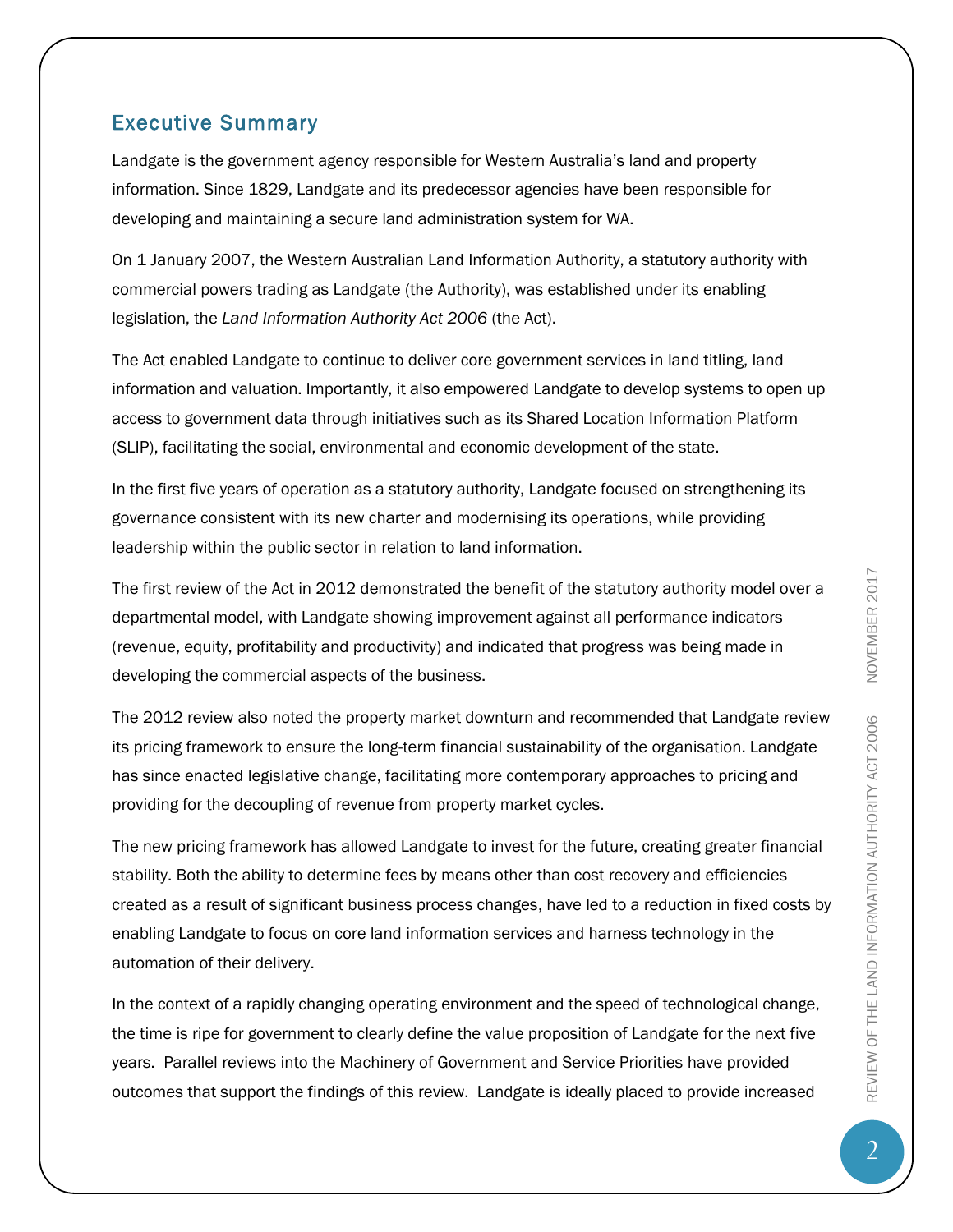value and return for government into the future. The findings and recommendations of this review are a guide as to how this can be achieved.

### <span id="page-3-0"></span>Purpose of the review

Under section 93 of the Act, the Minister for Lands is required to undertake a review of all matters relating to the operation and effectiveness of the *Land Information Authority Act 2006* (the Act) every five years.

### <span id="page-3-1"></span>Terms of reference

The Review must consider:

- 1. the effectiveness of the operations of Landgate
- 2. the need for the continuation of the functions of Landgate
- 3. pricing reform for Landgate's regulated fees and charges
- 4. other matters that may be relevant to the operation and effectiveness of the Act.

A Steering Committee, comprising the Reviewer and Landgate representatives, was established to provide oversight, guidance and strategic direction for the review. (See Appendix 1).

### <span id="page-3-2"></span>Engaging with stakeholders

Numerous industry stakeholders, customers, public sector entities and central government agencies were consulted during the review. A full list of the stakeholders consulted can be found at Appendix 2. Matters addressed through consultation included Landgate's operational performance, the effectiveness of the Act, the role of statutory offices and the pricing and taxing of products and services.

The review of the Act incorporated engagement with the Service Priority Review and Machinery of Government teams to seek alignment with the Western Australian Government's public sector reform priorities. Recommendations made in this review have been tested with both Machinery of Government and Service Priority Review teams.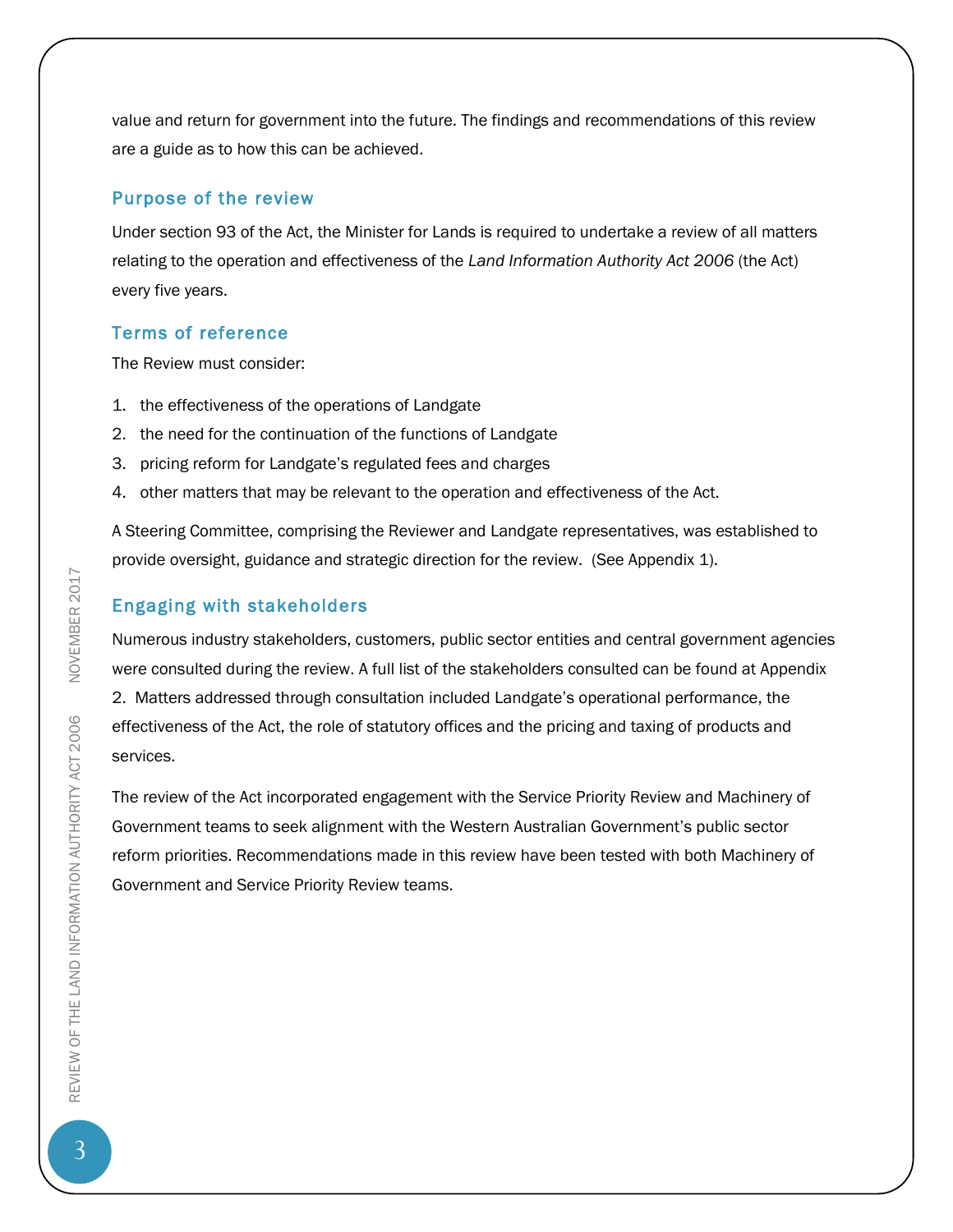# <span id="page-4-0"></span>Findings

The review of Landgate's enabling legislation has resulted in the following key findings:

- 1. Landgate has been effective in its operations, delivering value to its customers and the state through provision of services relating to land information.
- 2. Landgate has effectively delivered these services against a backdrop of significant change in the property market, technological landscape, and the expectations of customers.
- 3. The value delivered by Landgate is evidenced by effective delivery of its core functions, financial sustainability, ability to adjust its structure to be more agile, expertise to identify and capitalise on opportunities, delivery of 'whole of government' services and positive impact on state finances.
- 4. The taxing provisions applicable to the setting of Landgate's regulated fees have enabled investment in products, services and ventures. These investments have seen a positive impact on the balance sheet of government.
- 5. The commercial approach taken by Landgate has reduced its fixed cost base and instilled a culture of efficiency and innovation through a cycle of continuous improvement and critical analysis of operations through a commercial lens.
- 6. Landgate has proven itself to be fiscally responsible by reducing costs, improving efficiency and pursuing responsible investment opportunities.
- 7. Landgate has demonstrated proficiency in facilitating and promoting efficiencies across government, linking the resources of other agencies to deliver value for the state.
- 8. Landgate's cross government leadership has been achieved through leveraging Landgate's skills and experience with respect to data science and information management in the aggregation, analysis and utilisation of government data.
- 9. Landgate is now well positioned with significant skill and experience in analysis and utilisation of data to deliver further value for the state government with respect to open data.
- 10. Landgate as an agency represents an opportunity for the state government to deliver whole of government services, harnessing the skills, resources and capabilities it already holds.

These findings will be explained in detail within this review report.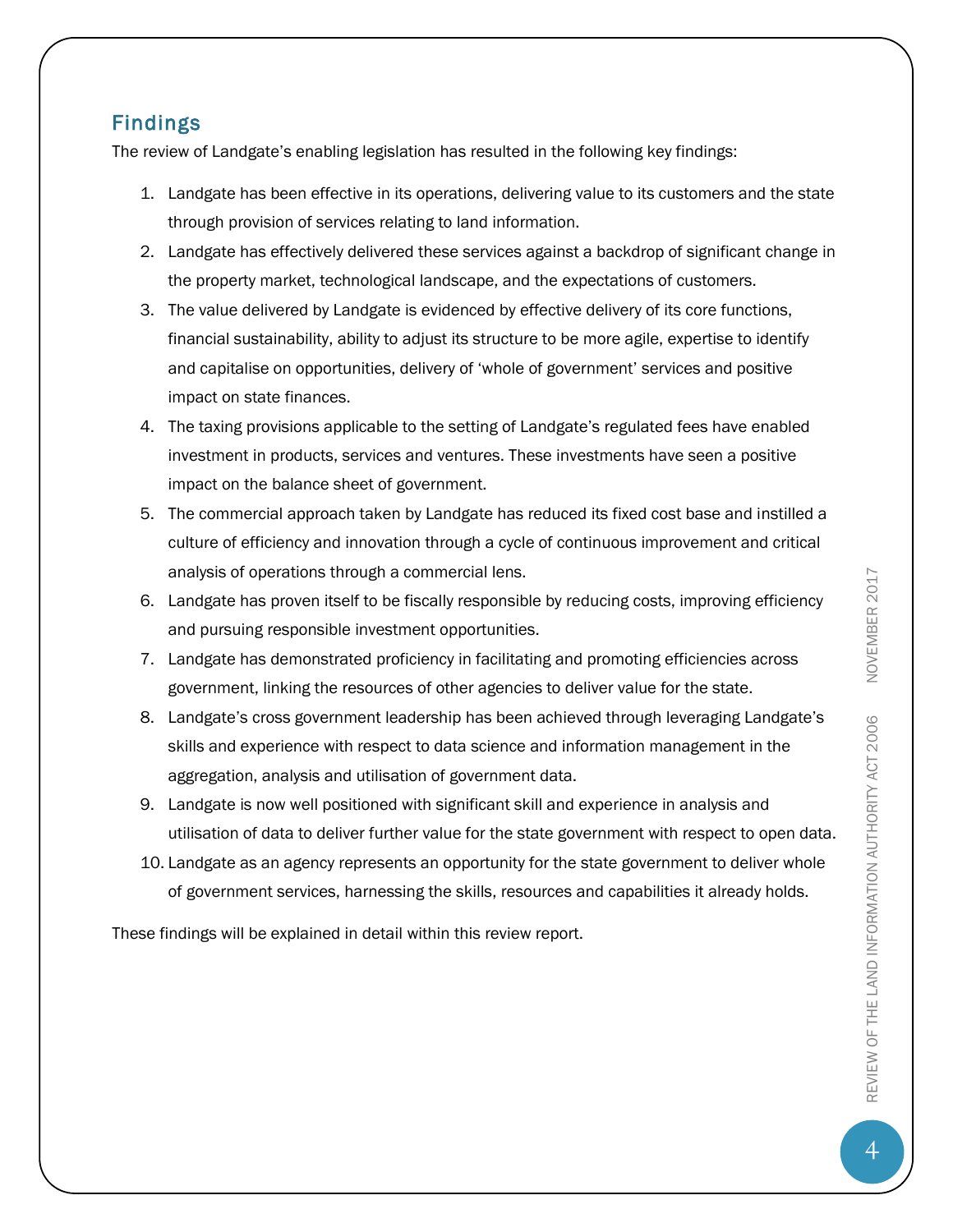### **Context**

Since becoming a statutory authority in 2007, Landgate has undergone a significant transformational journey. The below timeline provides a visual description of Landgate's journey to date, providing strategic context to this review.



NOVEMBER 2017 5REVIEW OF THE LAND INFORMATION AUTHORITY ACT 2006 NOVEMBER 2017 REVIEW OF THE LAND INFORMATION AUTHORITY ACT 2006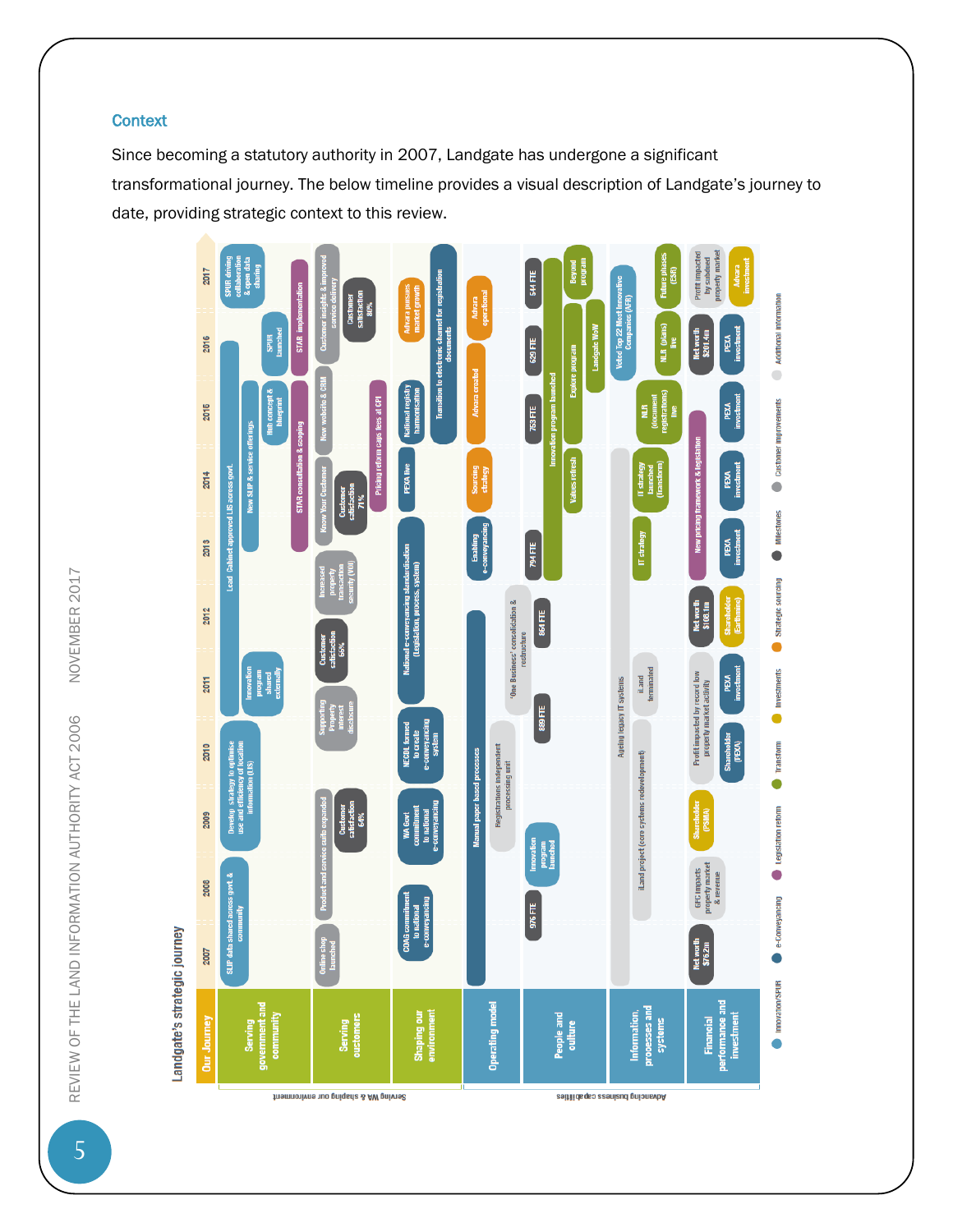# <span id="page-6-0"></span>Effectiveness of operations

Landgate has been effective in its operations, delivering value to its customers and the state through provision of services relating to land information.

Landgate's core business is the delivery of land information services on behalf of the state government. This includes maintenance of the state's land titles register, provision of land and property valuations to government, maintenance of the state-owned property asset portfolio and capture and maintenance of the state's geographic information. Through its Shared Location Information Platform (SLIP), Landgate provides access to datasets from across agencies, and leads collaboration and innovation across sectors to harness the value of location information for the benefit of the state.

Landgate continues to deliver these services effectively, and over the review period has demonstrated significant improvement in turnaround times for land registry actions and resolving customer queries, as well as a substantial increase in the number of land information datasets made available through SLIP.

Landgate's key effectiveness indicators, reported in the Annual Report, demonstrate the continued integrity of operations.

The average turnaround time for documents lodged in 2016/17 was 1.5 days, down from 2.5 days in 2015/16. This is largely due to process automation through the New Land Registry (NLR™) platform, which has enabled processing speeds of as little as 23 seconds and has reduced resources, costs and document backlogs. The new system has processed over 200,000 transactions and reduced the number of documents awaiting processing by 55%.

Automation has allowed Landgate to reduce employee numbers to 571 and more easily deal with peaks of business activity without the need to employ more staff. A reduction in employee levels has also contributed to a reduced fixed cost base and greater financial stability.

In 2016/17, 185 additional datasets were added to SLIP, resulting in 3,800 datasets for dissemination to state and local government agencies. Landgate has also been successful in its implementation of the WA Whole-of-Government Open Data Policy, enabling nearly 1000 datasets to be shared with the public and over 400 subscribed organisations.

During the same period, Landgate has enjoyed a good relationship with its customers, resolving 84% of customer queries at the first point of contact and receiving a 78% customer satisfaction rating.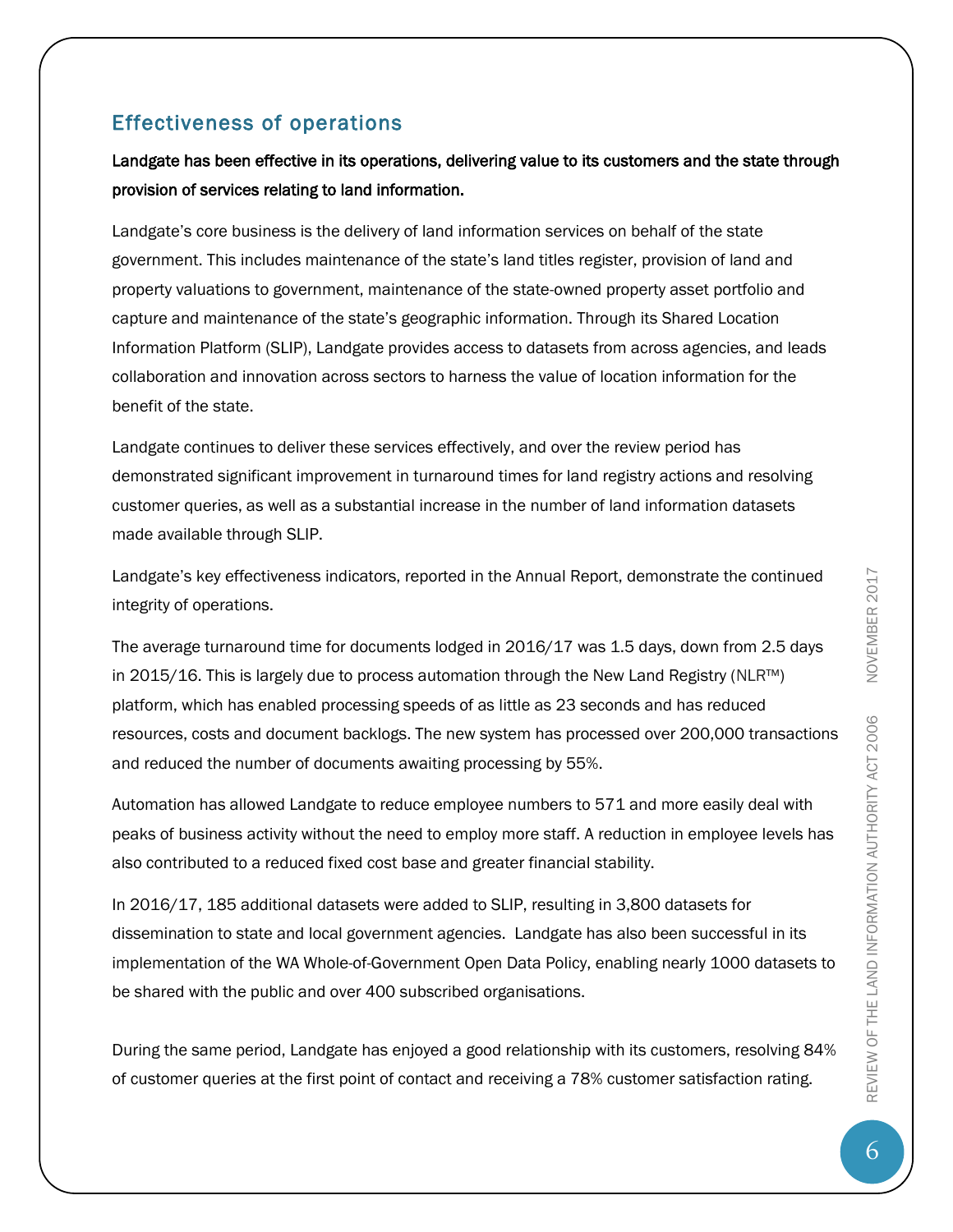While consultation with key customers during the review demonstrated some variability in the overall customer experience (see Service Delivery section), the integrity and quality of core services were held in high regard. Landgate's reputation as an effective provider and manager of land information remained strong across all customer segments.

Landgate continues to be a secure, trusted source of land information, with the maintenance of this information integral to the Torrens title system of land registration.

### Recommendation 1: Role of Landgate

Landgate continues to fulfil its existing role in relation to land information.

### Landgate has effectively delivered its services against a backdrop of significant change in the property market, technological landscape, and the expectations of customers.

Changes within Landgate's operating environment, as well as broader external factors, have presented both opportunities and challenges for Landgate over the review period.

Advances in technology and structural changes to the operating environment presented an opportunity for Landgate to implement systems targeting greater efficiency in the provision of core services and the ability to serve customers better.

The implementation of e-conveyancing in Australia has not only fundamentally changed the way that property transactions take place but has opened up commercial opportunities for Landgate, such as the development of the NLR™ platform and subsequent creation of a subsidiary, Advara, to commercialise this service.

These opportunities have enabled Landgate to build on its strengths to deliver better product and service offerings to the WA community, while continuing to demonstrate leadership in the innovation sphere.

Looking to the future, the opportunities for Landgate to similarly leverage its capacity for innovation to take advantage of future technological advancements are substantial. An analysis of such technologies and their potential applications for industry are explored within Appendix 3.

While opportunities have been realised, the last five years have not been without challenges for Landgate.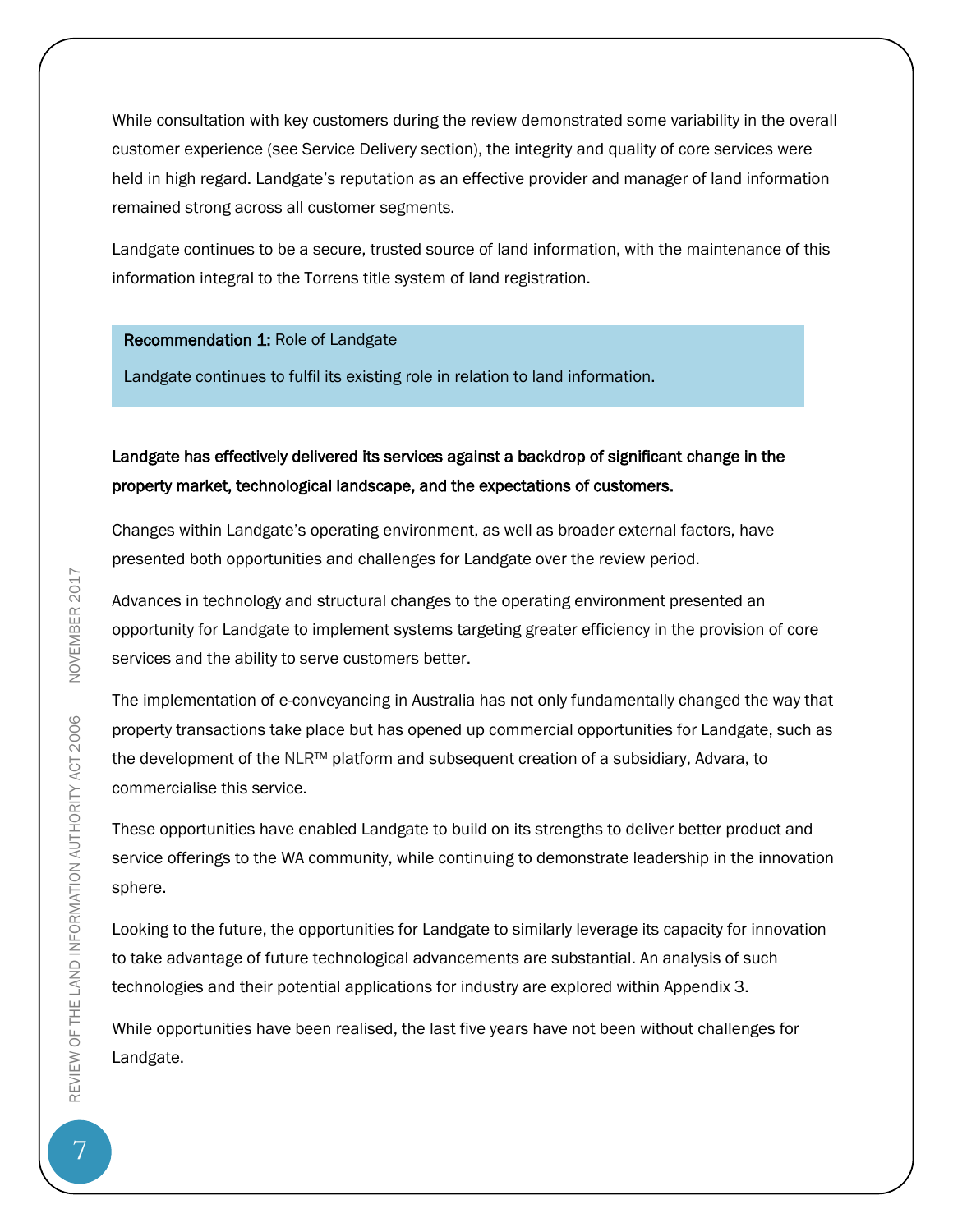A downturn in the property market has seen document lodgement and title search figures decline significantly. These activities have historically accounted for over 73% of Landgate's customer revenue, and thus Landgate's financial performance across these service areas has been substantially impacted.



*Figure 1: Actual Levels of Paid Searches and Document Lodgements 2007 - 2017*

Property market volatility and increased automation of services created an opportunity for Landgate to realign its internal operating environment, better reflecting future demands and resource requirements.

'Transform', a strategic program of business improvement targeting greater operational efficiency, enabled Landgate to significantly reduce its fixed cost base through workforce reduction, automation of processes and adoption of technology. These reductions allowed Landgate to be more agile and improve the scalability of resources, leading to a more resilient operational model, capable of better managing external fluctuations.

Reduction of Landgate's fixed cost base, coupled with an increase in the value of its assets, has resulted in a profit being returned despite the challenges of a volatile property market.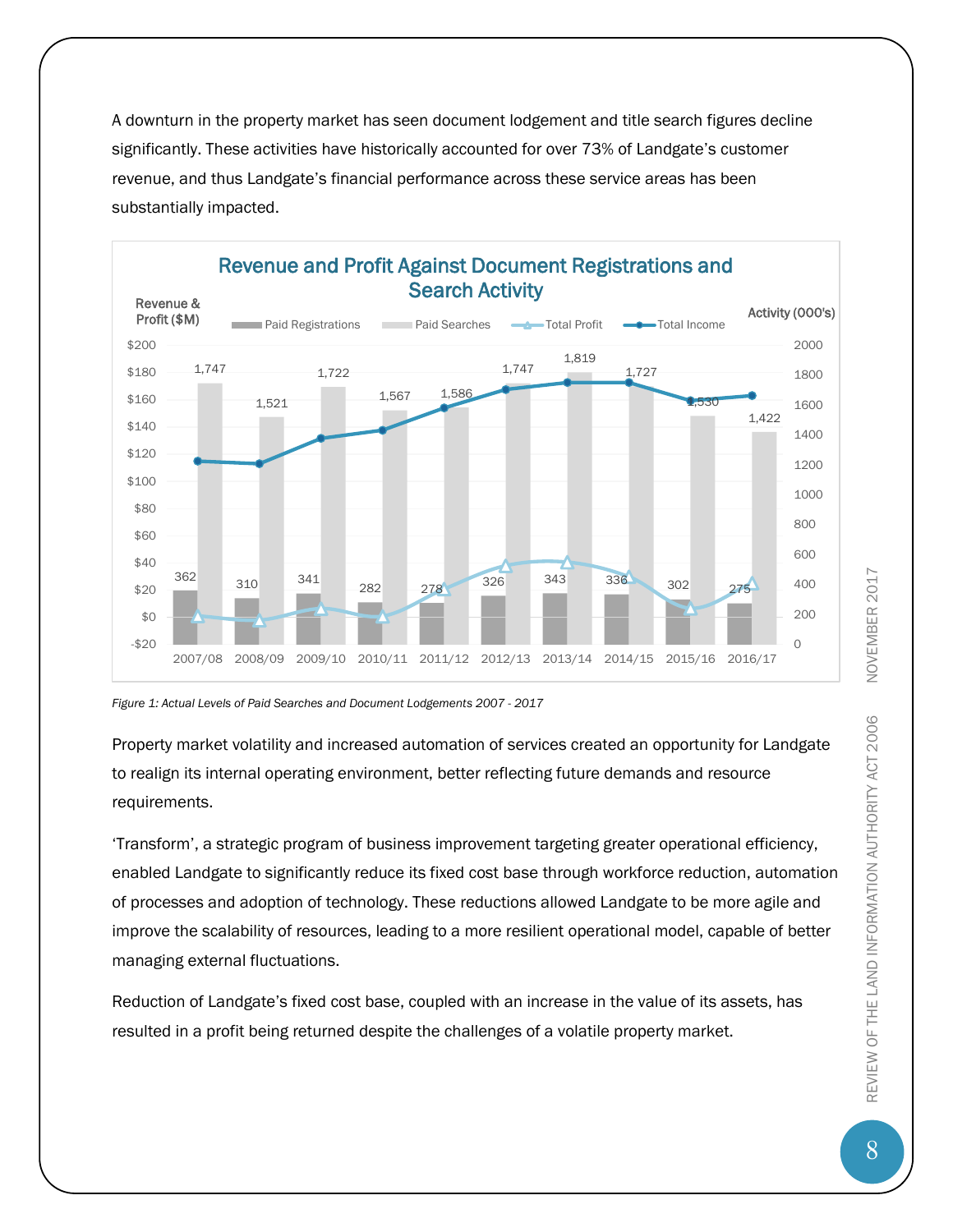The value delivered by Landgate is evidenced by effective delivery of its core functions, financial sustainability, ability to adjust its structure to be more agile, expertise to identify and capitalise on opportunities, delivery of 'whole of government' services and positive impact on state finances.

Since July 2012, Landgate has performed strongly across all key financial measures. Comparisons with the previous review period (2007- 2012) demonstrate growth in revenue and before-tax profit, as well as improved asset value.

Despite 2016/17 activity levels being the lowest since 1991/92, total customer revenue grew by 38% over the review period, with regulated fees increasing just 4% over this period.

Expenses grew by only 11% during the same period or 8% if voluntary severance payments, which totalled \$23.9m (representing 247 employees), are excluded. While these payments were not insignificant, they represent a sound 'investment' in the financial viability of Landgate over the long term, enabling the organisation to realise significant salary savings in the future.

The total before-tax profit over the review periods improved from \$27.2m (2007/08 – 2011/12) to \$140.4m (2012/13 – 2016/17) on the back of significant technology and labour reforms.

This profit growth would not have been possible without the taxing provisions, which enabled fee stability, improved service delivery for customers and provided for the capture of resulting efficiency gains. Introduced through legislative changes in 2015, Landgate's taxing provisions (discussed further in reference to regulated fees) have enabled certain fees to be determined on a basis other than cost recovery.

These changes resulted in Landgate delivering significant additional value to the state government and broader community over the review period. This value was returned to the community through:

- tax and dividend payments to government totalling \$78m
- self-funding of the asset investment program totalling \$32m (2015/16 16/17)
- investment in Property Exchange Australia (PEXA) totalling \$30m.

As shown in Figure 2, Net Assets have improved by 67% from \$130m to \$218m. Liquidity remains strong, despite the challenging economic times and employee leave liability has been effectively managed and reduced by 16%.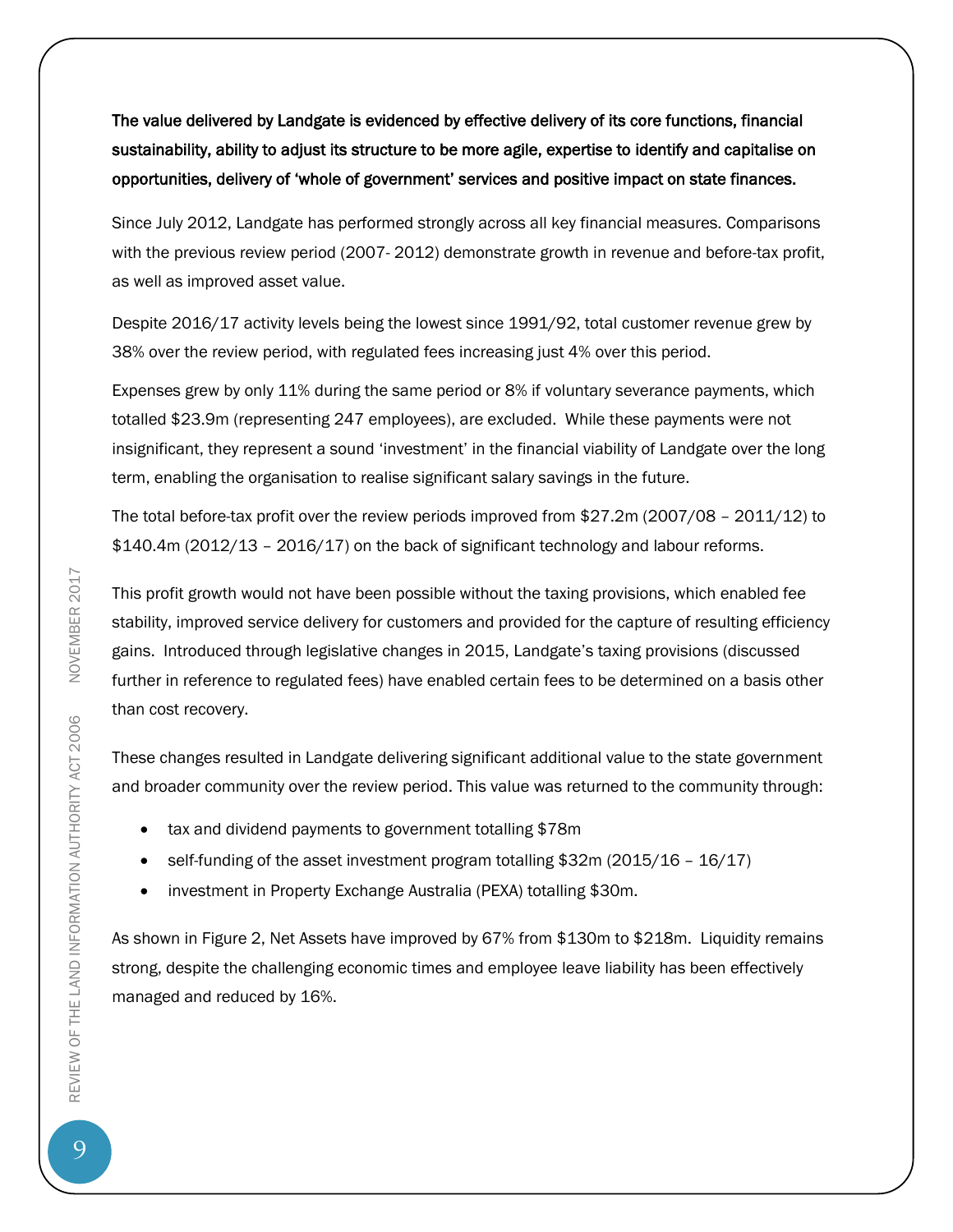

*Figure 2: Balance Sheet Summary 2006/07 to 2016/17*

Growth in asset value over the past five years has occurred due to increased investment, as well as an increase in the capital value of existing assets. As shown in Figure 3, between the financial years of 2015/16 and 2016/17, Landgate was able to invest a total of \$32m in its Asset Investment Program (AIP) from retained earnings, without the need for any capital appropriation. This was made possible as a result of efficiency gains delivered through Transform.

As highlighted in Figure 3 below, the capital funding contributed to the AIP since 2012/13 has declined significantly, with Landgate becoming self-sufficient over the last two years.



*Figure 3: Asset Investment Funding Sources 2011/12 to 2016/17*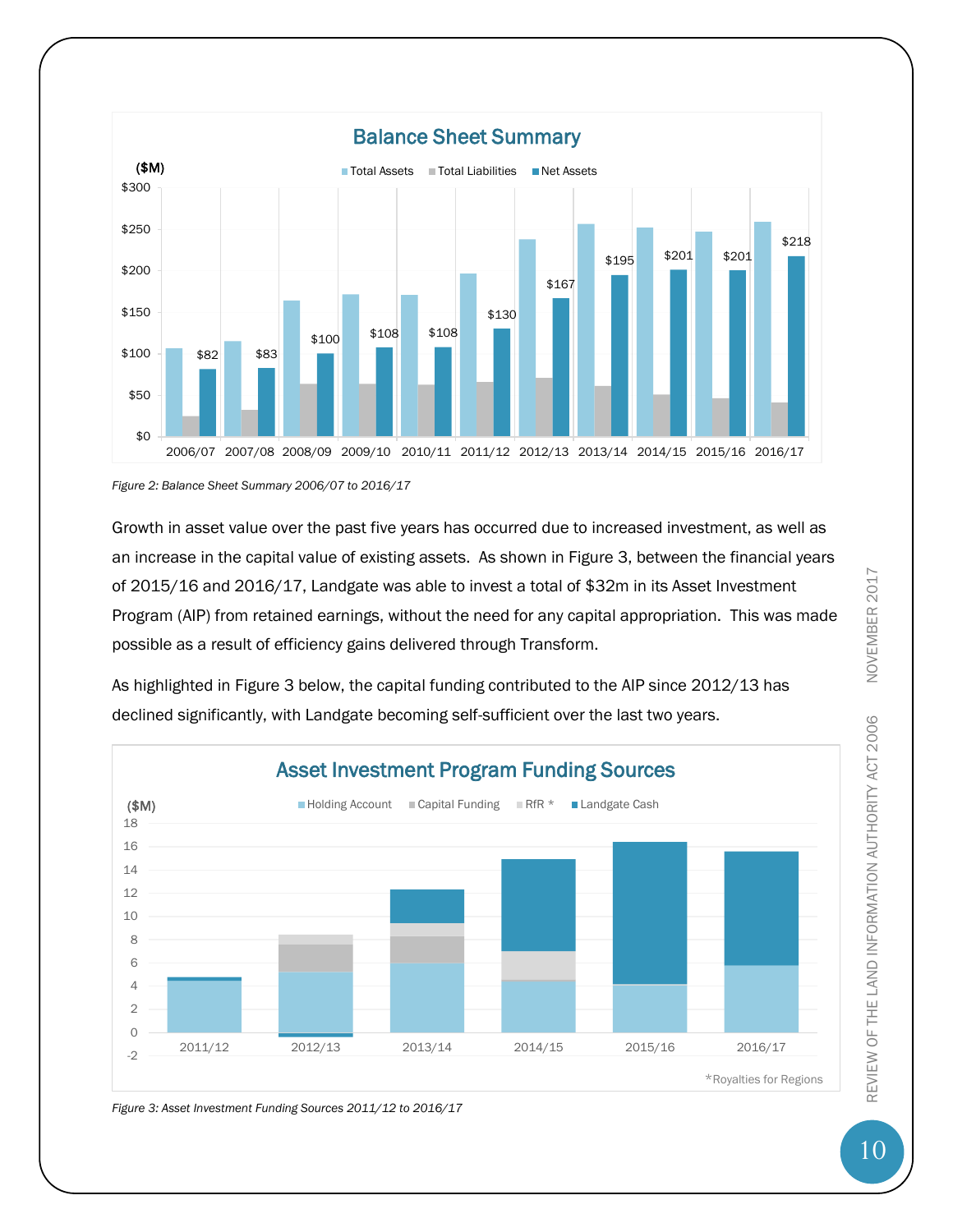Landgate's reliance on government funding (for its non-commercial, community benefit activities) fell by 1%, now representing just 19% of total revenue, compared to 25% five years ago and is expected to drop to 17% within the next five years.

In addition to gaining self-sufficiency of its AIP, Landgate has continued to return significant funds to the state government. As well as providing a dividend to the state for the last four financial years, Landgate has also contributed returns to government by other means.

Funds paid to the state under the National Tax Equivalency Regime (NTER), as well as those returned through payroll tax, amounted to over \$10 million in 2016/17. Figure 4 below shows a breakdown of the contributions that Landgate makes to the WA State Government.



*Figure 4: Return to Government 2007/08 to 2016/17*

The benefit Landgate has enjoyed from its ongoing profitability has also positively impacted state finances. Landgate's net profit result is directly reflected in the net operating balance of government, while surplus cash has reduced total public sector net debt.

Landgate has been at the forefront of change, working to deliver on the Council of Australian Government (COAG) initiative in implementing e-conveyancing in Western Australia. The advent of PEXA created an opportunity for Landgate to invest along with other state governments and major financial institutions, and Landgate's engagement in the process reflected good public policy reform in the real property market.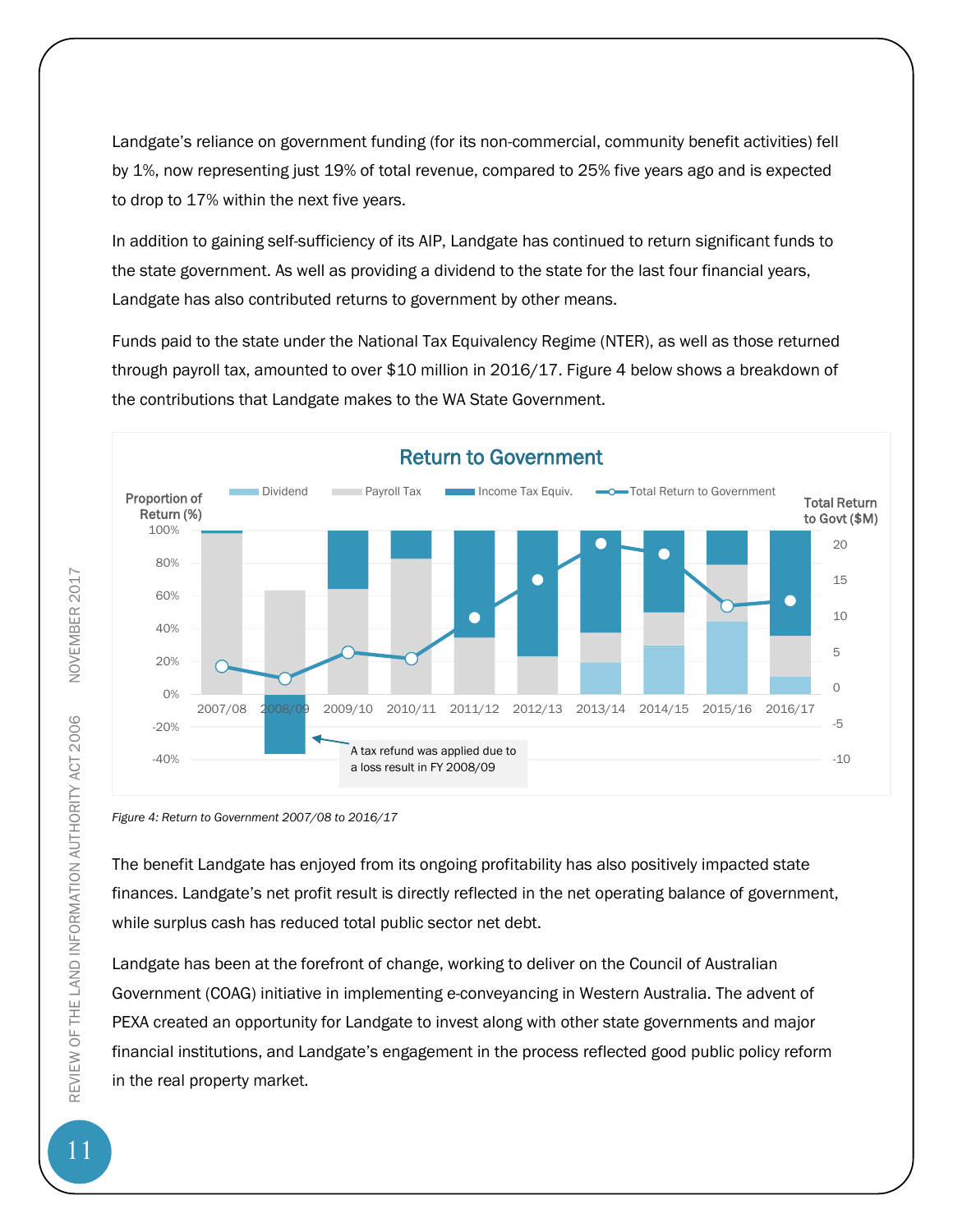Return on this investment in PEXA enabled the state to take advantage of digital disruption opportunities by exploring the concept of a NLR™ service.

Landgate invested in the 'green-field' development of this scalable, cloud based, multi-tenanted land registry platform. The platform development was structured as a progressive build with releases implementing increasing functionality to continuously deliver business improvement.

Landgate then sought independent financial and taxation advice to identify and assess the commercialisation options. A subsidiary now known as 'Advara' was created in partnership with Ajilon Australia's parent company, Adecco Group, to commercialise the technology developed to deliver land registry services.

Advara provides IT services to Landgate and is a technology provider to the consortium awarded the contract for supply of land registry services in New South Wales.

This review notes that Landgate stakeholders were aware of the commercial pursuits of the organisation, and commented on the need for ongoing transparency when a government agency, such as Landgate, enters the commercial market. The recent creation of PEXA and Advara raised questions about the role of government as a regulator of the market, as well as being a market participant. Stakeholders understood the role that government plays in the creation of a new market, however they felt government should step away from that role shortly afterwards, allowing the private sector to compete.

# The commercial approach taken by Landgate has reduced its fixed cost base and instilled a culture of efficiency and innovation through a cycle of continuous improvement and critical analysis of operations through a commercial lens.

Landgate instigated a five-year program of business transformation in 2014 to become a leaner, more agile, customer-focused and digitally enabled business to better meet the future needs of its customers, community and shareholder, the State of Western Australia.

Landgate's significant and proactive program of reforms has enabled the organisation to achieve a more flexible cost base, which was needed in order to cope with its fluctuating revenue streams from the variable property market.

Focusing on people, process and technology, the business improvement program has delivered the following key benefits so far:

significantly decreased operating costs due to workforce reductions (refer Figure 5)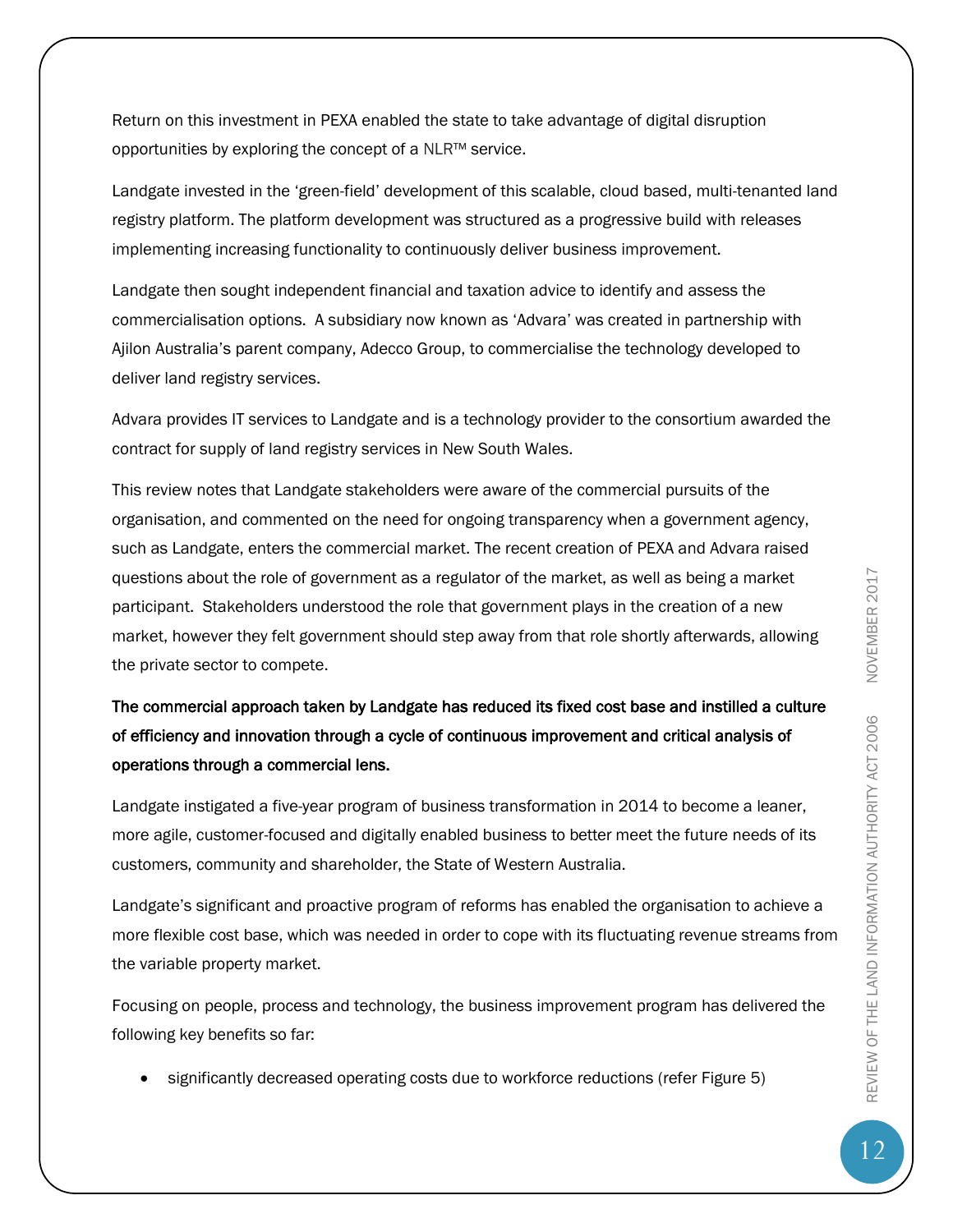- optimised performance by standardising and automating outdated manual processes to make them less resource intensive
- improved customer experience (while decreasing the workforce size): customer satisfaction increased to 81% (Dec 2016) from 74% (Feb 2014) and customer response times improved: 97% of calls are answered by Landgate's Midland Customer Contact Centre within 60 seconds
- creation of a high-performance culture through implementing the Landgate 'Way of Working' program
- increased people management capability evidenced in the 2016 engagement survey responses to "*My immediate supervisor / manager does a great job at people management*", scoring at +5.3% above IBM AU norm, a benchmark used by IBM to compare organisations within Australia.

Figure 5 outlines the significant progress that Landgate has made in reducing its workforce from an average 887 Full Time Equivalent (FTE) employees during 2006/07 to 599 FTEs in 2016/17 – a 32% reduction.



*Figure 5: Average Full Time Equivalent Employee Numbers 2001/02 to 2016/17*

The substantial ongoing labour savings from these reforms has significantly enhanced the value proposition of Landgate and particularly the land registry function. To a large extent, this value depends on the continued stability of the approach to regulated fee setting.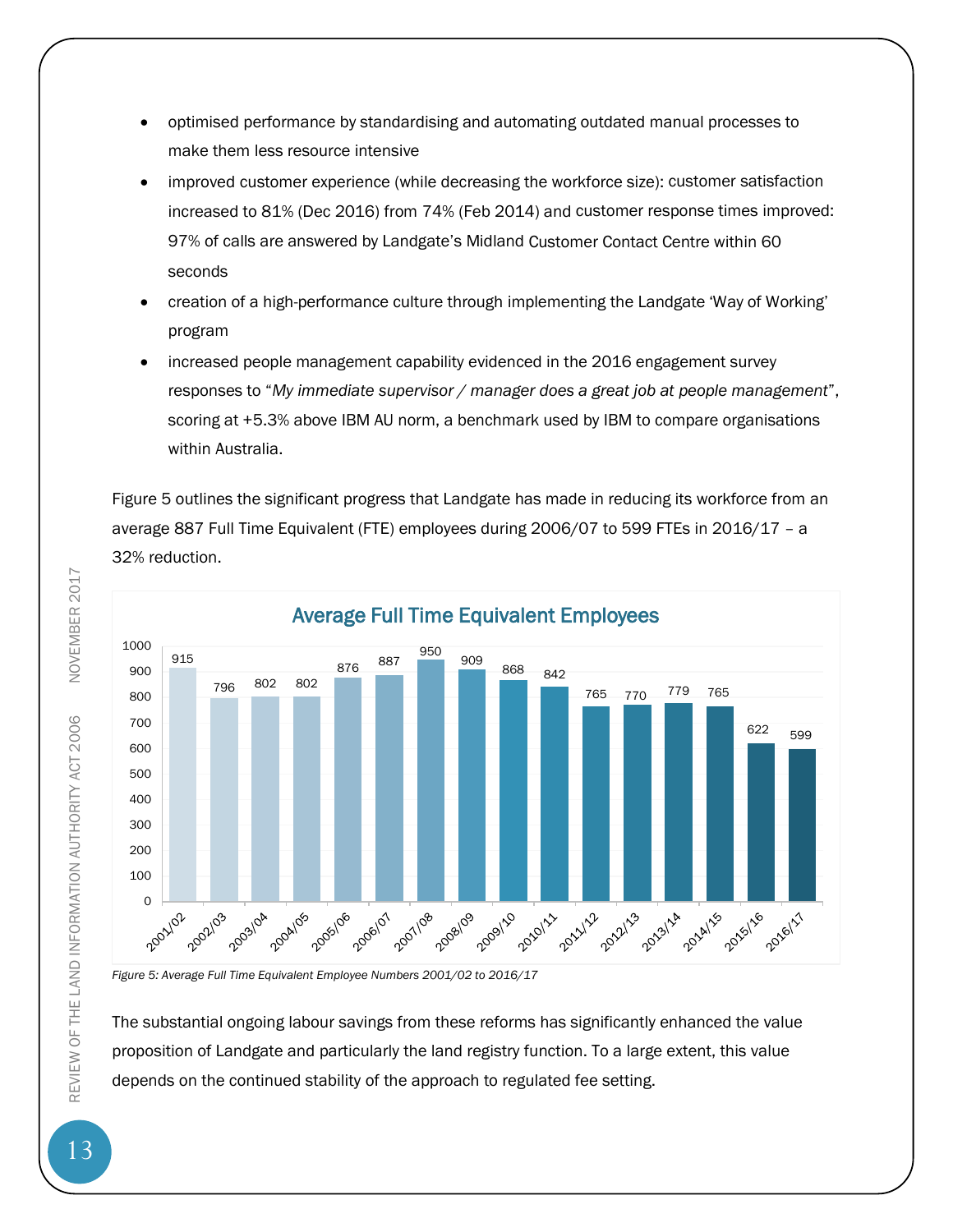Continuation of the taxing provisions will enable the value of these savings to be retained and provided back to the community via increased tax and dividend payments to government and reinvestment into the business to upgrade asset infrastructure that will further improve service delivery to customers.

### Landgate has proven itself to be fiscally responsible by reducing costs, improving efficiency and pursuing responsible investment opportunities.

Landgate's business transformation has been achieved at a time when the Western Australian property market is at its lowest point in two decades. Right-sizing, making significant changes to management, business processes and technology has enabled Landgate to automate its key registration functions, setting Landgate up to work more efficiently with less human intervention.

The overall reduction of Landgate's fixed cost profile delivered recurrent savings and supported a continued profit, despite declining revenues from the subdued property market, reducing reliance on additional appropriated funding.

Figure 6 below provides an overview of Landgate's profit and loss over time. In reference to the decline in key service activity levels, had it not been for the reform actions and the introduction of the taxing provisions, the impact to operating result and subsequent reliance on state finances would have been considerable.



*Figure 6: Profit and Loss (before tax) for 2004/05 to 2016/17*

While the above graph demonstrates an increase in total expenses between 2013/14 and 2016/17, it does not reflect the composition of Landgate's expenditure. Figure 7 demonstrates reduced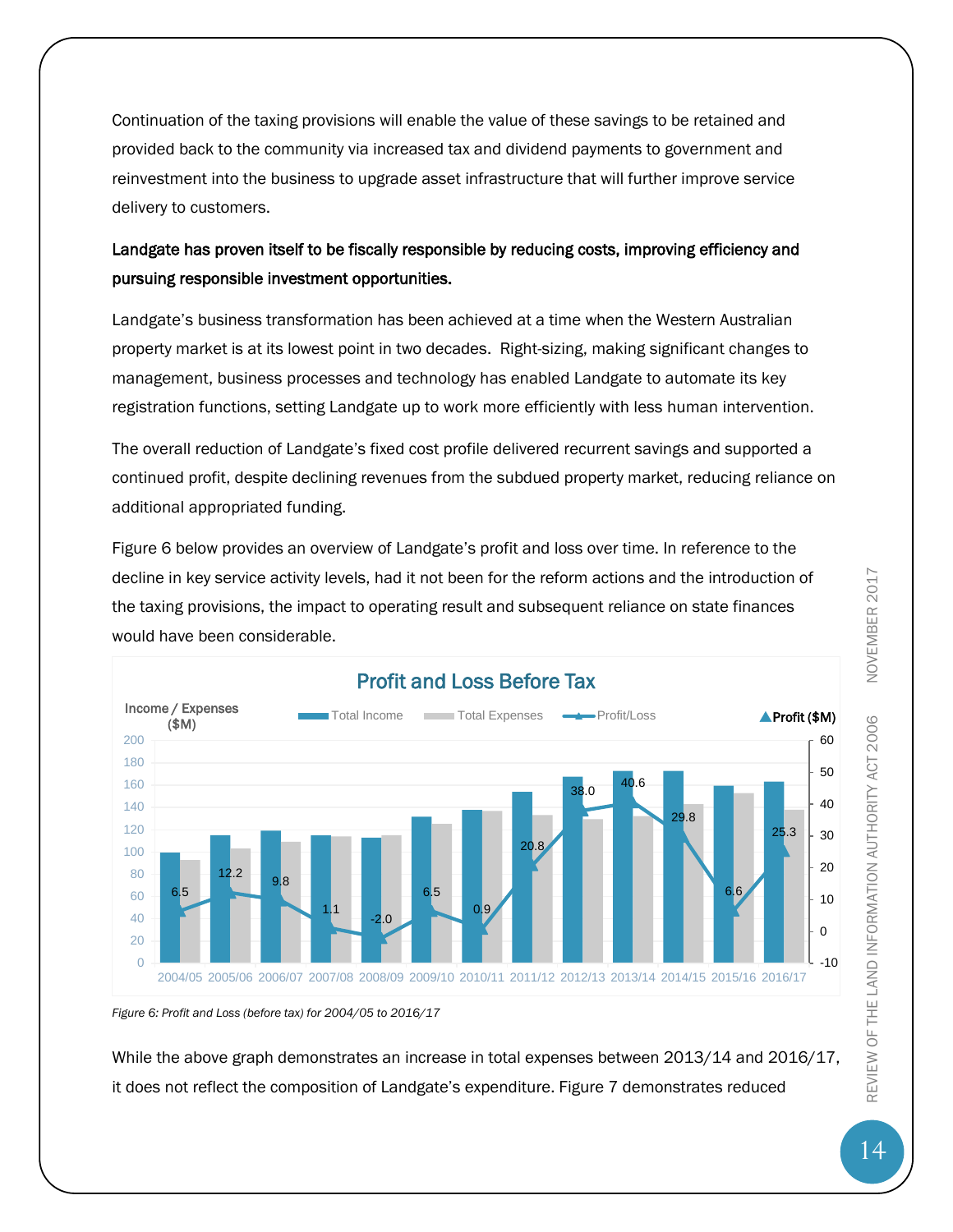expenditure across fixed ongoing cost types such as 'employee benefits', while services and voluntary severance payments make up a significant portion of total expenditure.

Reduced fixed costs facilitate greater savings over the longer term, enabling Landgate to scale operations up and down to meet demand. The cost of reducing Landgate's full employee base has not been insignificant, with the cost of voluntary severances illustrated below.



*Figure 7: Expenses by Category 2009/10 to 2016/17* 

### Landgate has demonstrated proficiency in facilitating and promoting efficiencies across government, linking the resources of other agencies to deliver value for the state.

Nationally, as well as at a state level, there has been an increased focus on the economic value of public sector data.

Landgate's location datasets support WA's \$1.3 trillion property market - the financial bedrock sustaining investment and economic growth of the state.

Today, Landgate shares 3,800 datasets between 40 agencies and 140 local government agencies via SLIP. These datasets constitute a substantial proportion of critical state data infrastructure.

Collaboration between agencies that use SLIP has resulted in significant efficiencies and cost savings. Since 2013/14, several agencies have taken up SLIP services for the first time, including Landcorp, Metropolitan Redevelopment Authority, Department of Planning, Lands and Heritage and Department of Jobs, Tourism, Science and Innovation. These agencies have avoided costs for spatial technology platforms, which otherwise cost between \$150,000 and \$300,000 per year to license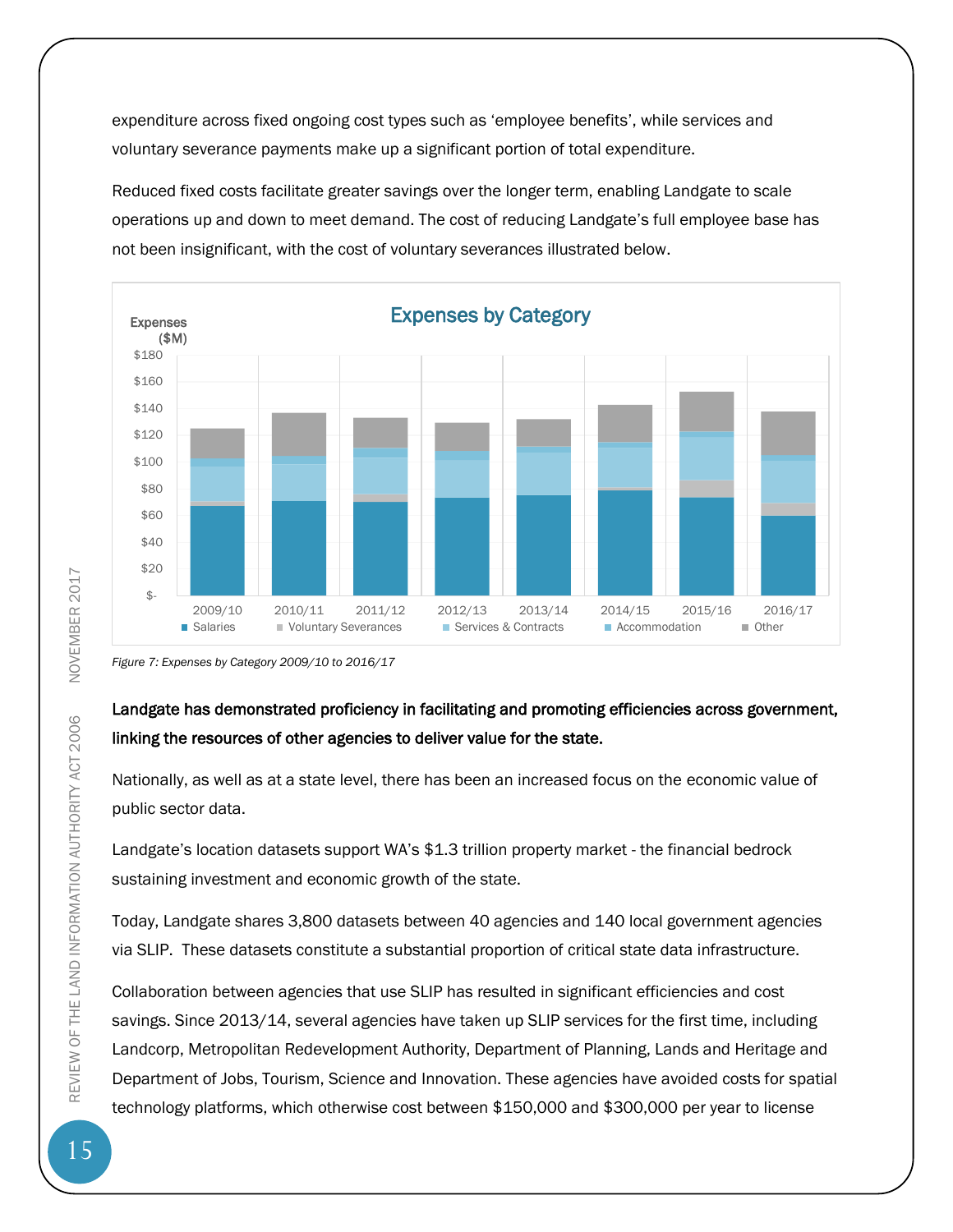per agency. Across these four organisations, a conservative estimate of costs avoided through this approach since 2013 is \$2 million.

SLIP in focus: *The software available to spatially enable businesses is often complex and aimed at specialist users. As a result, this software is underutilised and many potential benefits go unrealised.* 

*In 2013, Landgate began working with public and private sector users of its Shared Location Information Platform (SLIP) data to deliver spatial applications for non-specialist users. These applications now provide information in a very simple form to a wide range of users, without the need for specialist resources to interpret data or maintain the application.* 

*Data is updated automatically from hundreds of sources across the public sector through SLIP, avoiding the costs associated with each organisation having to source and manage this data. The net avoided cost per customer is conservatively estimated at \$120,000 per annum.*

Landgate has also successfully used the capability of SLIP to deliver value to the state in relation to South West Native Title Settlements (SWNTS). Collaboration between Department of Lands, Department of Mines, Industry Regulation and Safety, South West Aboriginal Land and Sea Council and Landgate resulted in Landgate's SLIP providing an authoritative up-to-date view of all relevant tenure, cadastre and other contextual location information required to identify and negotiate suitable parcels of land subject to the SWNTS agreement.

An overall efficiency of at least \$4.8 million (verified by Dept. Lands and Landgate) has been realised since 2014-15 through avoiding duplication of system costs and automation of tasks that enable staff to focus on core business, rather than sourcing, assembling and managing data.

The support of Landgate for the Location Information Strategy for WA, in collaboration with other agencies and the private sector, resulted in State Cabinet endorsement of a significant new investment of \$25 million between 2012 and 2016 to enhance access to location information. Through this investment, the number of WA public sector agencies using services from the SLIP will continue to expand and enjoy the benefits of avoiding the costs of duplicating systems and data between agencies.

Landgate also coordinates the WA Whole-of-Government Open Data Policy, which, in support of the Location Information Strategy, recognises the economic importance of data and aims to *'*improve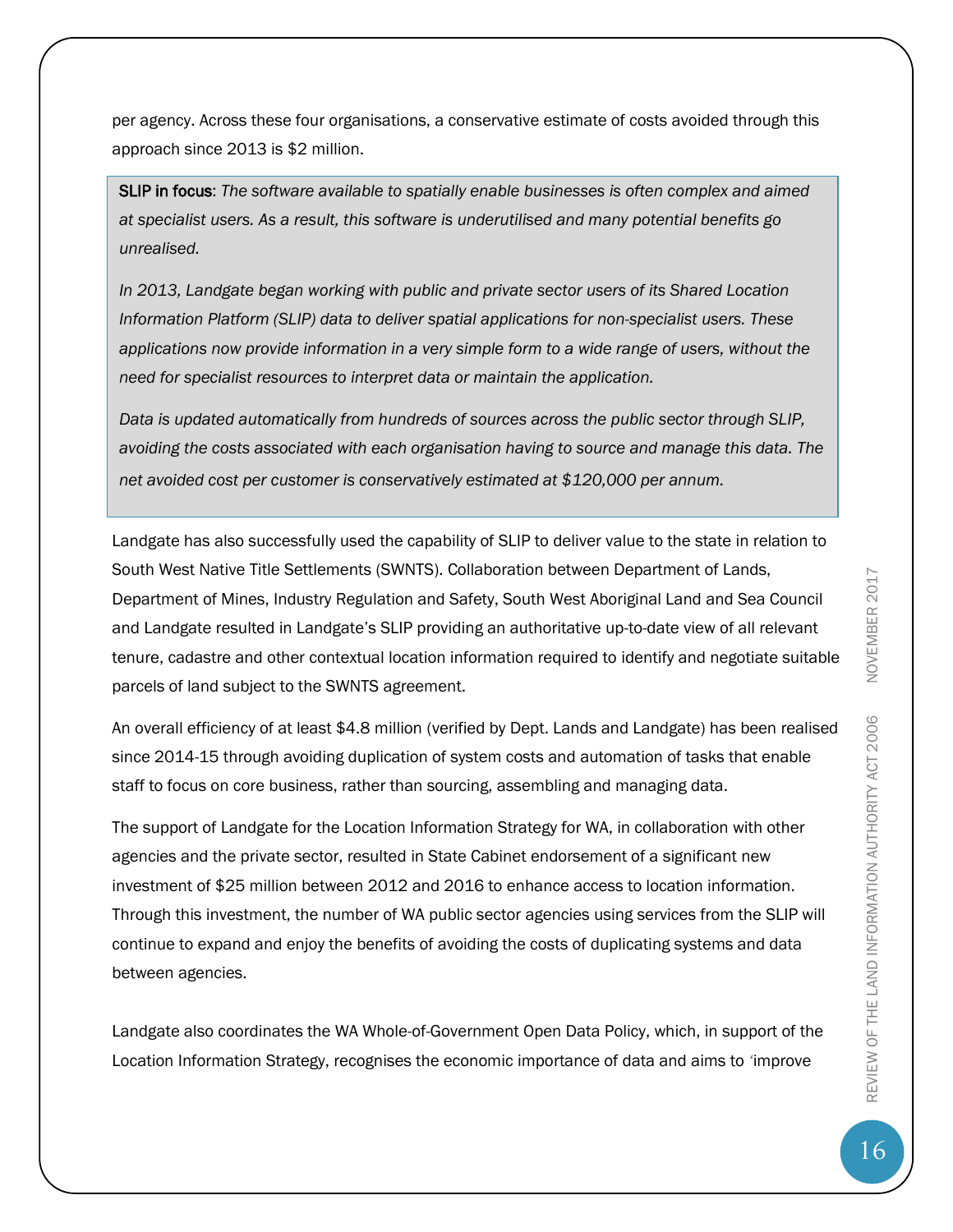management and use of the public sector's data assets in order to deliver value and benefits for all Western Australians'.

The WA open data service – data.wa.gov.au – makes public sector data more easily discoverable and accessible by the whole WA community, rather than being limited to specialist users within the public sector. Collaborating with around 80 organisations (including 45 state and local government agencies), Landgate's location and technology hub, SPUR, has enabled nearly 1000 datasets to be shared with the public and over 400 subscribed organisations.

Case Study: *Aboriginal Affairs Coordinating Committee* (AACC)

*The ACCC coordinates the activities of all persons and bodies that provide services and assistance in relation to persons of Aboriginal descent. The open data platform has been used by the ACCC to share a wide range of data, some of which is sensitive. The platform has enabled sharing of datasets, while allowing agency custodians to maintain control over access.* 

*The ACCC develops strategic policy responses to identify appropriate solutions and makes decisions to resolve long-standing systemic issues that prevent progress of better outcomes for Aboriginal people. The effective coordination and sharing of data from various agencies across government is therefore fundamental to the work of the ACCC.* 

*The ACCC avoided the costs of setting up and managing a separate data warehouse by leveraging the state's existing investment in data.wa.gov.au and SLIP, in turn enabling these agencies to focus resources on core business.* 

Landgate also has an active role in the development and progress of significant policy reform on behalf of the state government.

The work undertaken by Landgate in progressing the Strata Titles Act Reforms (STAR) has been recognised by government and industry stakeholders as a collaborative process that will drive key outcomes in the broad context of the state government's policy agenda. Landgate's understanding of the strata title system was seen as critical to the success of the engagement process.

Stakeholder feedback about Landgate's stewardship of the STAR process was that Landgate did an exceptional job progressing key reforms, with a comprehensive stakeholder engagement program effectively linking the policy intent with legislative outcomes.

Landgate has also taken carriage of significant legislative and policy reform in other areas, including the progress of *Transfer of Land Act 1893* regulation amendments in support of the COAG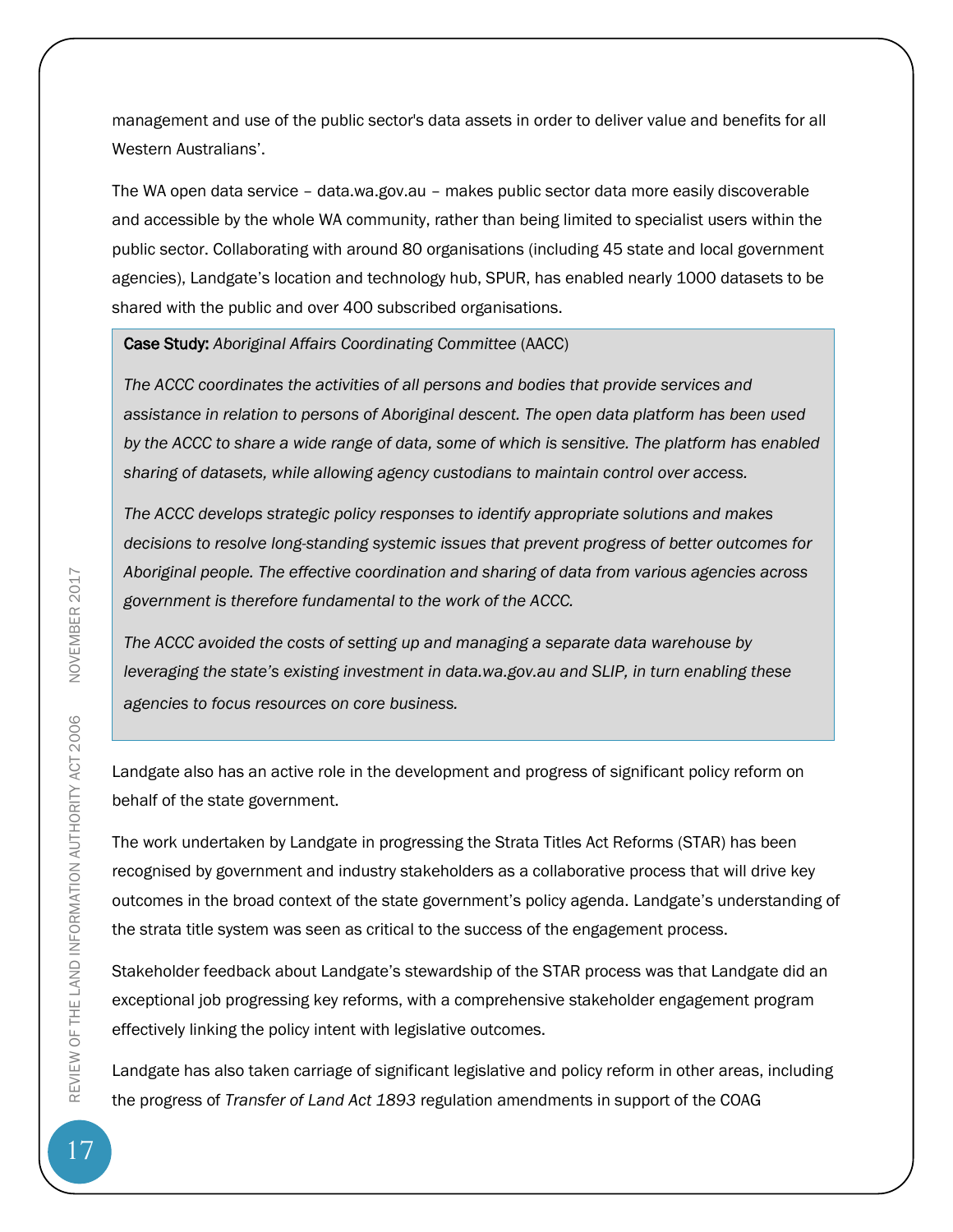e-conveyancing initiative, as well as legislative reform to give effect to an intergovernmental agreement for data capture on behalf of the Australian Taxation Office.

The role of Landgate in relation to policy was somewhat unclear among stakeholders. This review notes that during the stakeholder consultation, it was established that the role of Landgate and the breadth of its statutory responsibilities was not apparent. There was also confusion about the delineation between the Department of Lands and Landgate and also the policy role of the Department of Planning.

Concerns were also expressed about who was providing policy advice to government in relation to data management and managing future trends in land and spatial information. There was a view by some stakeholders that this advice used to be provided efficiently through the partnership of agencies known as WALIS but that this was no longer the case. The Western Australian Land Information Systems (WALIS) office operates from Landgate and has done so since its inception in 1981.

Landgate's cross government leadership has been achieved through leveraging Landgate's skills and experience with respect to data science and information management, in the aggregation, analysis and utilisation of government data.

Landgate has significant experience and capability in the collection and delivery of services across government. SPUR promotes collaboration across government and manages programs that ensure real savings and efficiencies are achieved, including the WALIS partnership of agencies and the CaptureWA Program.

The data sharing capabilities enabled by Landgate, in collaboration with others, are flexible and allow data custodians to maintain control over the data they create and curate. Data can be made available publicly at no cost, for a fee where appropriate, or secured for access between certain organisations and/or individuals where data is more sensitive in accordance with the WA Whole-of-Government Open Data Policy.

Listed below are broad examples of where data can and is being used by government to make informed decisions regarding the prioritisation of state finances, assets and resources:

- State water, electricity, rail, road and IT infrastructure
- economic development
- emergency and health services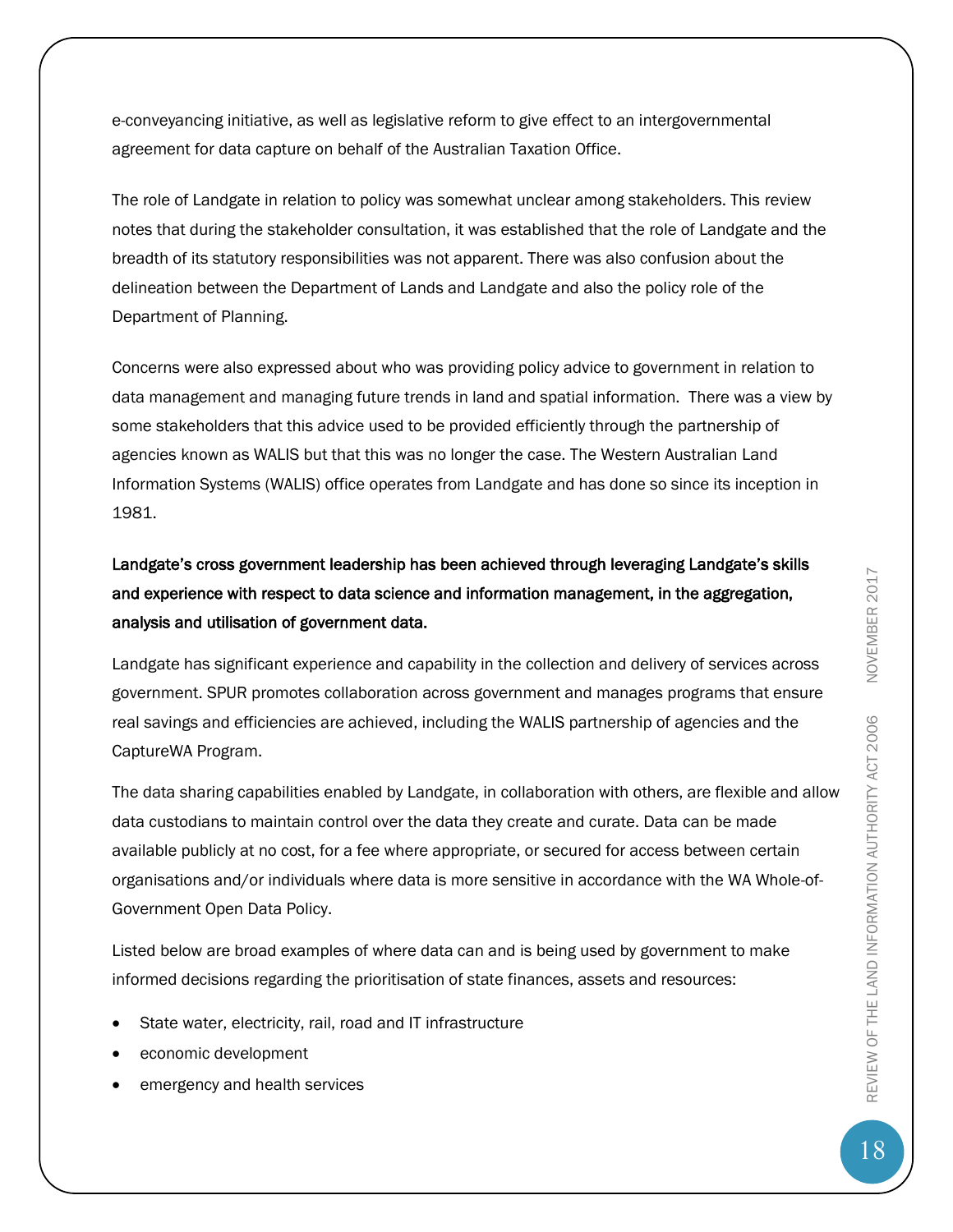- urban planning (state and local level)
- social services
- climate change.

Landgate has for some years used a mix of internal and outsourced IT services to manage information services to customers. This experience has matured sufficiently to achieve a successful public private partnership through Advara (78% Landgate owned), which delivers IT services to Landgate.

The Advara arrangement gives Landgate access to resources that are suitably skilled, complementing public sector management expertise at Landgate.

Government policy around data management and future thinking has been enhanced through Landgate's support of WALIS, and through Landgate's work with a broader range of agencies and private sector businesses through SPUR.

SPUR was established to deliver greater economic and social benefits for the state, including reducing the cost of doing business for government and industry, improving government service delivery for its citizens and creating a stronger local economy through support of new business enterprises.

While Landgate has been effective in linking data resources across government, coordination of these resources has not been without its challenges. The interim report of the Service Priority Review noted similar challenges in the sharing of information within and between other state and commonwealth government agencies, and this has been compounded in WA as it is the only Australian jurisdiction without specific legislation dealing with data sharing or information privacy.

Further discussion of these challenges and the interim findings of the Service Priority Review are included in reference to future opportunities.

# <span id="page-19-0"></span>Need for the continuation of the functions

Landgate has demonstrated that it is a capable and responsive statutory authority, able to successfully carry out its functions, as defined in section 9 of the Act (extract in Appendix 4).

By carrying out these functions, Landgate has achieved its dual objectives of (a) performing land information functions on behalf of the state and (b) generating a fair commercial return from goods and services.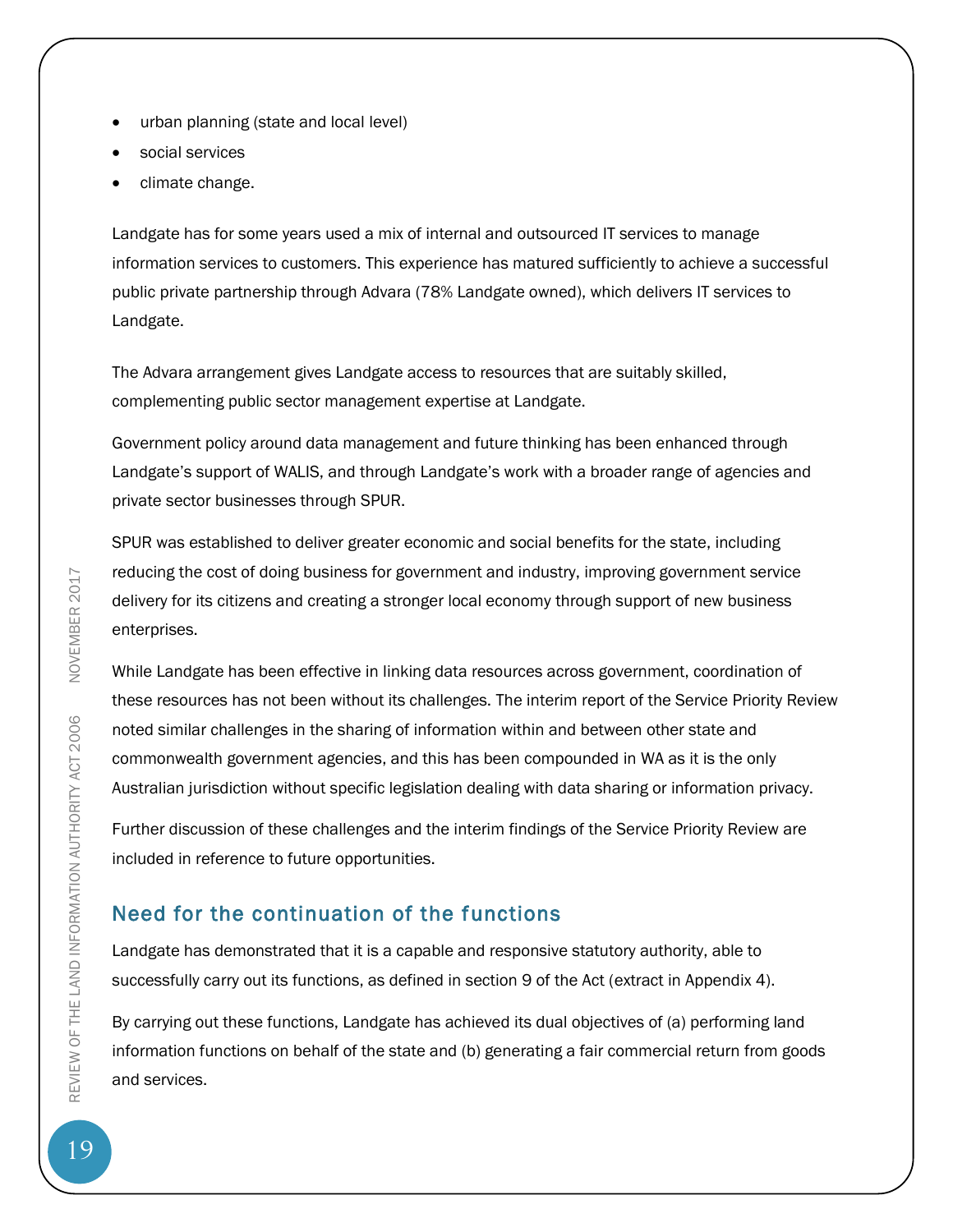Landgate should therefore continue to perform the functions prescribed in the Act.

The review has found however that there is now an opportunity for Landgate to utilise its demonstrated strengths to step into a more formal role for the state with respect to open data.

### Landgate is now well positioned to deliver further value for the state government with respect to open data.

Landgate has demonstrated its strengths in the management, analysis and utilisation of data through its implementation of the Open Data Policy and the effective management of projects such as SLIP, Capture WA and South West Native Title Settlements.

At the time of undertaking this review, an independent review into the functions, operations and culture of the Western Australian public sector is taking place, with the aim of driving reform of service delivery, accountability and efficiency.

In August 2017, the interim report of the Service Priority Review was released, exploring four directions for reform that will be further developed in the final report to state government. These include:

- building a public sector focused on community needs
- enabling the public sector to do its job better
- reshaping and strengthening the public sector workforce
- strengthening leadership across government.

The interim report highlighted a number of key areas of opportunity for Landgate to address these directions for reform. The areas in which Landgate's can add significant value for the state government, include:

### Shared Data

The proposed development of data sharing legislation provides the opportunity to formalise Landgate's existing role as the agency leading implementation of the WA Government's Open Data Policy.

A clear legislative mandate for delivery of these services, as well as supporting frameworks outlining the roles and responsibilities of agencies with respect to data, will enable Landgate to collaborate with others to build on successes achieved in relation to open data.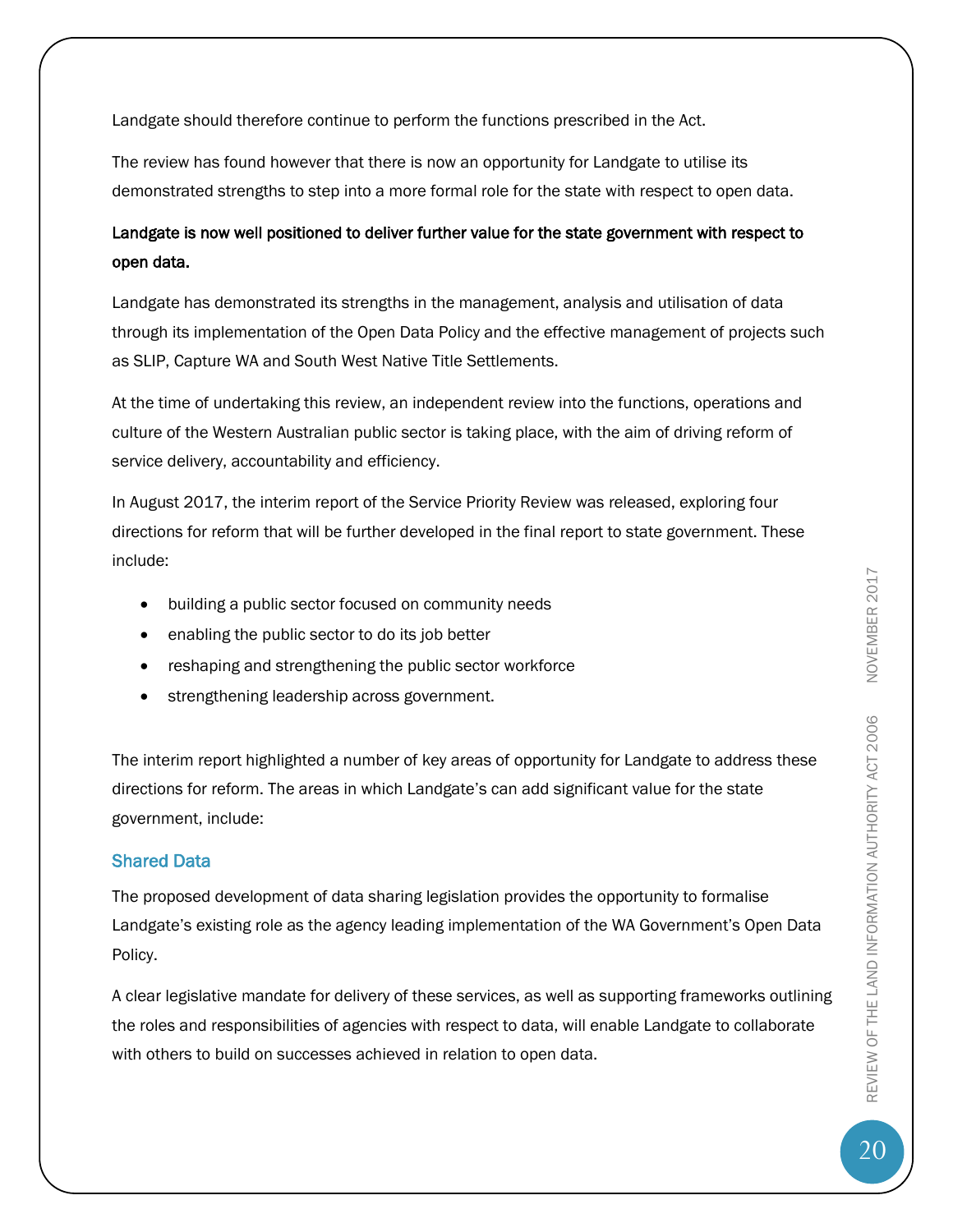### Digital Service Delivery

The interim report notes opportunities to harness technology to transform transactional service design and delivery. Landgate's experience in the design and delivery of systems to enable e-conveyancing and streamline property transactions present an opportunity to draw upon lessons learnt in the process.

### Cultural Change

In reference to barriers to digital transformation, the Service Priority Review interim report notes the need for 'major cultural shift requiring transformative leadership and comprehensive upskilling, including openness to using relevant skills from the private sector to implement the required changes.'

Landgate's cultural change journey has focused on improving leadership capability, encouraging behaviours and creating the environment needed to build a high performance culture. Initiatives have included implementing a 'Landgate Way of Working' model, conducting a Landgate Way of Working survey to measure employee engagement and improving recruitment practices to include values fit. People management and leadership capability has been developed through the 'Explore' people management program and the 'Beyond' program for the senior leadership group.

Landgate's transformational journey over the last few years has delivered significant learnings and successes. There is an opportunity to share this experience and lessons learnt with other agencies that seek to implement similar reforms. Evidence around this experience has been provided to the Service Priority Review. Landgate's journey of transformation was also favourably represented in a case study published by Princeton University entitled *'Embracing Disruption: Transforming Western Australia's Land Agency, 2007 – 2017'.*

The interim report also highlights the role and importance of culture in fostering innovation and promoting collaborative approaches to service delivery, stating that 'a collaborative approach to service delivery and design will require a different approach to leadership at agency level'.

Landgate has imbedded continuous improvement within its systems since its inception, and delivered it through Transform, enabling the agency to remain agile in its service delivery and maintain a focus on the customer. The cultural change journey and approach taken to innovation has made Landgate an international example of best practice, with Landgate now in a position to share its experience and capabilities in this area to improve service delivery and collaboration across government.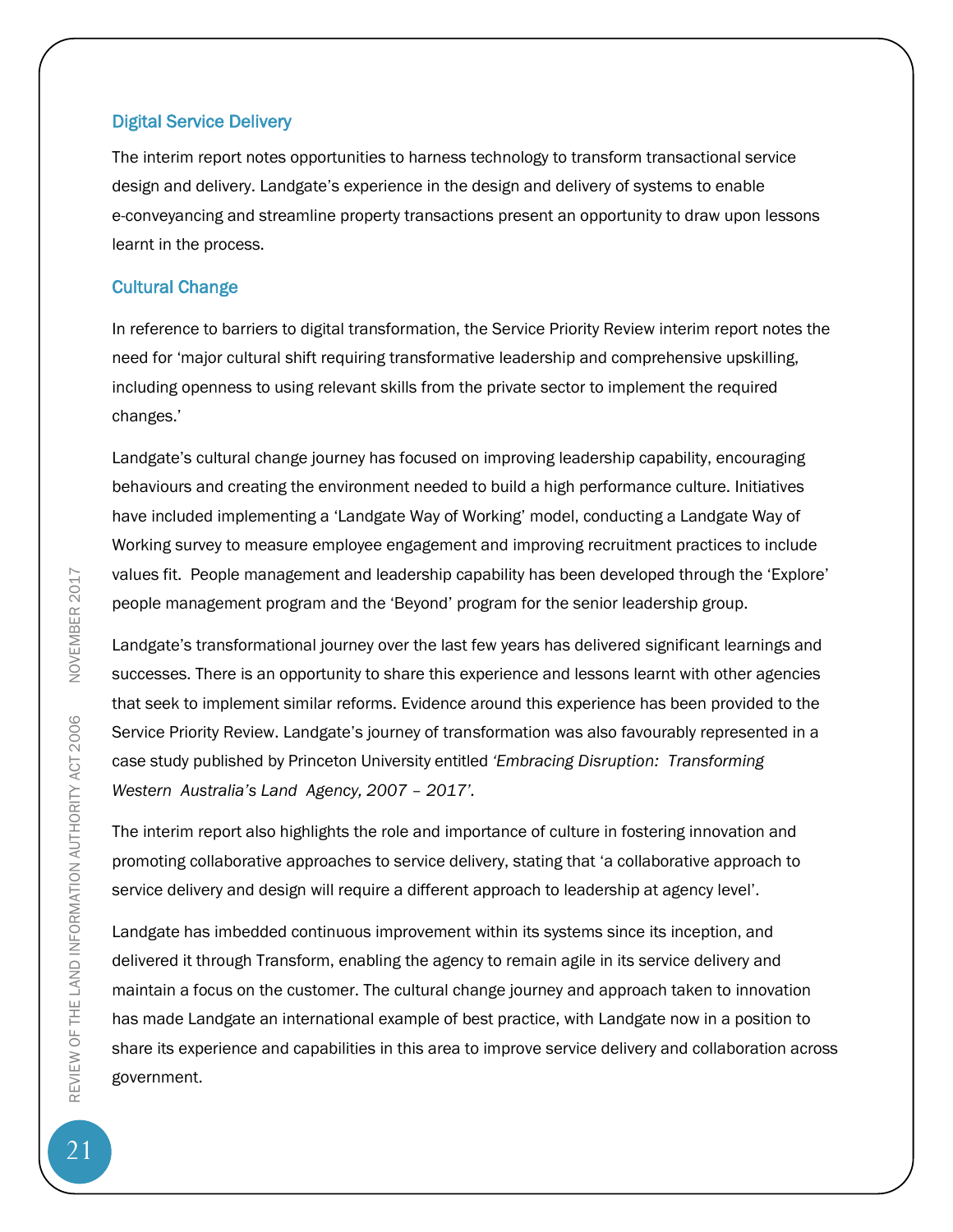As the Western Australian population grows and the cost of providing appropriate infrastructure and services gets harder to manage, spatial information will be a critical input into effective decisionmaking.

Being able to model the effect of various investment decisions and understand the impact of megatrends like digital disruption will be an essential skillset and a new form of infrastructure in this fast changing world. This is a skill that government needs at its disposal to understand and adapt to global economic trends and local community expectations. Done well, this skill provides measurable savings to the government in the form of avoided duplication and maximum efficiency of existing infrastructure and services.

The Service Priority Review interim report makes a number of references to the need for an improved approach to data across government.

To deliver on these opportunities, the interim report proposes data sharing legislation be developed to provide a framework that 'actively supports maximising the value to the community of data held by the State Government.' The report also recommends careful consideration be given to selecting the appropriate agency responsible for the new legislation, with a need to ensure it has the necessary skills in data science and information management required across the sector to leverage benefits for the state.

As the lead agency responsible for implementing the state government's Open Data Policy, Landgate has significant experience and capability in the collection and delivery of services across government. Having data as a core part of its business, Landgate also has a strong reputation as a trusted source of quality data used extensively across the public and private sectors. Significant costs to government could be avoided by leveraging this experience and existing capability rather than duplicating or re-building that capability elsewhere.

Key stakeholders consulted as part of the WALIA review supported Landgate being the central hub for data across government, however were of the view that Landgate was not currently taking ownership in this space. Landgate acknowledges this point and envisages there will be ongoing consultation with stakeholders regarding how to further leverage open data opportunities to meet the state's requirements.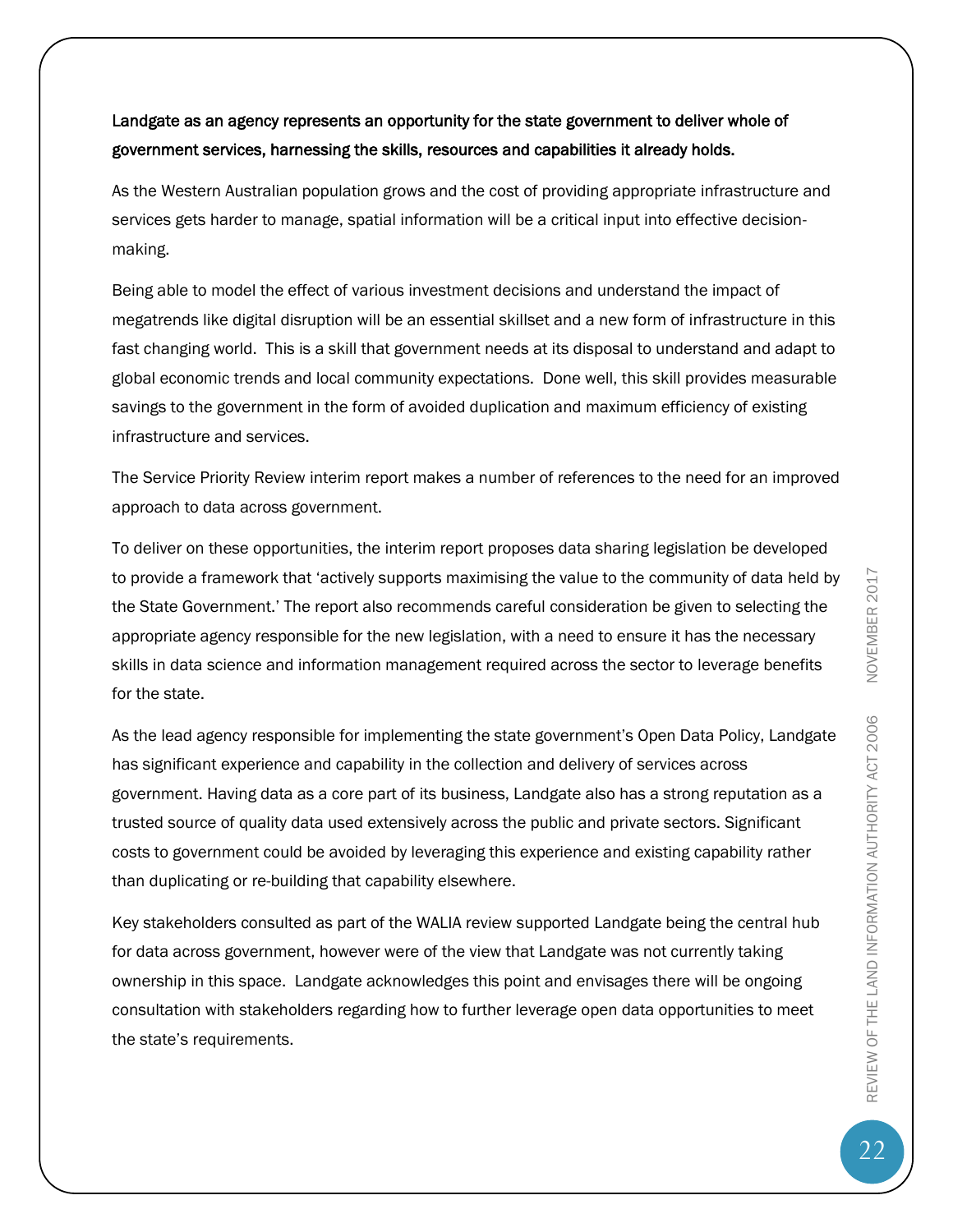In reference to the delivery of services across government, the Service Priority Review acknowledges 'one of the factors that can lead to inconsistent approaches is a lack of mandate for agencies for particular functions, making it difficult for agencies to achieve leadership traction or ensure compliance with good practice'.

This is true of the Landgate experience, with various challenges experienced in the coordination of cross government data. The issue with cross government projects like SLIP is the fact that government agencies may or may not choose to participate. A lack of participation erodes the value that can be created through the shared platform and encourages duplication and associated deficiencies.

Other challenges include the lack of clarity among agency stakeholders in terms of the privacy requirements applicable to data and the quality or format of data needed to share data publicly. With legislative change to make it mandatory to share data, Landgate could assist agencies to not only release the data, but also to find the value in the data, unlocking and disseminating data to stimulate the WA economy.

A clear legislative mandate for the delivery of cross government services with respect to data will allow Landgate to build on the achievements noted to date.

#### Recommendation 2: Whole of government data

Landgate be appropriately empowered and resourced to provide intergovernmental services and deliver on whole-of-government objectives with respect to data. A clear, consistent legislative framework for data sharing should be established that:

- provides a mandate for Landgate to lead the implementation of the WA Whole-of-Government Open Data Policy through collaboration with other agencies
- requires data sharing between agencies
- delivers a more nuanced approach to relationships between agencies, providing greater value across government
- considers the cost of providing, maintaining and sourcing data, as well as appropriate funding mechanisms to ensure the currency and quality of that data.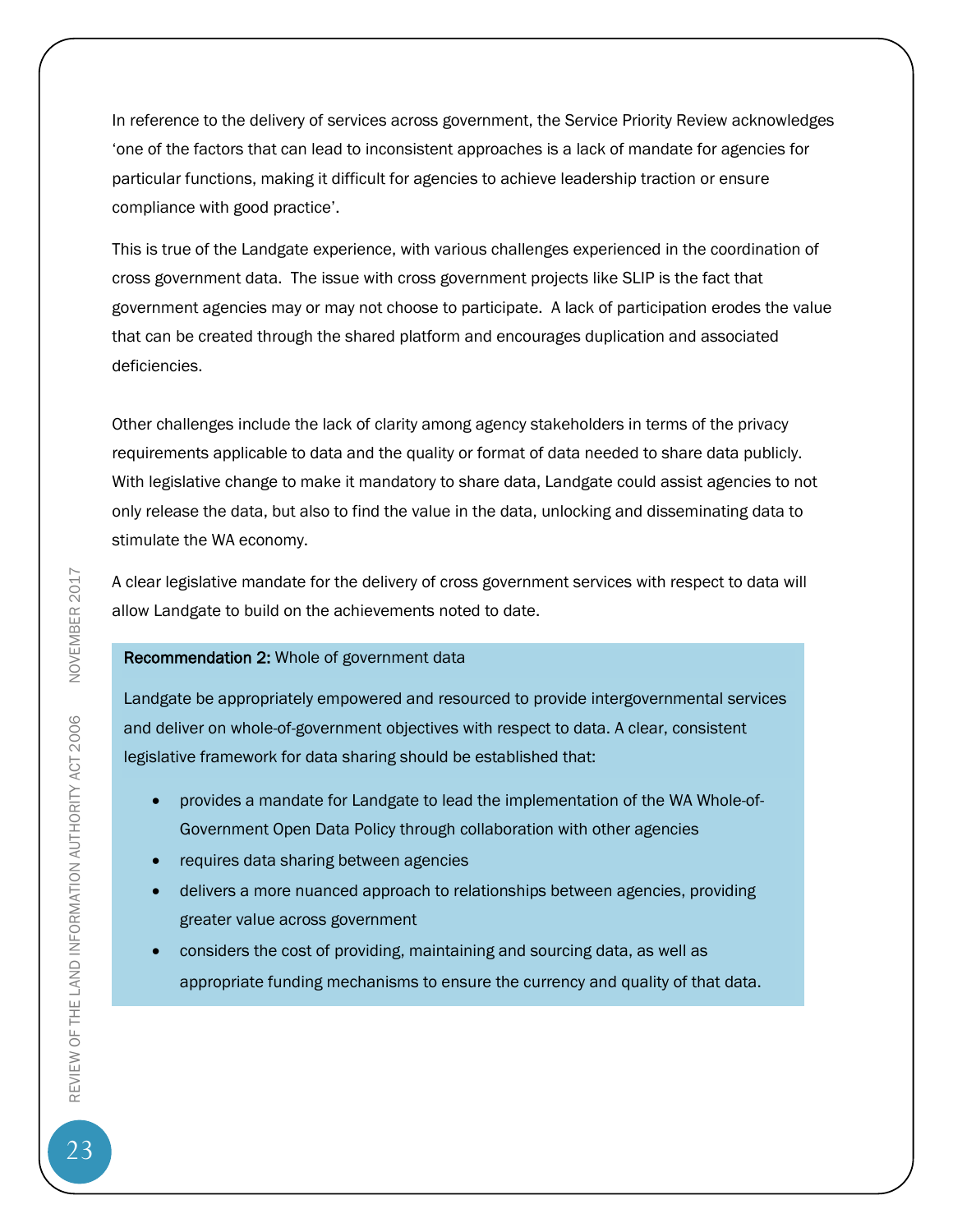The Service Priority Review notes the effective implementation of digital service delivery will require a major cultural shift and an openness to using relevant skills from the private sector to implement the required changes.

Landgate has significant experience partnering with the private sector, using digital technologies to develop and deliver service solutions, as evidenced through the success of Advara and work undertaken through SPUR to engage the private sector and community.

There are also opportunities for Landgate to play a whole of government role in relation to policy.

Landgate has the insight and capacity to undertake policy projects on behalf of government, evidenced by the success of STAR, progress of the COAG e-conveyancing initiative and the ATO data capture project.

Some of the examples of areas in which Landgate can add value for the state in delivering whole of government policy functions, include:

- working with the Office of the Government Chief Information Officer (GCIO) to develop an effective policy framework for data sharing
- leveraging collated data to develop cross government reporting metrics, in accordance with a finding of the Service Priority Review in its interim report (August 2017)
- taking a proactive approach to policy development, combining its successes in innovation and policy capability to enable and facilitate uptake of emerging technologies
- developing appropriate legislative and policy frameworks in relation to privacy of data and the management of intellectual property
- utilising and further developing Landgate location data to support significant state and federal government infrastructure projects, such as those associated with Metronet and Westport.

### Recommendation 3: Whole of government policy role

The opportunities to utilise Landgate in the progress and development of significant state government policy projects within the Planning, Transport and Lands portfolio be further investigated.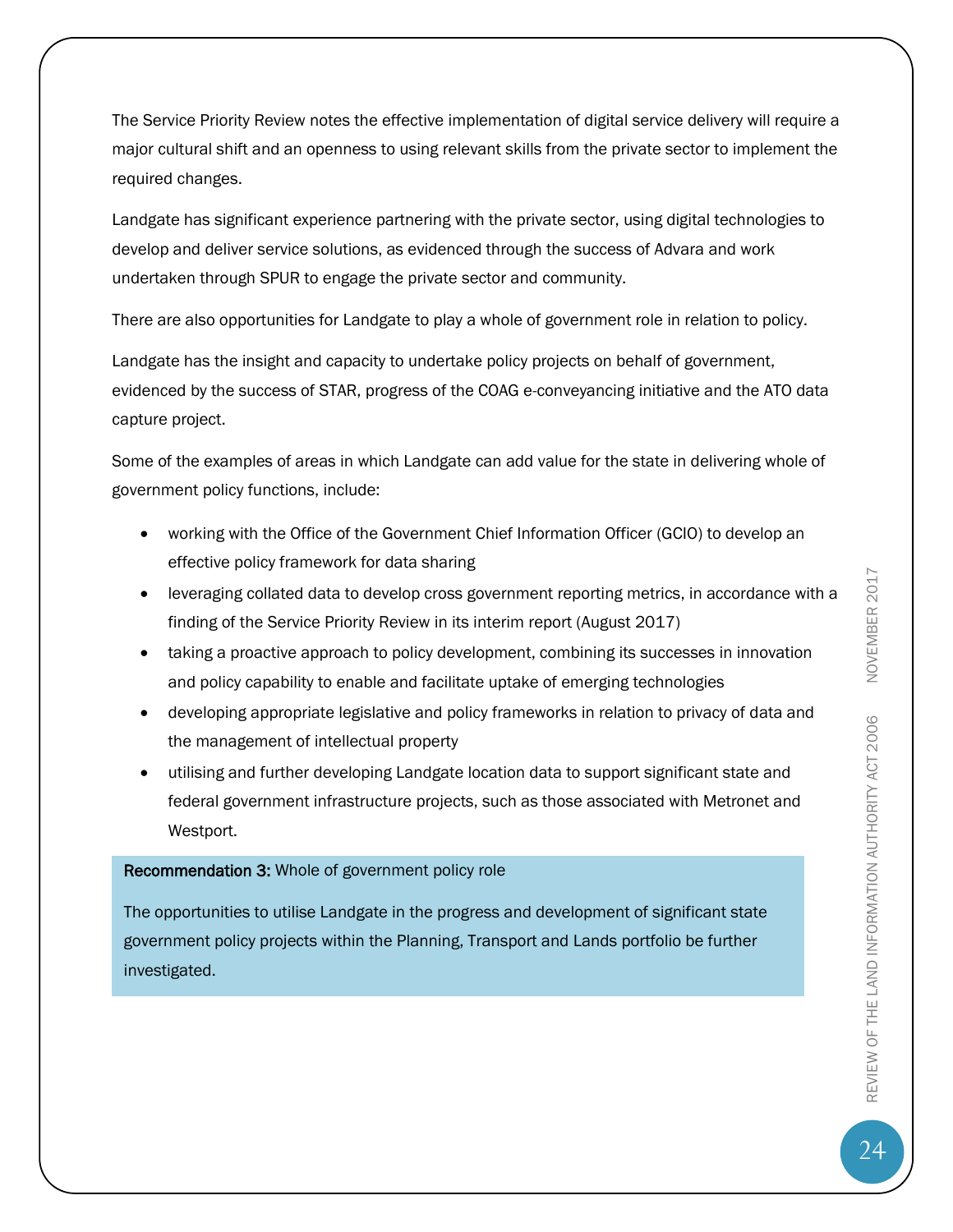### Future Directions

Landgate has identified opportunities to continue to lead by example within the data space in the future, which would complement a whole of government policy role and drive further efficiencies.

In the 2018 - 2023 period, Landgate's goal is to deliver its core services better and support government reform, economic development and business growth, while delivering strong financial returns.

In the development of its 2018 – 2023 Strategic Development Plan, Landgate's specifically plans to:

- deliver trusted location data that supports the management and development of the state of WA
- collaborate across government and use data insights to create efficiencies
- provide access to data that helps businesses grow and stimulates the economy
- deliver legislative reform and data that supports infrastructure development
- provide land titling services that secure the property rights of the community in a digital economy
- provide a valuation service that meets the needs of customers
- use performance data and business acumen to improve cost effectiveness and profitability
- derive value from its investments
- find new investment opportunities.

Examples of the planned initiatives include working with government to link and integrate data that helps deliver essential services, providing access to integrated location data to support decision making and eliminating duplication of effort by assisting agencies to make more public sector data discoverable and re-useable as required under the Open Data Policy.

### Recommendation 4: Functions of Landgate

Landgate continues to perform functions as established under Part 3 of the Act. The scope of functions under section 9 may need to be expanded should Landgate's future role in relation to data include information not considered to be 'land information' (refer data recommendation). Similarly, section 9(8) may need to be amended should Landgate's future policy role extend to matters not considered to be 'land information functions' (refer policy recommendation).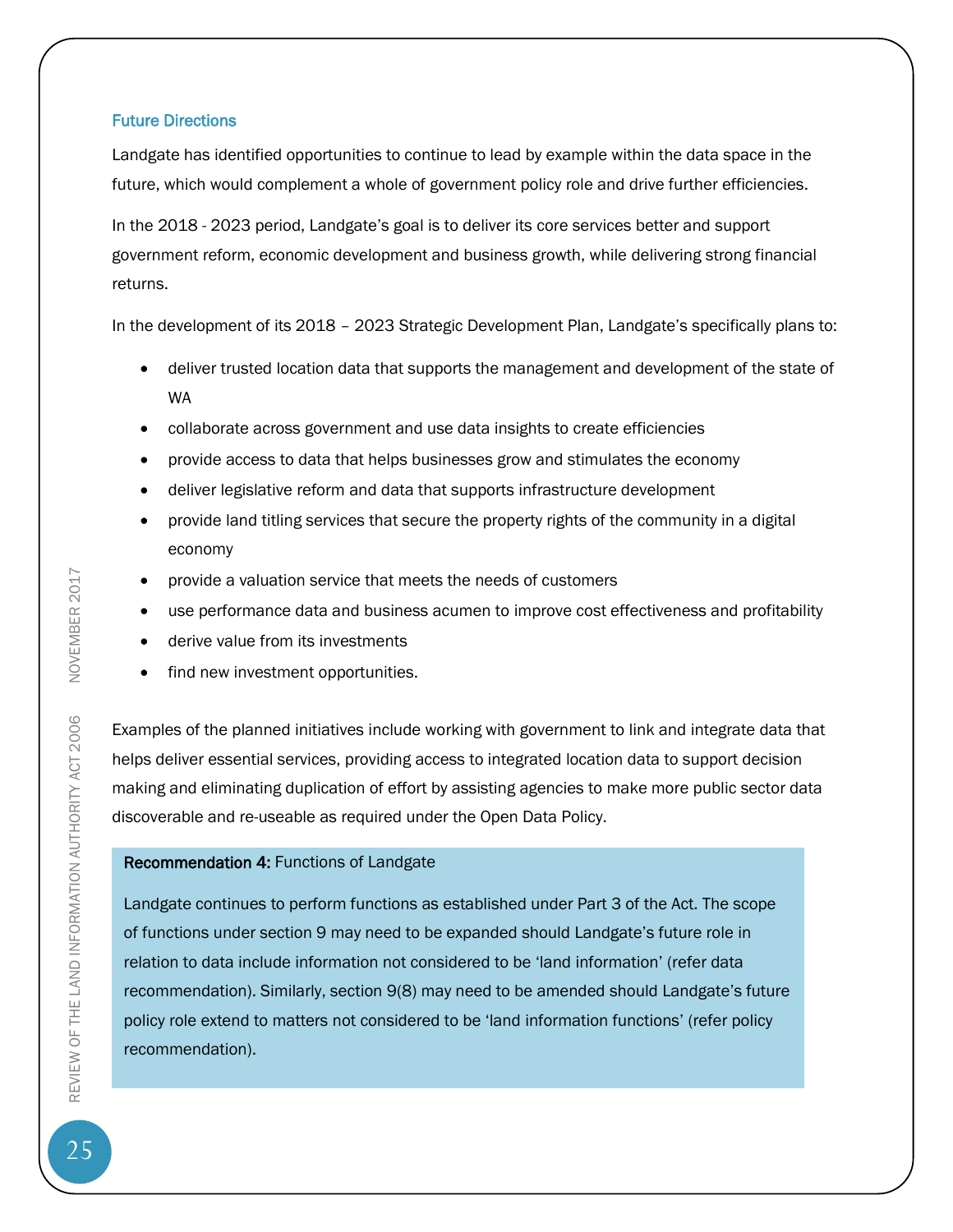### Labour Model

Landgate has largely been able to perform its functions effectively within its current labour model. The review notes however that there are some grey areas in terms of employee management within the Act that need to be clarified. For example, due to the way that the Act is written, Landgate cannot access certain disciplinary actions under the *Public Sector Management Act 1994* (PSMA) which were readily available when Landgate was a department. While not a significant issue due to the cultural transformation, greater flexibility in this area would benefit Landgate in the future.

Landgate is only able to use the 'substandard performance and disciplinary' provisions of Part 5 of the PSMA with respect to Senior Executive Service Officers (SES) within Landgate. The legal avenues through which Landgate is able to carry out substandard performance or disciplinary actions for other employees falls to other industrial instruments. The consequence is there are only a limited range of remedial actions available to the employer to address substandard performance or disciplinary matters.

### Recommendation 5: Labour Model

The Act be amended to provide Landgate with greater access to the 'substandard performance and disciplinary' provisions of the *Public Sector Management Act 1994.* 

### Statutory Offices

A number of statutory offices, established under various long-standing subordinate statutes, are embedded within Landgate and make up the core functions of the organisation. Sitting throughout the business, the Commissioner of Titles, Deputy Commissioner of Titles, Registrar of Titles, Valuer General and Surveyor General have varying powers and levels of influence on Landgate's day-to-day operations. The statutory offices and their associated legislation are listed below:

- Commissioner of Titles, *Transfer of Land Act 1893*
- Registrar of Titles, *Transfer of Land Act 1893*
- Valuer General, *Valuation of Land Act 1978*
- Surveyor General, *Land Administration Act 1997.*

As Landgate's operations have evolved, the way in which Landgate's core functions have been carried out has changed, which in turn impacts the role of the statutory offices and their relationship with the Landgate business. The roles however appear to be working satisfactorily and while it is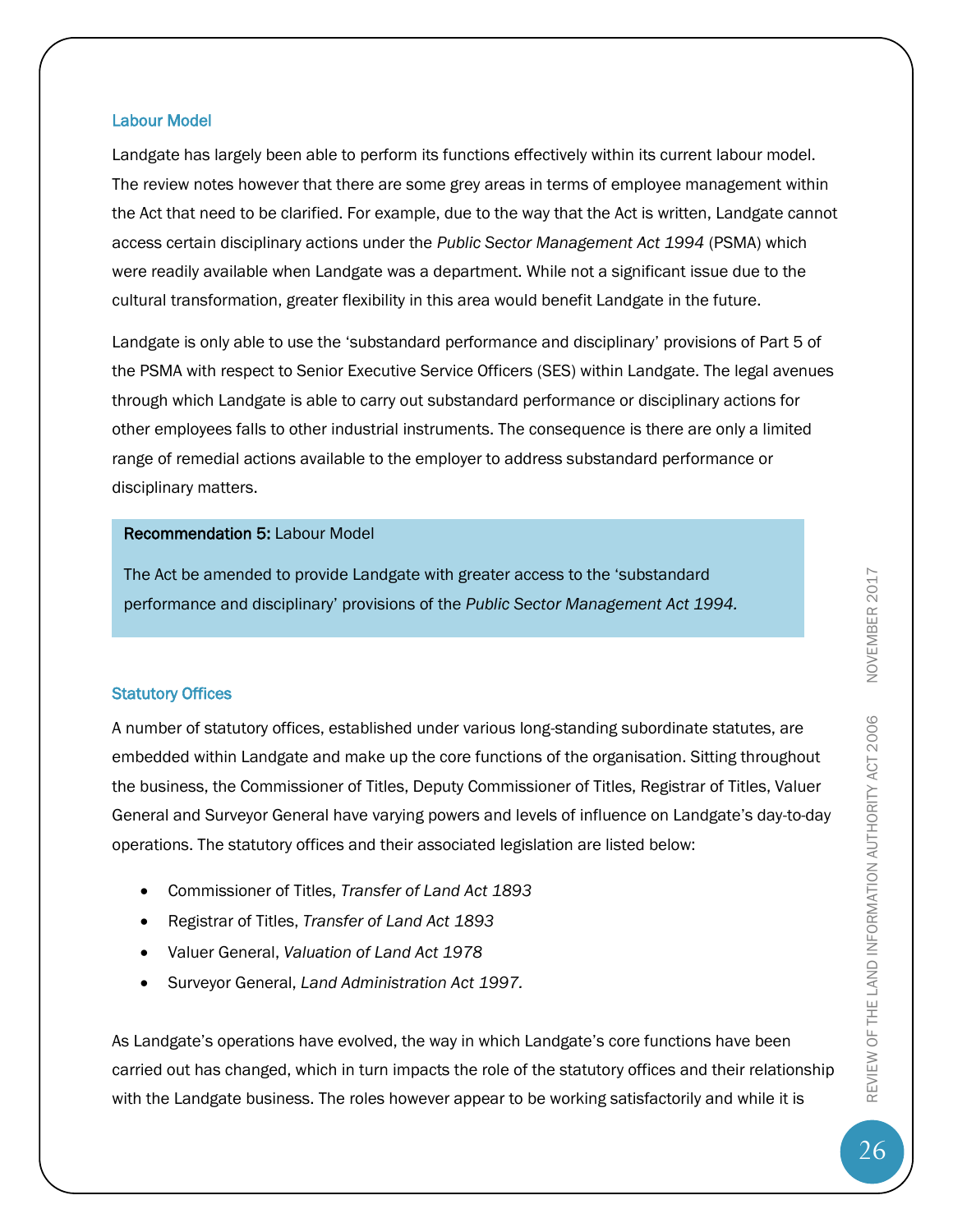noted in other jurisdictions that some roles have been combined or moved to a regulatory body for ensured independence, there is no overwhelming argument to support such a change. The officers are able to maintain their independence from executive management within the current structure.

For a small group of stakeholders, there was a benefit in creating a new regulatory body to house the statutory offices to afford them increased independence and autonomy. Most stakeholders, however, held the view that the efficiencies gained from the statutory offices working within the service delivery teams outweighed any perception of a lack of independence.

The role of these statutory offices needs to be considered in the context of Landgate's opportunities and future strategic direction.

### Recommendation 6: Statutory Offices

Statutory officers continue to perform their existing functions within Landgate.

#### Service Delivery

Landgate serves a wide range of customers. From its legislative responsibility to provide data and services to government agencies, to being the custodian of the Torrens system and the host of government data for public and commercial use.

Attempting to meet the needs of such a large and diverse set of customers is a difficult task. Landgate's business improvement program, Transform, has streamlined and optimised systems and processes in an effort to meet the needs of its customers in a more efficient and sustainable way. The feedback received from stakeholders throughout this review demonstrates the changing approach of Landgate and the reaction to those changes.

Landgate is perceived by local and national stakeholders as being an innovative, market leading organisation in the spatial data industry. Comment was made about the speed of change within the industry and the dynamic way Landgate continues to respond. Stakeholders were aware of the fact that implementation of the business improvement program was still a work in progress and understood that some of their observations may have been as a result of the large amount of change that has taken place in the organisation in a short timeframe.

Stakeholders were complimentary of Landgate proactively seeking improvements in systems and processes and moving to increased automation. Many comments were made about the excellent customer service and relationships that existed with Landgate employees in the past. Some stakeholders lamented the departure of individuals who had a history of their needs and there was a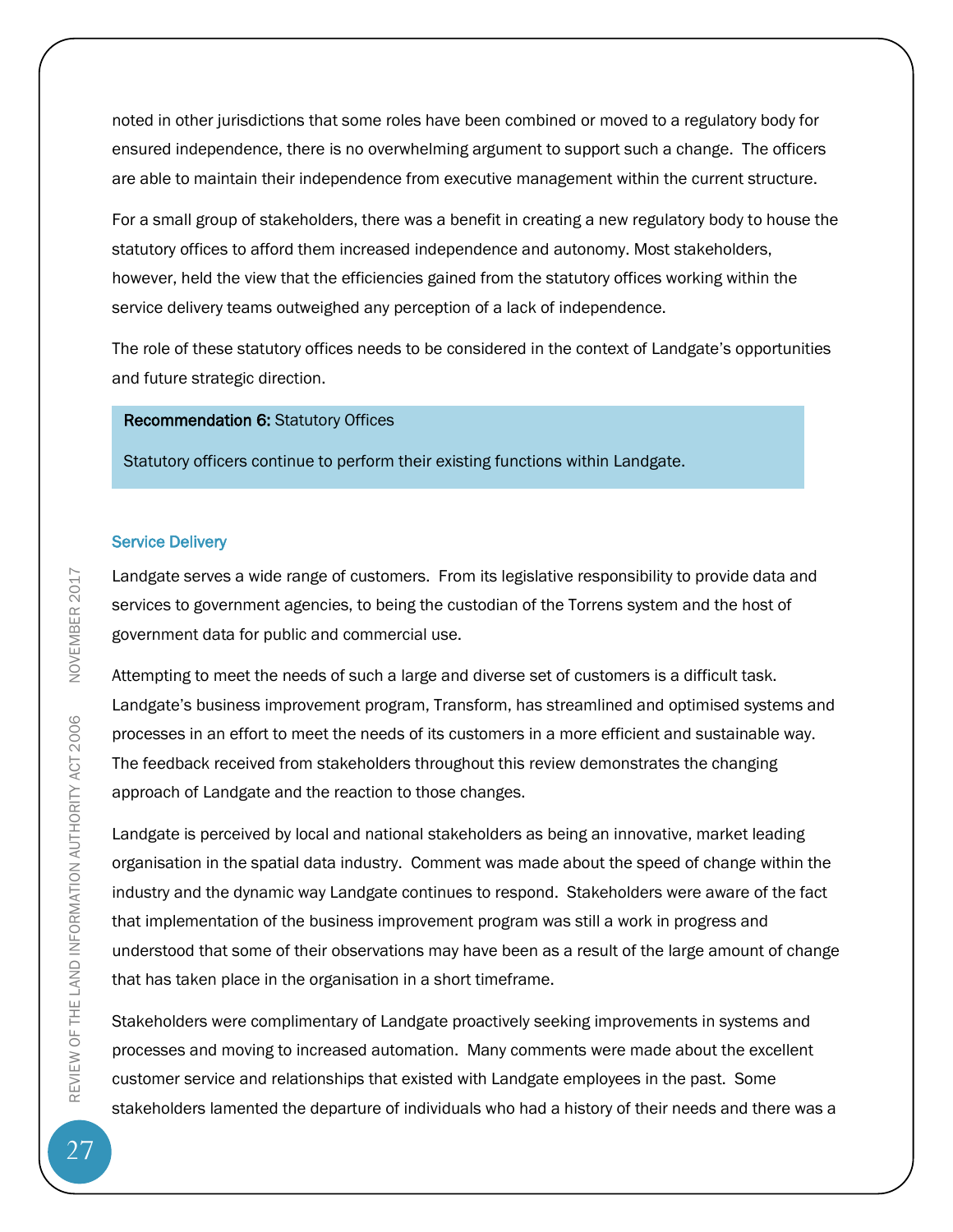perception that staff reductions had resulted in a loss of corporate knowledge.

The review notes that where customers could previously deal directly with an individual, streamlining of processes now results in queries being dealt with through a call centre. Stakeholders observed where their query was 'non-standard,' it took longer to have their matter resolved than it did previously. Turnaround times for 'standard' queries were perceived to be dealt with more efficiently.

The reliance on specific individuals to resolve customer enquiries posed a risk to Landgate as those individuals neared retirement.

### Recommendation 7: Service Delivery

Continue to make it simpler and easier for customers to get what they need from Landgate, with a focus on well-designed, on-line services for the emerging electronic property market, as well as providing effective personal service to those with limited access to technology.

The transformation journey has accelerated the automation of services provided by Landgate. A reduction in personalised service and the increase in process automation noted by some customers has led to the view that the cost to serve has decreased. There is a lack of understanding about how Landgate's fees and charges are determined and how they will change over time. There is also a view that there is a lack of transparency about the way Landgate prices its products and services and what proportion of revenue goes to maintain and upgrade systems and what proportion is returned to government as a dividend.

Some customers were of the view that while standard transactions were now dealt with much more efficiently, there was no consistency in timeframes, with some matters being processed very quickly whilst others took much longer than they used to, without any certainty as to the timing of resolution. For example, one stakeholder quoted 5-6 weeks as a standard timeframe within which to receive a title. Now a title may be issued almost immediately, whilst other examples were in the order of 10- 12 weeks.

Customers that previously were serviced by an account manager viewed the relationship and customer service standard of that relationship as having deteriorated in the recent past. They were of the view that customer service managers used to be proactive but now are seen as reactive.

Account Managers are being repositioned as part of an overall Customer Strategy to focus on proactive relationship management, solution development and collaboration across industry and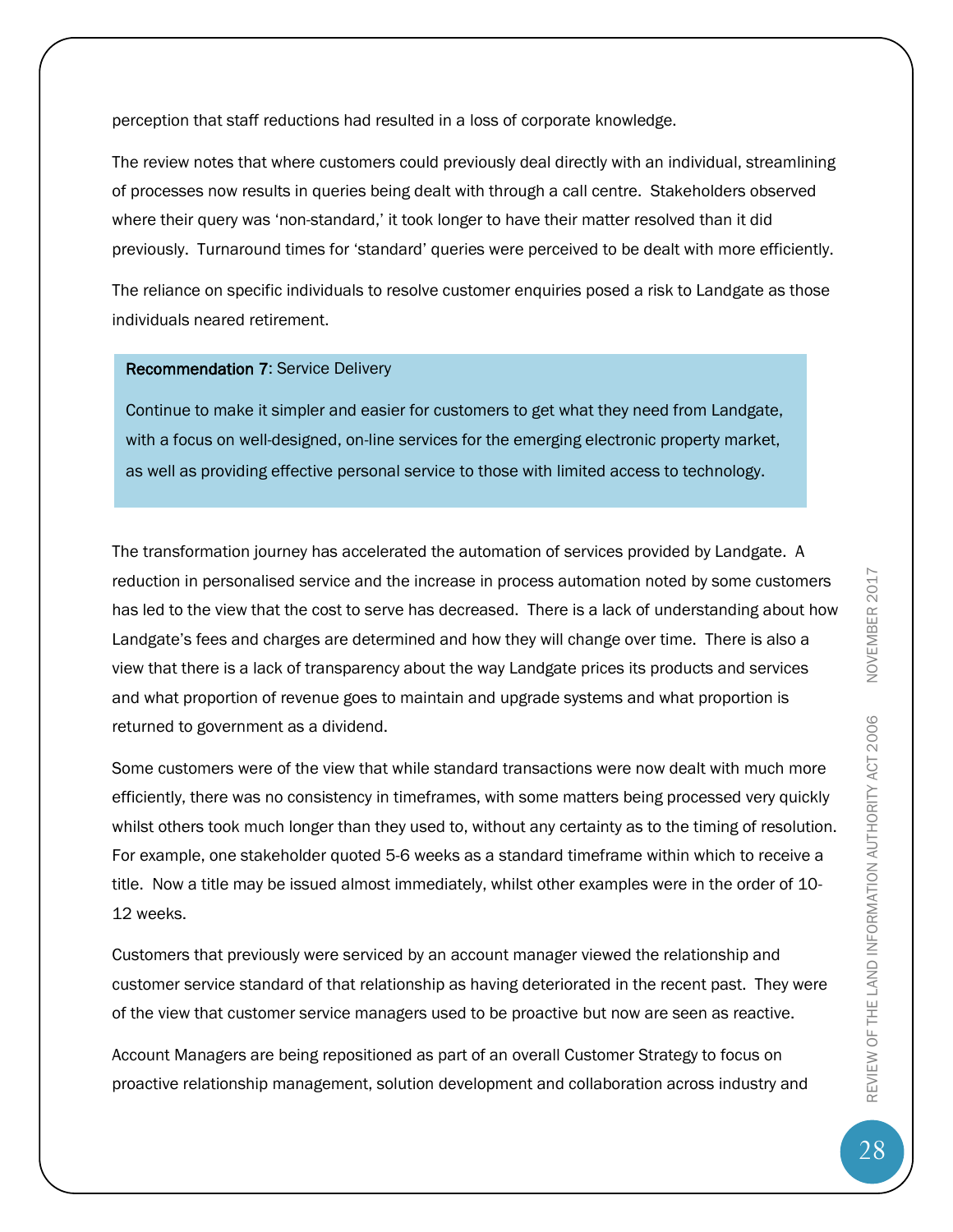government. This is a change which is yet to be implemented and would therefore would not be visible to stakeholders.

The experience of the customer is an important indicator of the effectiveness of an organisation and Landgate continually collects data to assess its delivery of products and services to customers.

#### Recommendation 8: Customer relationships

Continue to focus on customer relationship management and re-engage with customers on Landgate's new Way of Working.

### <span id="page-29-0"></span>Calculation of regulated fees

The taxing provisions applicable to the setting of Landgate's regulated fees have enabled investment in products, services and ventures. These investments have seen a positive impact on the balance sheet of government.

During the 2012 review of the Act, pricing of products and services was identified as a significant issue, impacting 'performance, financial sustainability and organisational efficiency.'

Subsequently, Landgate progressed new legislation to enable regulated fees to be set in exceedance of cost recovery. The enactment of the *Land Legislation Amendment (Taxing) Act 2015 and Land Legislation Amendment Act 2015* saw the introduction of taxing provisions, which have since provided for greater sustainability of Landgate's revenue streams.

Regulated fees make up a substantial portion of Landgate's total revenue base, as demonstrated by Figure 8. Under the previous cost recovery mechanism, this revenue was highly susceptible to the changing conditions of the broader property market due to the transactional nature of regulated services.

29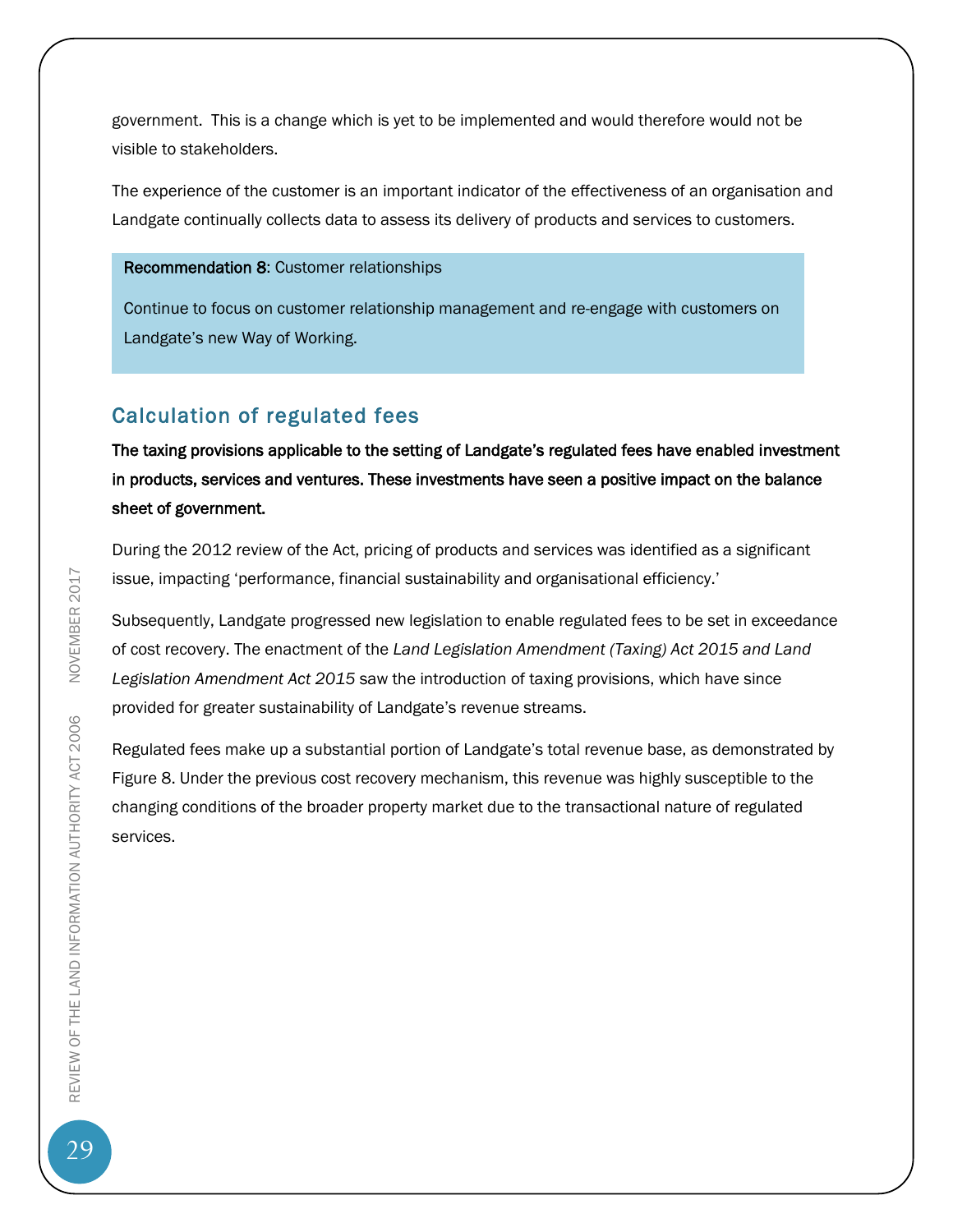

*Figure 8: Landgate Revenue by Category 2004/05 to 2016/17.*

The value that the taxing provisions have delivered is not limited to the amount of funds collected in exceedance of cost recovery. The decoupling of regulated fees from cost has helped facilitate a number of changes to Landgate's approach in recent years, with exponential benefits to the state. These changes have included:

- an increasingly commercial approach to operations, resulting in improved efficiency and a reduction in fixed costs
- increased capacity for investment as a result of reduced costs and greater profitability
- a reduced reliance on state funding for capital investment, as well as an increased ability to deliver returns to government
- the ability to effect a positive impact on the balance sheet of government through increased asset values as a result of investment.

Therefore, as a result of the taxing provisions, Landgate has been more resilient to fluctuations in the property market. Efficiencies produced through business improvement have enabled Landgate to retain and reinvest savings, delivering significant benefits to the state.

These benefits are not only financial, with Landgate delivering significant community benefit to the state through non-commercial activities. These activities include the progress of significant policy reforms such as STAR, data services provided at no or limited cost and support provided to new business enterprises. Many of the cross government efficiencies delivered through SPUR are also the result of extensive research and development, with no direct commercial benefit.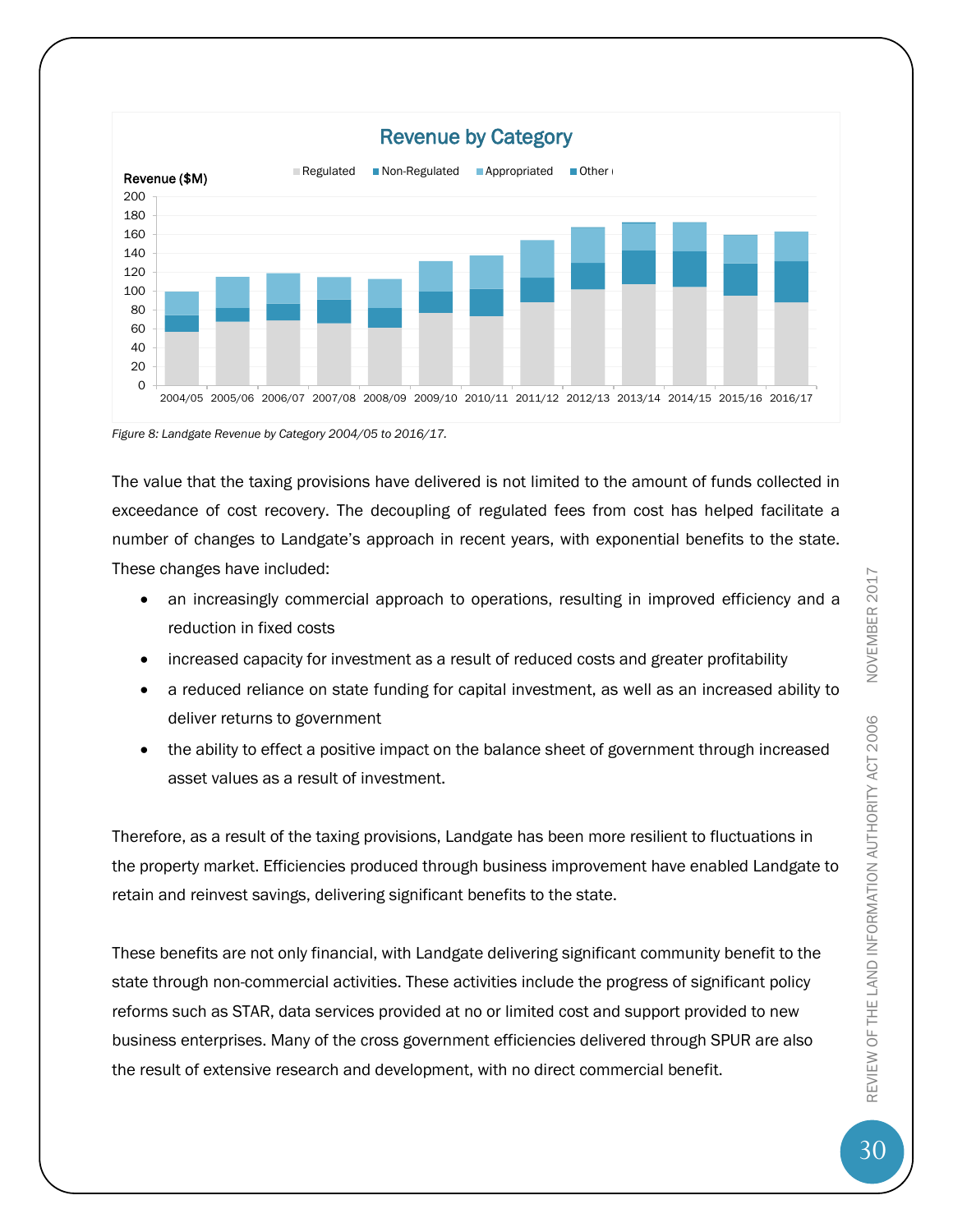The ability of Landgate to deliver increasing benefit to the state, while reducing its reliance on government funding (refer Figure 3) and enduring challenging market conditions, is testament to the positive impact the taxing provisions have had on the organisation's financial sustainability.

Quantifying the impact of efficiencies on regulated fees under the previous recovery model, is not straightforward.

Regulated fee revenue must also be considered in the context of Landgate's other revenue sources, the interdependence of this revenue being crucial to the ongoing financial sustainability of the organisation. Appropriated funds and non-regulated fee revenue are described further within Appendix 5 (5a).

The preservation of this revenue stream supports the value proposition of WA's land registry. The successful reform of Landgate's cost base, sustainability of its operating model and ability to capture reform savings for the benefit of the state's finances and community were all made possible by the taxing provisions.

Upon introduction of the taxing provisions, a parliamentary commitment was made to hold fees at 2014/15 fiscal year levels with any increases 'capped' at no more than CPI (All Groups Perth) until 30 June 2018. Prior to July 2015, fees prescribed under the relevant Acts were set based on cost recovery.

The methodologies applied in determining fees on both a cost recovery and 'CPI cap' basis are detailed within Appendix 5 (5b).

### Future of Regulated Fees and expiry of the taxing provisions

The parliamentary commitment to cap fee increases at CPI until June 2018 was an interim measure, with principles and methodologies by which fees were to be determined to be developed at a later stage. These principles and methodologies are intended to provide certainty to regulated fee calculations when exercising the mandate afforded to Landgate under the taxing provisions.

The current taxing provisions will expire at the end of December 2019 unless the Governor, on the recommendation of the Minister, postpones the expiry by proclamation. The Minister must be satisfied, based on the WALIA review report, that the expiry of the provisions should be postponed in order to make this recommendation.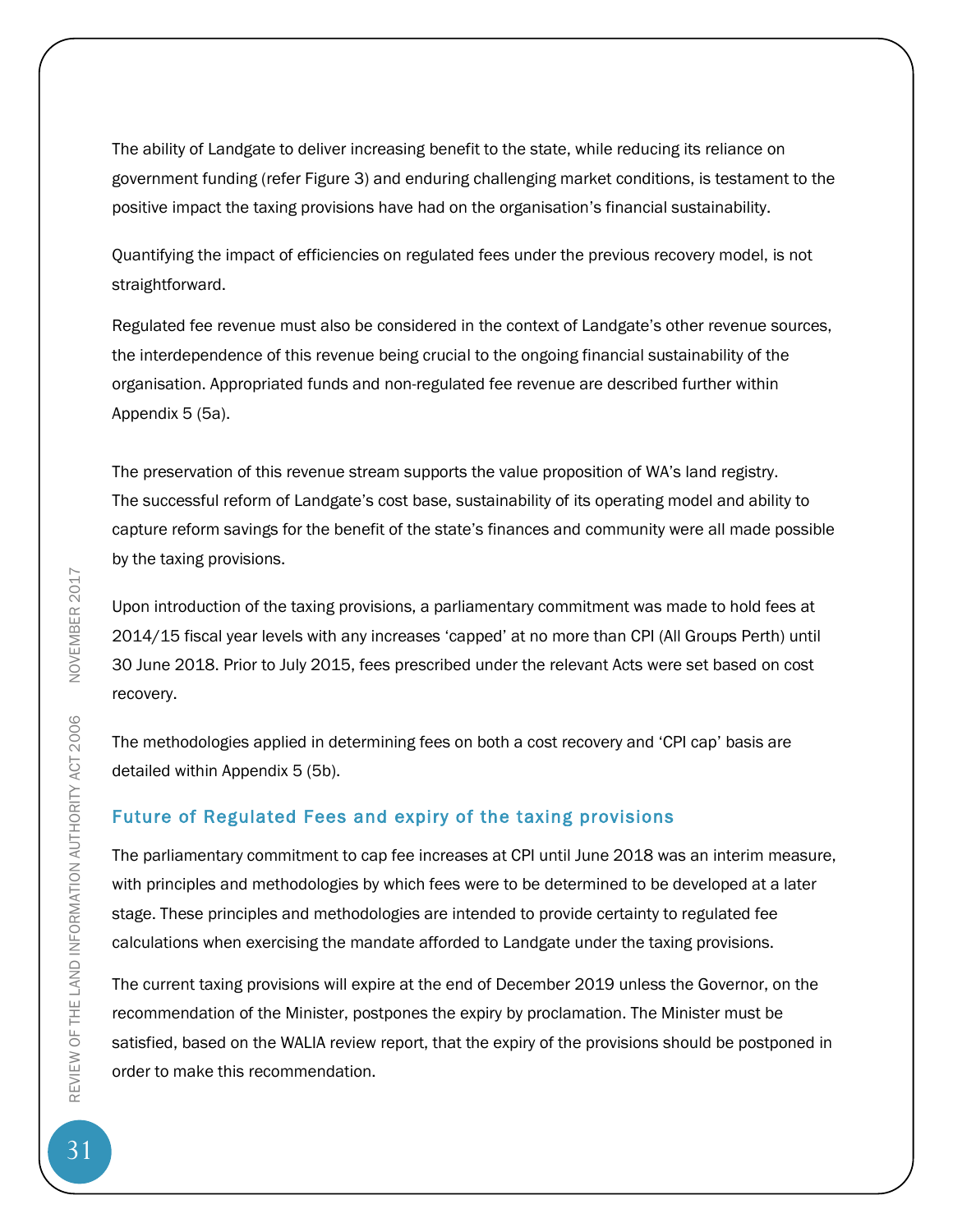The Minister must therefore determine whether Landgate is to continue to set regulated fees under the taxing provisions, or revert to a cost recovery model as the basis for fee setting. Based on the Minister's decision in this regard, as well as the future role and function to be carried out by Landgate within the broader context of government (and associated cost of performing those roles), appropriate principles and methodologies will need to be established.

The relationship between the taxing provisions, and the principles and methodologies is illustrated below in Figure 9.



*Figure 9: Relationship between taxing provisions and principles and methodologies*

#### Recommendation 9: Taxing Provisions

The taxing provisions applicable for the purpose of determining Landgate's regulated fees continue to operate. In order for this to occur, the Minister is to provide a recommendation to the Governor, requesting that the expiry of those provisions introduced by the Land Legislation Amendment Act 2015 be postponed prior to 31 December 2019.

These more detailed principles and methodologies will provide government and community stakeholders with increased surety regarding the fee setting process, delivering a more transparent fee setting process.

Landgate requires direction to develop clear principles and methodologies for the setting of regulated fees.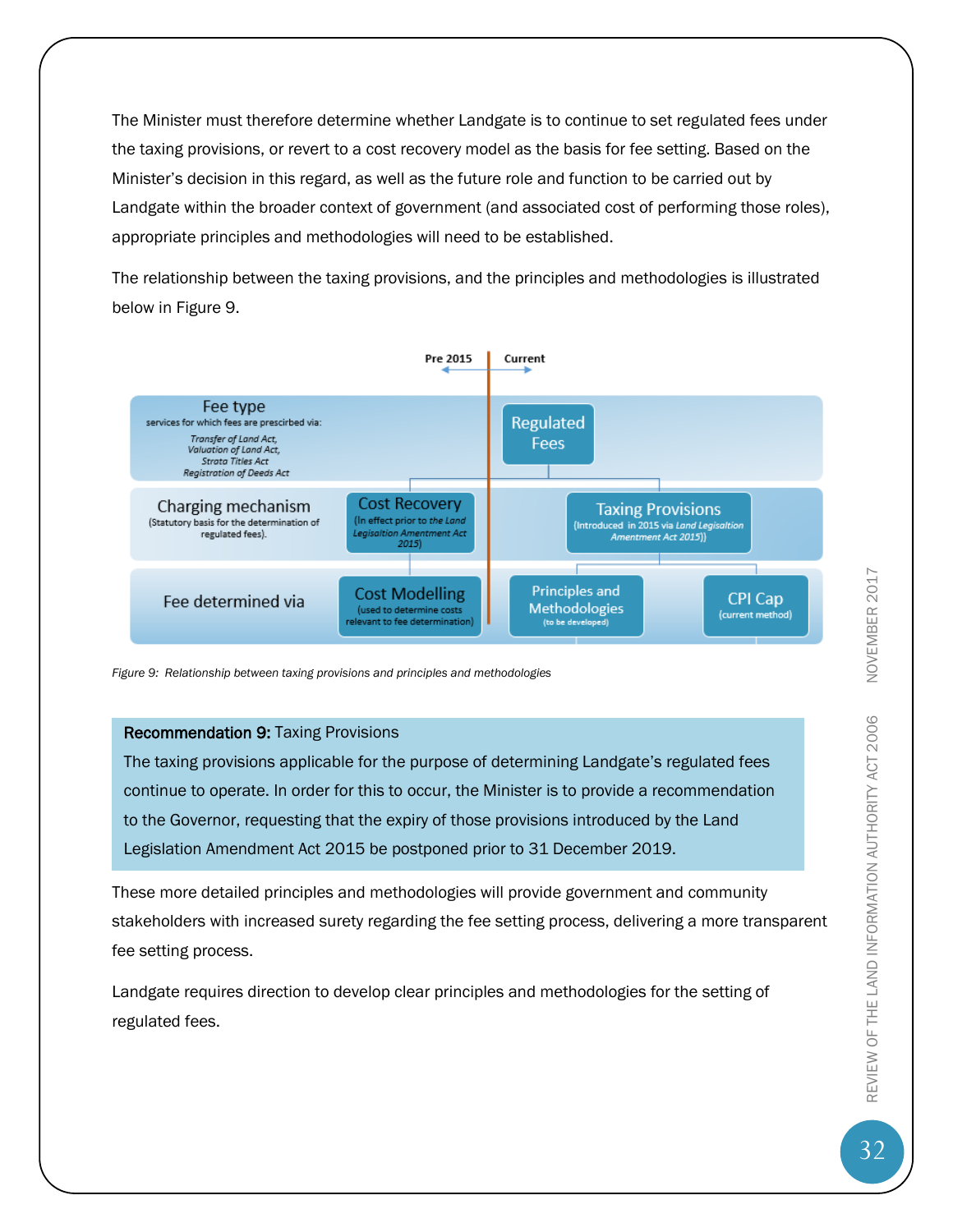If Landgate is to deliver additional services on behalf of government, the taxing provisions will need to be in place to cover the costs of maintaining and disseminating the data, even though the cost to serve may decrease.

In order for Landgate to continue to generate revenue for the state government and invest for the benefit of the state of WA, the taxing provisions need to continue. The ability to set fees above cost recovery is key to the financial sustainability of Landgate and its ability to deliver value to the state government.

#### Recommendation 10: Future funding

That direction be provided in developing clear principles and methodologies for the setting of regulated fees. In order for Landgate to develop an effective framework for the calculation of regulated fees, the following must be determined:

- whether the role of Landgate will be expanded to deliver additional services on behalf of government, and the means through which these will be funded
- the means through which services provided to other government agencies will continue to be funded
- the extent to which other revenue sources will be relied upon to fund the operations of Landgate.

Services for which Landgate's regulated fees are charged make up a significant portion of total revenue. This revenue is highly susceptible to fluctuations in the property market and therefore it is fundamental to the financial sustainability of Landgate that the principles and methodologies be developed with sufficient insight to the above. These factors have 'whole of government' implications and thus further understanding of the direction to be taken by government is necessary.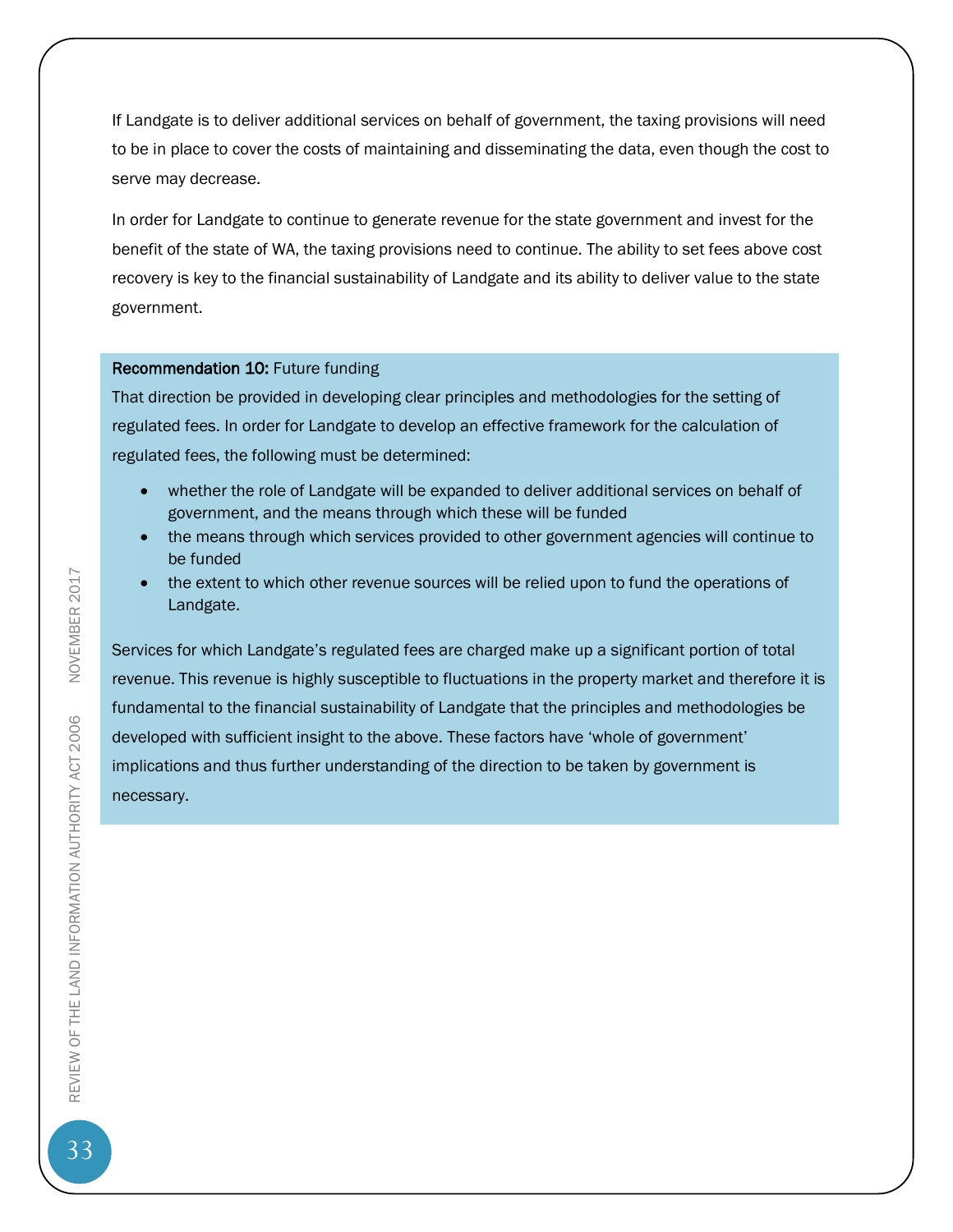#### Customer Feedback on Pricing

Feedback on pricing was mixed: some customers thought the fees were comparable to other states and manageable given they could be passed through to their clients; others saw e-conveyancing as a mechanism by which prices would rise.

Some stakeholders reported that the search functionality for titles and plans does not allow the history of a property to be obtained in one search. Others stated that they are often required to undertake multiple, sometimes redundant searches to obtain the information they require, each search incurring a cost. It seems that stakeholders are prepared to pay for the cost of obtaining titles however want to see improvement in the searching functionality to remove excessive costs. It was also reported that there is a lack of consistency across government in relation to the policy for charging for data; Landgate charges for its data however many of those datasets are available for no cost from other government agencies. This risks an erosion of Landgate's value proposition and revenue to government.

In terms of parity across Australia, Landgate continues to charge for spatial information that other states provide free of charge and there is a lack of transparency about why this is the case. Landgate therefore needs to invest time and effort in improving transparency and sharing the rationale for its pricing model. That issue aside, while other jurisdictions are moving to a no fee model, there were concerns expressed at a national level about the eroding quality of data from other states who may not be re-investing back into the maintenance and upgrade of their data. Stakeholders noted the high quality of data provided by Landgate against their counterparts.

Landgate's regulated fees remain comparable with those of other Australian jurisdictions. Figures 10 and 11 demonstrate the comparable trend in pricing of document registration and search fees over time.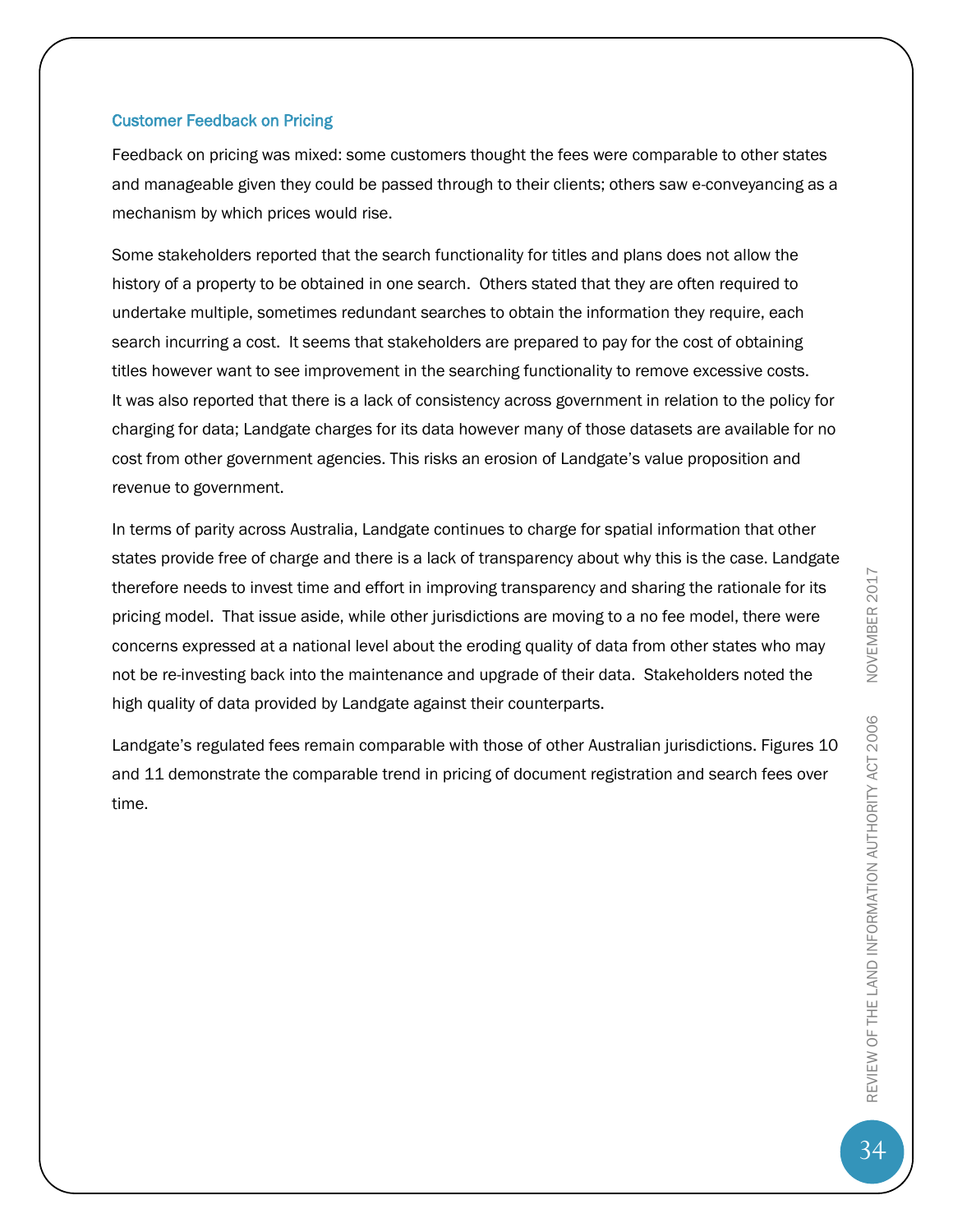





*Figure 11: Title Search fees across Australian jurisdictions 2010/11 – 2016/17* 

Note: A further explanatory note to these figures is included within Appendix 5 (5c).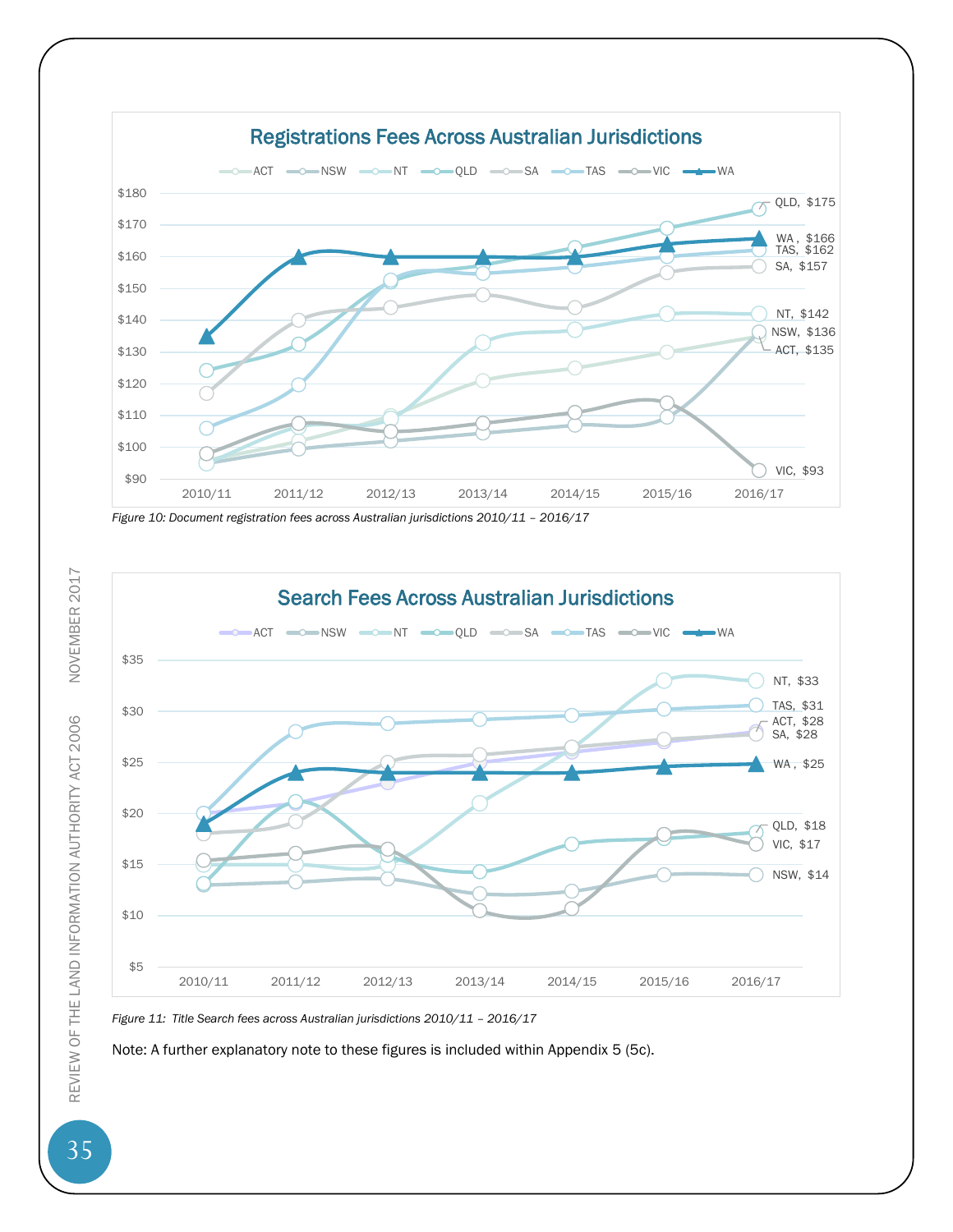Evident through much of the feedback provided was that Landgate's pricing structure was not generally well understood by stakeholders. The means through which Landgate determines fees and charges, especially regarding the access and use of data, was seen to be overly complex. The methodology applied in determining non-regulated fees and charges should be transparent, improving customers' ability to make budgetary and purchasing decisions. Communication around the relationship between regulated and non-regulated fees should also be improved.

### Recommendation 11: Improving transparency of pricing

<span id="page-36-0"></span>Landgate to invest time and effort in improving transparency around fee determination, including the rationale for its pricing model.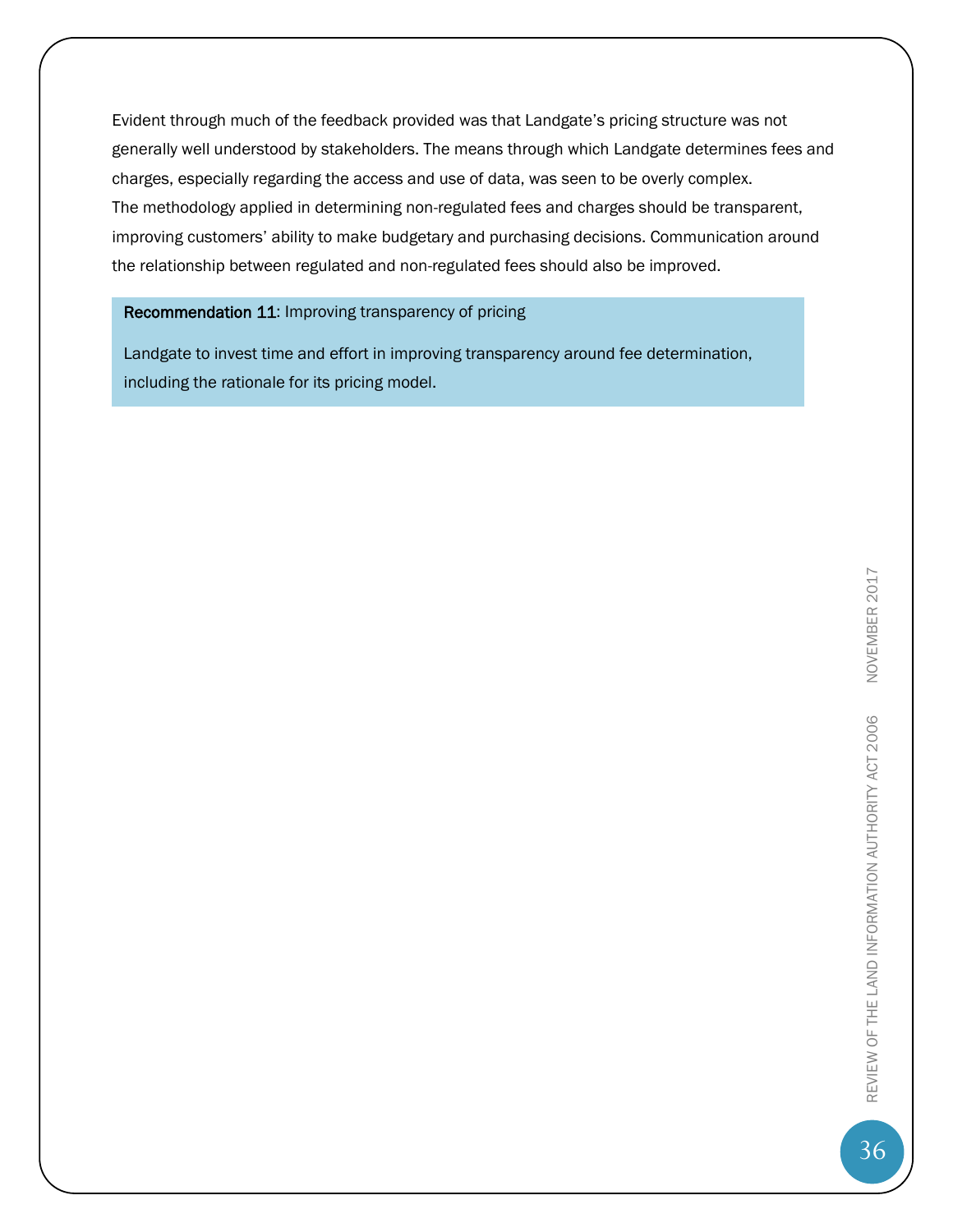# Recommendations

### <span id="page-37-0"></span>For consideration by Government

### Recommendation 1: Role of Landgate

Landgate continues to fulfil its existing role in relation to land information.

### Recommendation 2: Whole of government data

Landgate be appropriately empowered and resourced to provide intergovernmental services and deliver on whole-of-government objectives with respect to data. A clear, consistent legislative framework for data sharing should be established that:

- provides a mandate for Landgate to lead the implementation of the WA Whole-of-Government Open Data Policy through collaboration with other agencies
- requires data sharing between agencies
- delivers a more nuanced approach to relationships between agencies, providing greater value across government
- considers the cost of providing, maintaining and sourcing data, as well as appropriate funding mechanisms to ensure the currency and quality of that data.

### Recommendation 3: Whole of government policy role

The opportunities to utilise Landgate in the progress and development of significant state government policy projects within the Planning, Transport and Lands portfolio be further investigated.

### Recommendation 4: Functions of Landgate

Landgate continues to perform functions as established under Part 3 of the Act. The scope of functions under section 9 may need to be expanded should Landgate's future role in relation to data include information not considered to be 'land information' (refer data recommendation). Similarly, section 9(8) may need to be amended should Landgate's future policy role extend to matters not considered to be 'land information functions' (refer policy recommendation).

### Recommendation 5: Labour model

The Act be amended to provide Landgate with greater access to the 'substandard performance and disciplinary' provisions of the *Public Sector Management Act 1994.*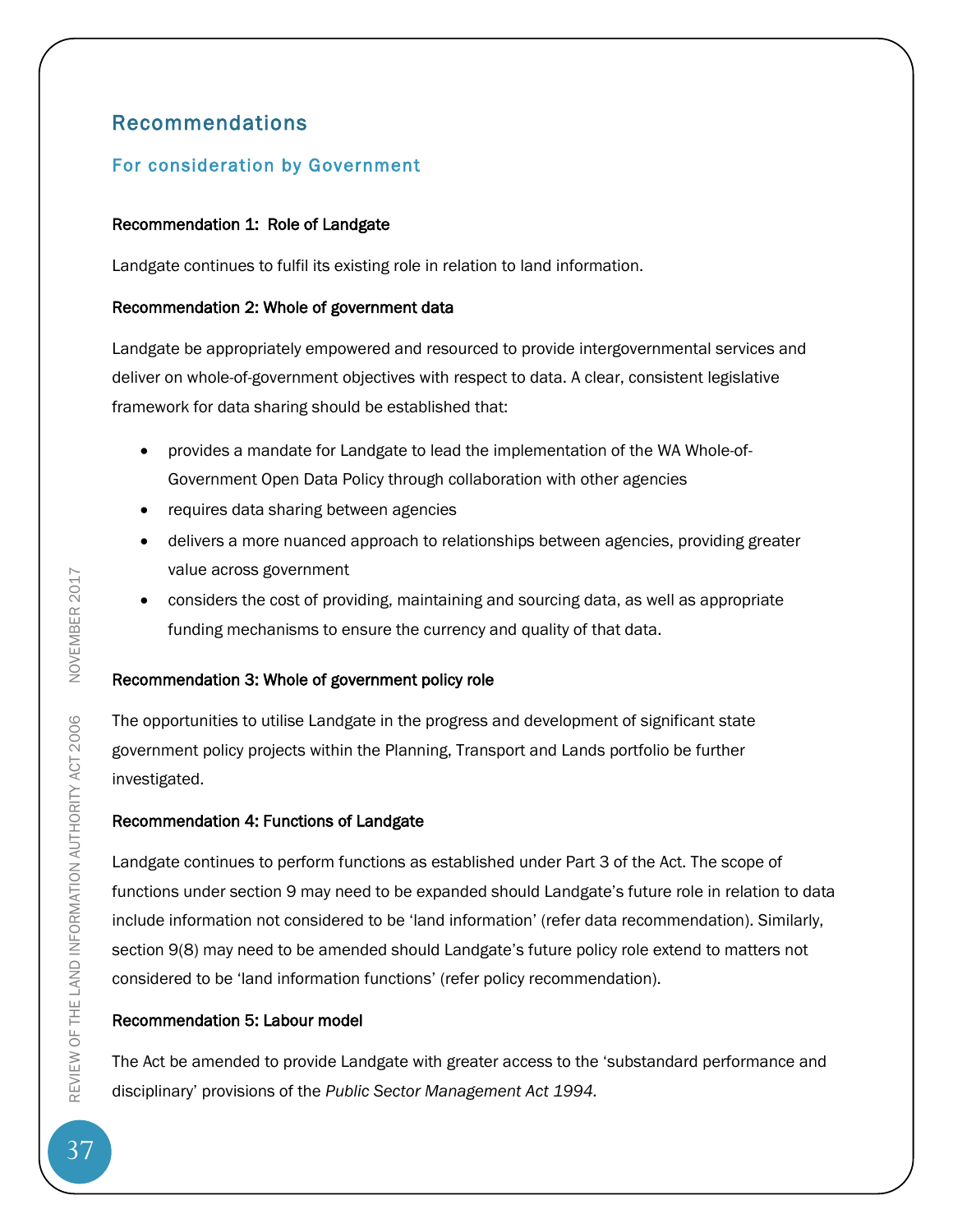### Recommendation 6: Statutory offices

Statutory officers continue to perform their existing functions within Landgate.

### Recommendation 9: Taxing provisions

The taxing provisions applicable for the purpose of determining Landgate's regulated fees continue to operate. In order for this to occur, the Minister is to provide a recommendation to the Governor, requesting that the expiry of those provisions introduced by the *Land Legislation Amendment Act 2015* be postponed prior to 31 December 2019.

### Recommendation 10: Future funding

That direction be provided in developing clear principles and methodologies for the setting of regulated fees.

In order for Landgate to develop an effective framework for the calculation of regulated fees, the following must be determined:

- whether the role of Landgate will be expanded to deliver additional services on behalf of government, and the means through which these will be funded
- the means through which services provided to other government agencies will continue to be funded
- the extent to which other revenue sources will be relied upon to fund the operations of Landgate.

Services for which Landgate's regulated fees are charged make up a significant portion of total revenue. This revenue is highly susceptible to fluctuations in the property market and therefore it is fundamental to the financial sustainability of Landgate that the principles and methodologies be developed with sufficient insight to the above. These factors have 'whole of government' implications and thus further understanding of the direction to be taken by government is necessary.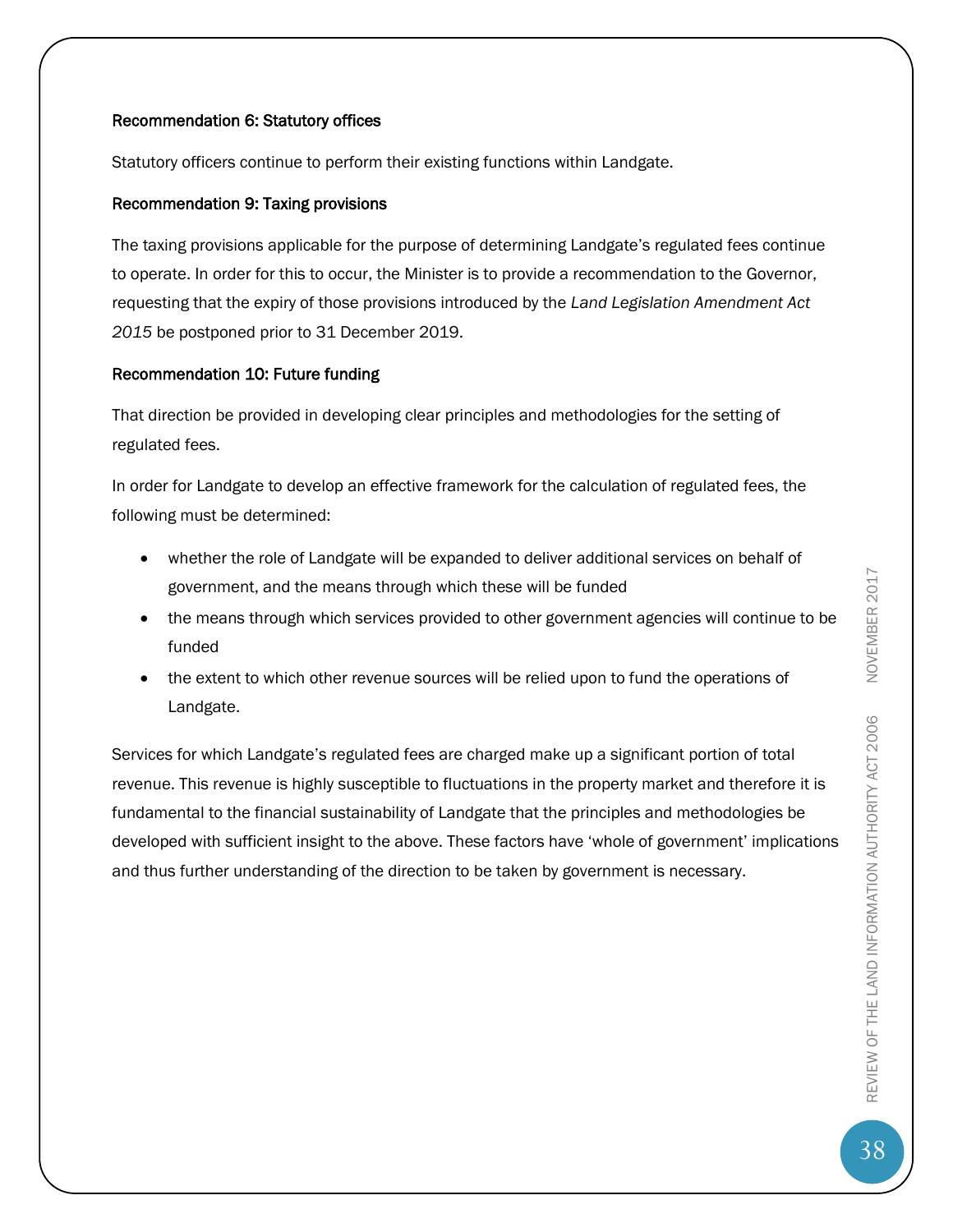### <span id="page-39-0"></span>For consideration by Landgate Executive

### Recommendation 7: Service Delivery

Continue to make it simpler and easier for customers to get what they need from Landgate, with a focus on well-designed, on-line services for the emerging electronic property market, as well as providing effective personal service to those with limited access to technology.

### Recommendation 8: Customer relationships

Continue to focus on customer relationship management and re-engage with customers on Landgate's new Way of Working.

### Recommendation 11: Improving transparency of pricing

<span id="page-39-1"></span>Landgate to invest time and effort in improving transparency around fee determination, including the rationale for its pricing model.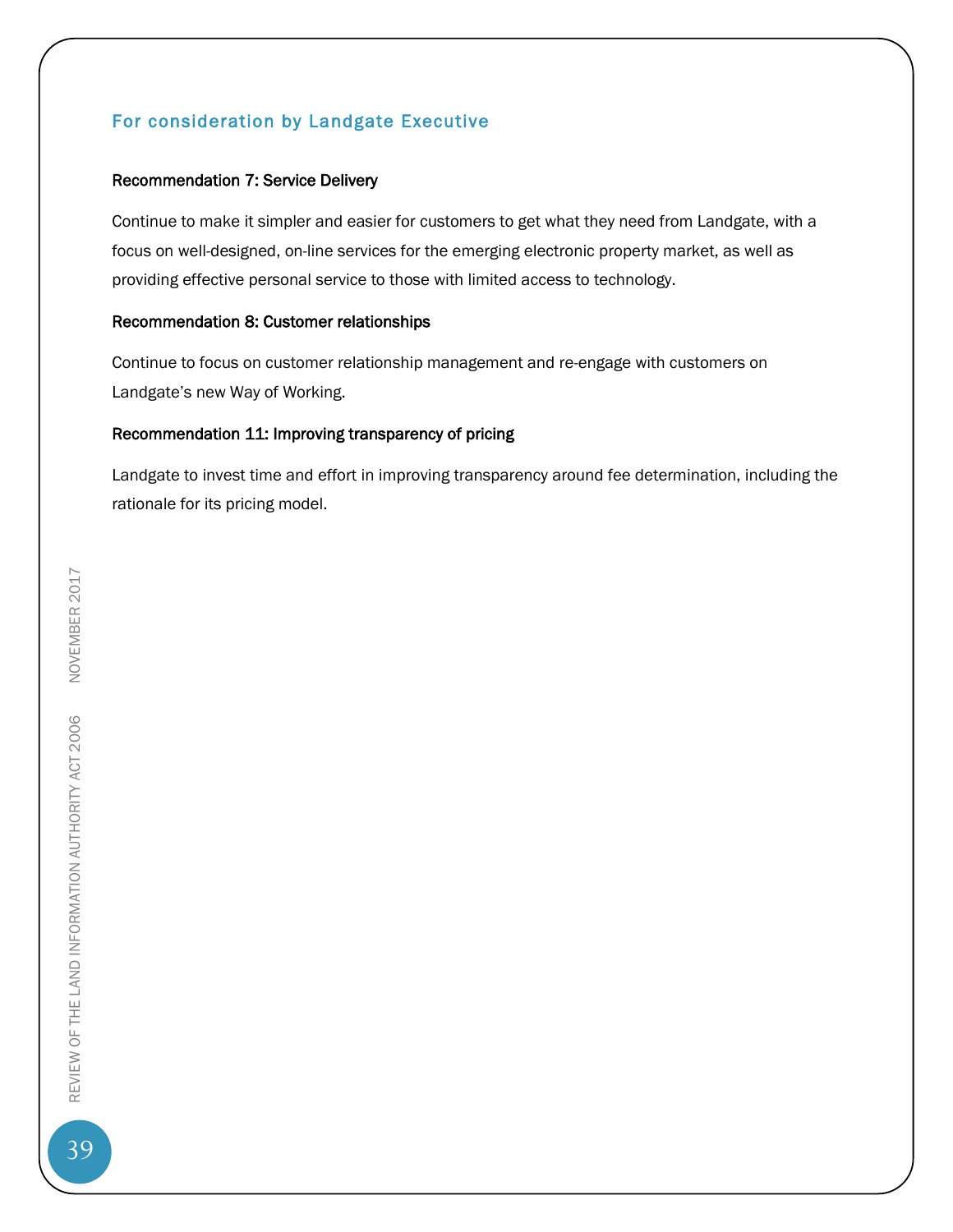# Appendix 1 – WALIA Steering Committee

- Chair, Landgate Board
- Chief Executive, Landgate
- General Manager, Strategy People and Performance, Landgate
- Director, Legislation and Policy
- Director, Planning and Performance
- **•** Senior Policy Advisors, Legislation and Policy, Landgate
- WALIA Reviewer- Nicole Lockwood, Lockwood Advisory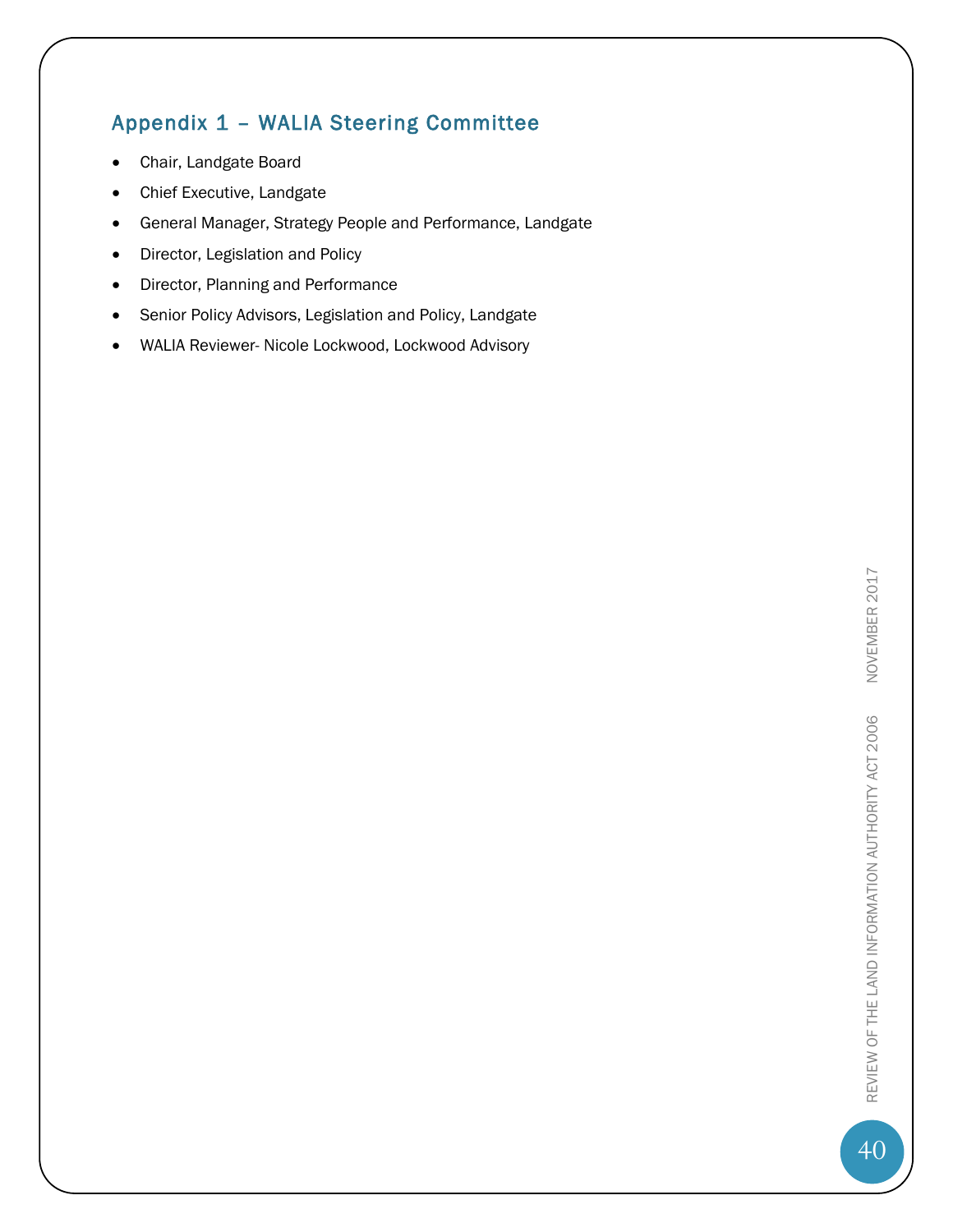# <span id="page-41-0"></span>Appendix 2 – Stakeholder Consultation

The WALIA review included a comprehensive program of consultation with a range of stakeholders from both the public and private sectors, as well as range of internal Landgate stakeholders.

### Internal

- Corporate Executive
- Manager of Audit and Risk
- Statutory Offices

### Industry Groups

- Australian Institute of Conveyancers (AICWA)
- ANSLIC (Aust/ NZ Spatial Information Council)
- ARNECC (Aust Registrars National Electronic Conveyancing Council)
- Cooperative Research Centre for Spatial Information (CRCSI)
- CCI (Chamber of Commerce and Industry)
- Law Society of WA
- Peak Property Industry Bodies Property Council, Urban Development Institute, Real Estate Institute
- Property Industry & professional bodies (Secondary) *Planning Institute of Australia (PIA); Australian Property Institute (API); Strata Community Australia (SCAWA);*
- PEXA (Property Exchange Australia)
- PSMA (Public Sector Mapping Agencies)
- Spatial Industry Bodies *Spatial Industries Business Association (SIBA), Surveying and Spatial Sciences Institute (SSSI), WA Institute of Surveyors (WAIOS)*
- WALGA (Western Australian Local Government Association)

### Government Stakeholders

- Department of Finance **Canadian Contract Contract Contract Contract Contract Contract Contract Contract Contract Contract Contract Contract Contract Contract Contract Contract Contract Contract Contract Contract Contract**
- 
- Department of Mines, Industry Regulation and Safety
- 
- Department of Premier and Cabinet Water Corporation
- Department of Treasury **Western Power**
- Housing Authority
- 
- Department of Lands **Music Contract Contract Contract Contract Contract Contract Contract Contract Contract Contract Contract Contract Contract Department Authority (MRA)** 
	- Office of the Auditor General
- Department of Planning **Commission Public Sector Commission** 
	-
	-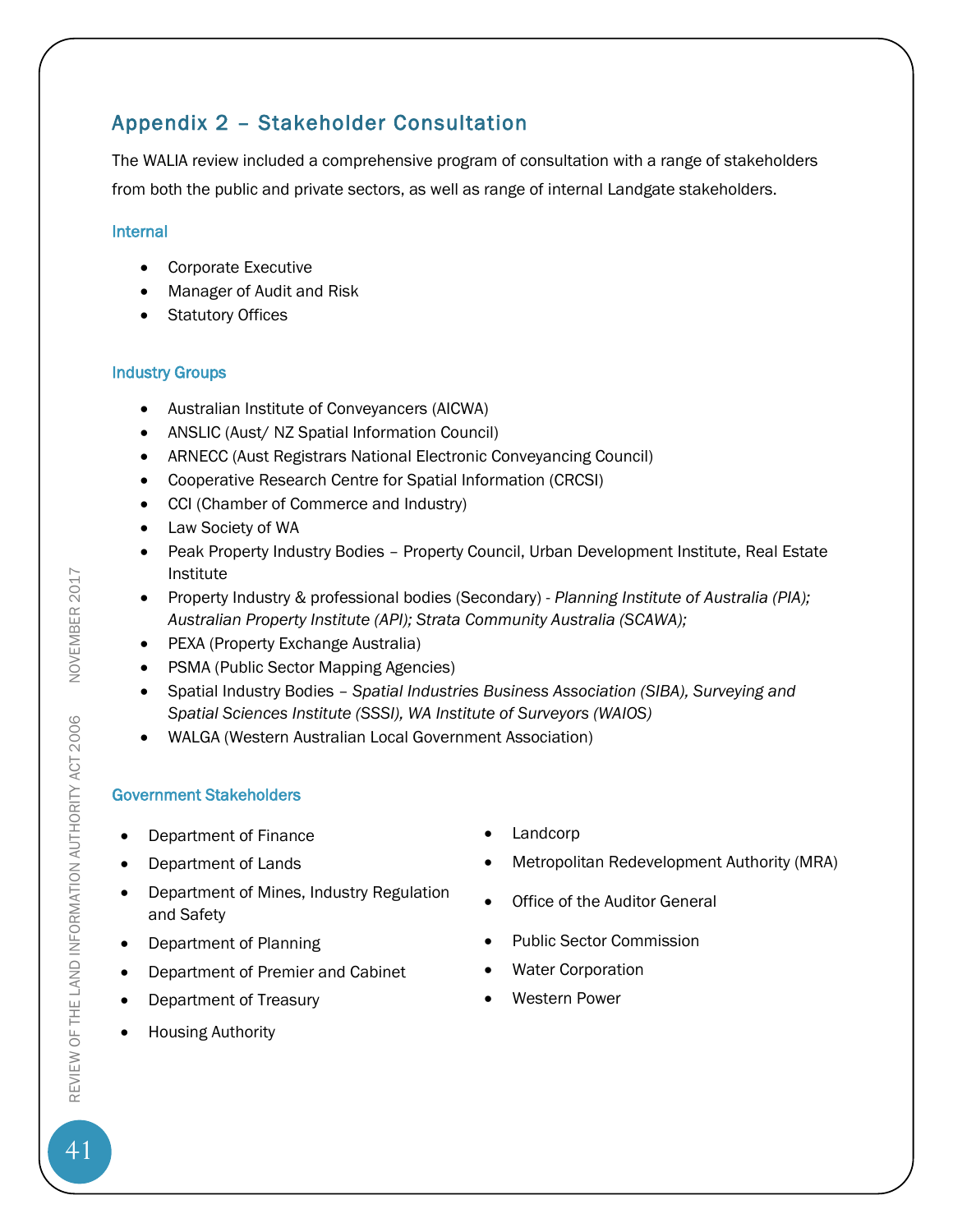### Local Government Agencies (priority councils)

- 
- 
- 
- City of Cockburn
- City of Perth
- City of Albany **City of Albany**
- City of Bayswater **Shire of Jarrahdale-Serpentine**
- City of Bunbury **Town of Port Hedland**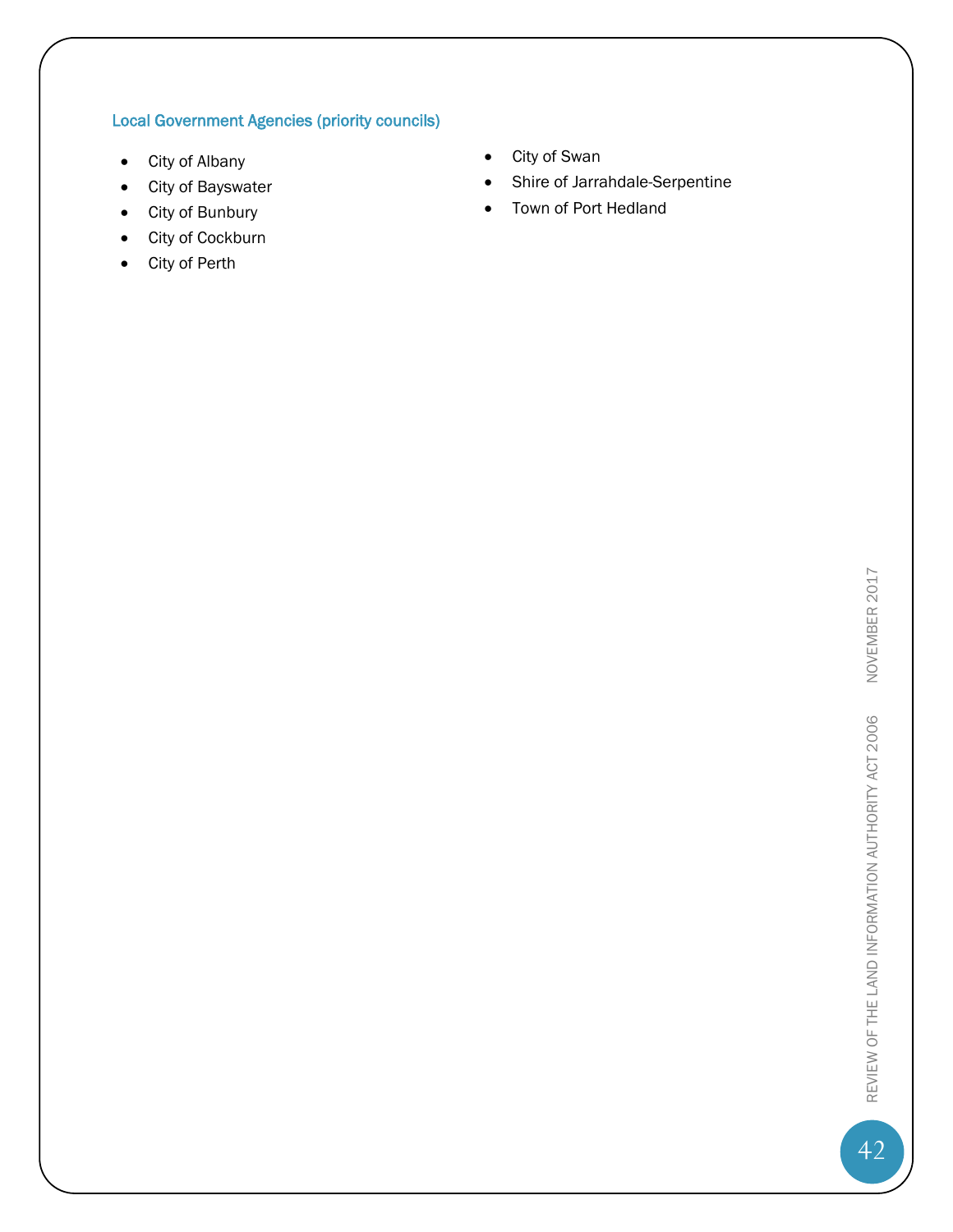### <span id="page-43-0"></span>Appendix 3 – The Future of Industry

The global economy is entering the fourth industrial revolution of the modern era which brings with it challenges and opportunities for people, business and government.

The increasing degree of connectedness, Artificial Intelligence (AI), automation, digitisation, speed of communications between individuals and once disparate infrastructure is challenging every aspect of established social norms, employment and business models, government policy, financial and institutional structures.

Landgate's response to the changing Real Property Market was the development of the New Land Registry (NLR™), which has allowed Landgate to move the WA Titles Register into the 'cloud' and progressively grow the levels of automated processing of land registrations.

Landgate is not immune to the continuing disruption of the Real Property Market with the privatisation of New South Wales and South Australia Land Titles Offices being poignant reminders. Advara Limited, a Landgate subsidiary, is a technology provider to the winning consortium for the New South Wales Land Titles Office, through its innovative NLR™.

The potential emergence of a national land registry will drive further standardisation of property law, regulations, legislation and policy at a national level. A national precedent has already been set with the establishment of the national e-conveyancing operation, Property Exchange Australia (PEXA), of which Landgate is a shareholder.

New technologies will drive further innovation of the broader electronic market, challenging established business models and market forces.

Innovation will realise future financial value and benefits for Western Australia beyond which is obtainable utilising traditional business models, government procurement and market forces. This proposition is predicated on continuing to balance the formula expressed below, where:

### Disruption = technology + customers + society<sup>1</sup>

As disruption continues, balancing technology, customers and society 'to speed up job creation in the digital economy, investment in data and digital infrastructure…'<sup>2</sup> will be required. The challenge for

 $\overline{a}$ 

 $^{\rm 1}$  World Economic Forum: 5 Insights on the future of disruption – Annual Meeting of the New Champions 2016. <sup>2</sup> OECD Observer, Jobs and skills in the digital economy - No307 Q3 2016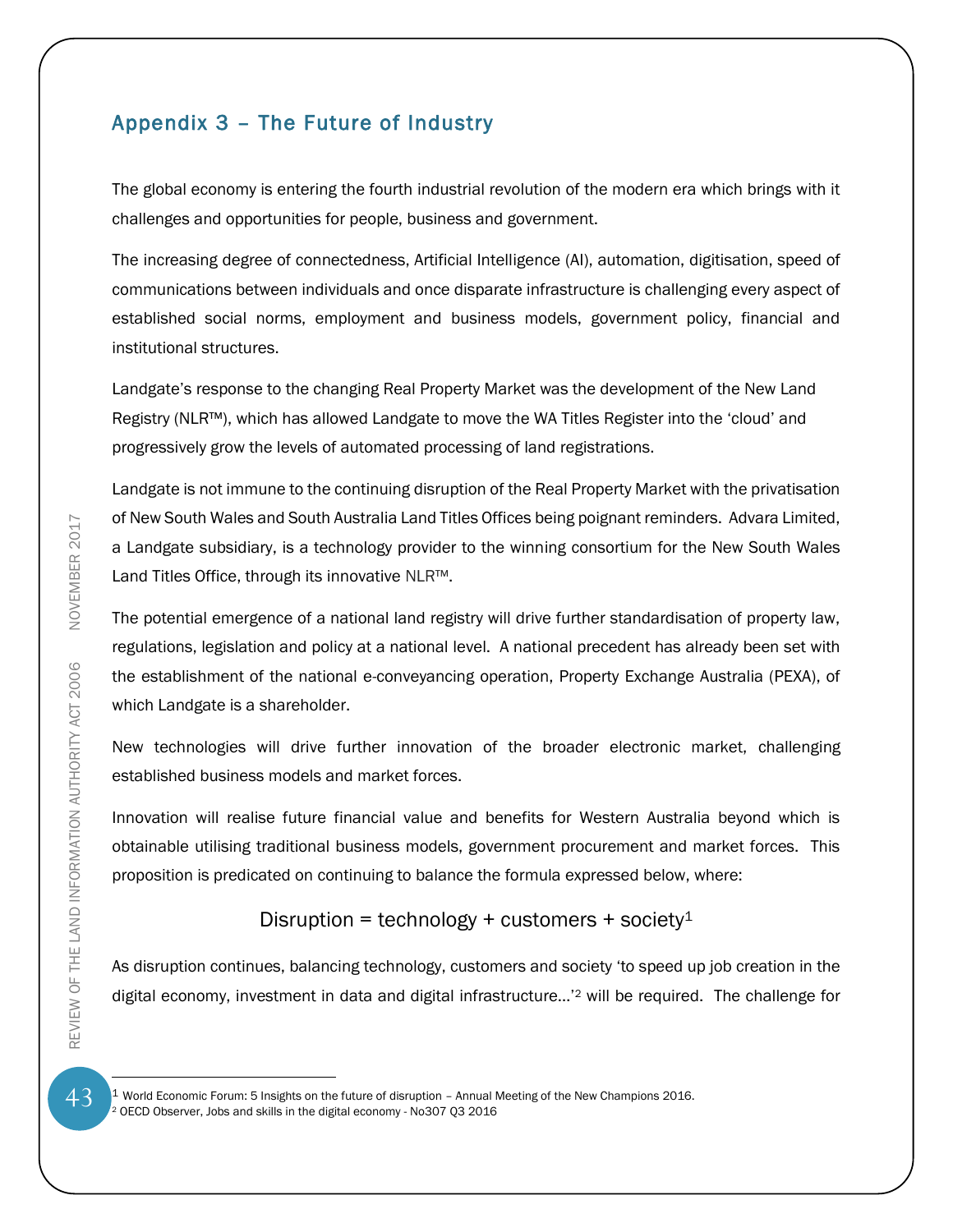governments is to proactively establish the policy, legislative, innovation and institutional frameworks to balance the formula.

The diagram below indicates the breadth of future trends and technology driving the fourth Industrial Revolution. Not all will directly impact Landgate and real property marketplace within the next 5-10 years, but they will change the socio-economic ecosystem in which Landgate operates.



The following trends and technology are expected to directly draw upon and / or impact Landgate services within the next 0 - 5 years:

- autonomy / automation / Artificial Intelligence (AI)
- open data<sup>3</sup>/ data analytics 4,5
- financial services and technology (FinTech) 6,7
- enhanced reality
- InfoSec & identity

 $\overline{a}$ 

<sup>5</sup> Gartner 10 Megatrends in Analytics http://www.gartner.com/smarterwithgartner/10-megatrends-in-analytics/

44

<sup>3</sup> http://www.data.wa.gov.au/fact-sheets-and-toolkit/open-data-benefit

<sup>4</sup>SAS Best Practices Report – 'Operationalizing and embedding analytics for action' Q1 2016

<sup>&</sup>lt;sup>6</sup> Accenture: The Future of Fintech and Banking: Digital disrupted or reimagined – 2015

<sup>7</sup> The Starling Report: Predictions and challenges for UK fintech in 2017 – Revolution of evolution? - 2017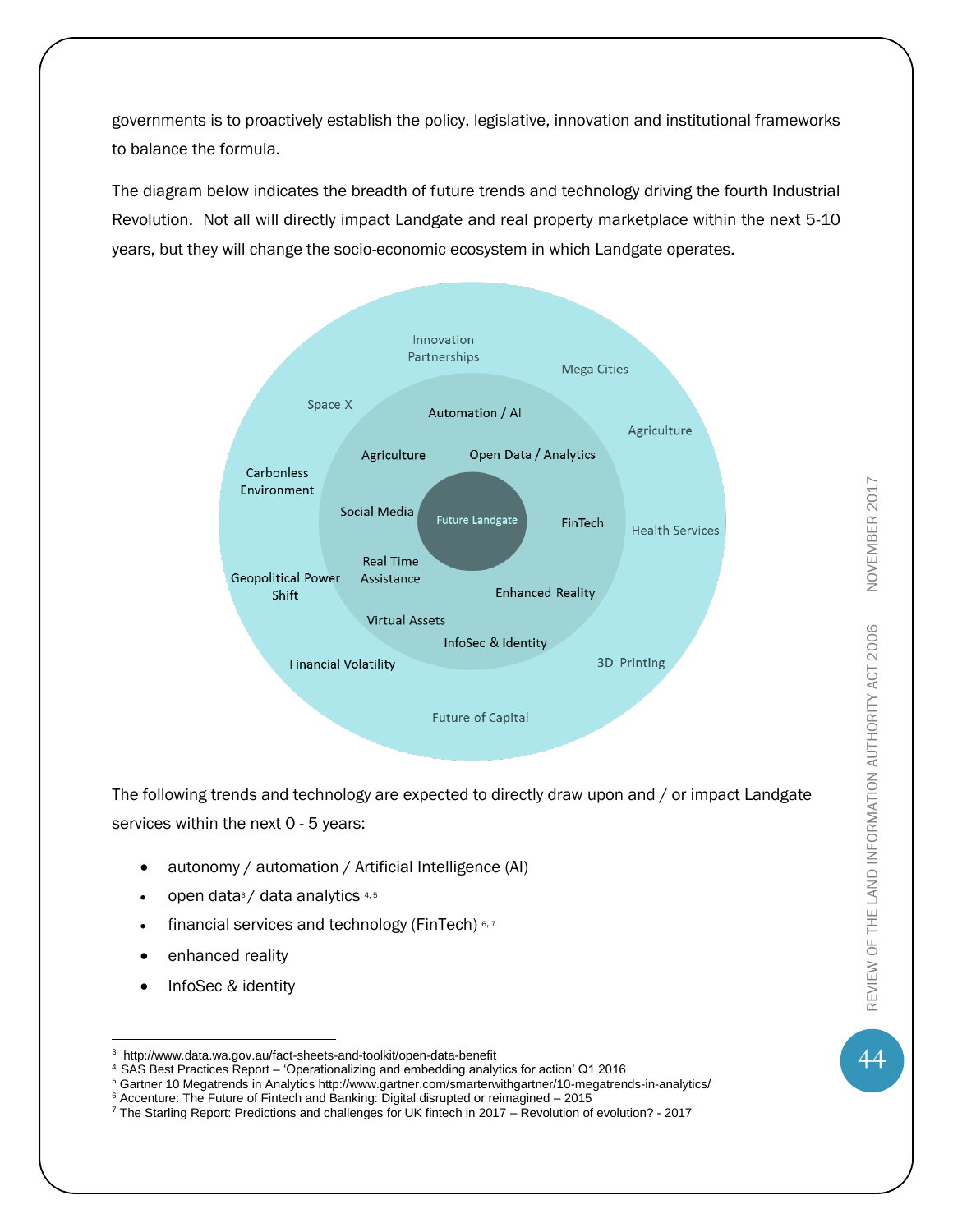- virtual property and assets 8,9
- real time assistance10
- social media
- agriculture.

And the following within the 5 -10 years:

- innovation partnership
- mega cities
- advancements in health services
- 3-D printing
- connected, all things to all things 11, 12
- the future of capital 13
- space exploration
- $\bullet$  carbonless energy, economy and scarcity 14, 15
- geopolitical & human capital power shift
- demographics
- technological infrastructure

All of above trends and technologies exist today, whether they continue, remain stagnant, or are replaced; the only constant will be the accelerating rate of change, and the challenges and opportunities to be enabled by effective legislative policy settings.

 $\overline{a}$ 

45

- 8 ResearchGate: Find Property in New Places Property in Cyber and Outer Space February 2016 9 Patent US7780532 B2 – 'Ownership of game environments in a virtual world' – August 24 2010
- $10$  insight.telstra.com.au Seven Disruptive Technologies to watch out for in 2017 December 2016
- 11 https://www.bbvaopenmind.com/en/the-internet-of-everything-ioe/
- <sup>12</sup> https://newsroom.cisco.com/ioe
- 13 World Economic Forum: Alternative Investments 2020 The Future of Capital for Entrepreneurs and SME's February 2016
- <sup>14</sup> A Carbonless Energy Strategy, Architecture, and Design Geopolitics of Energy 17 April 2008
- <sup>15</sup> IPCC Climate Change 2014 Synthesis Report Summary for Policy Makers 2014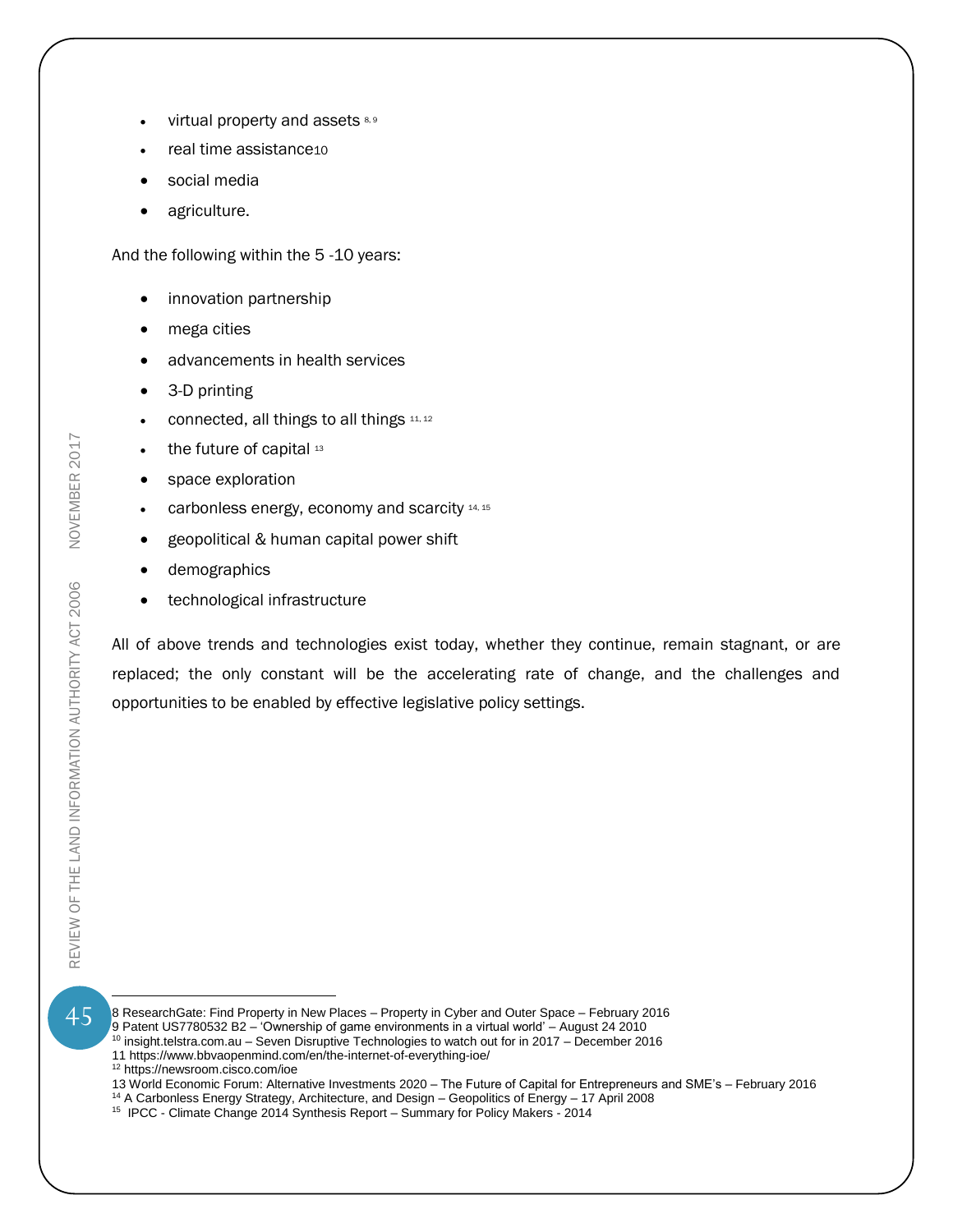### <span id="page-46-0"></span>Appendix 4 – Landgate's Functions

### Part 3 — Functions of Authority

### 8. Dual objectives of Authority

It is intended that the Authority —

- (a) act as a body through which the State performs certain functions related to land information on a basis that does not involve making a profit; and
- (b) in addition to acting as described in paragraph (a), generate for the State a fair commercial return from providing goods and services on a basis that may involve making a profit.

### 9. Functions

- (1) The Authority's main responsibilities include to provide, administer, and provide access to information in, land information systems as the laws of the State require.
- (2) The land information systems provided under subsection (1) may include other information as well as the information that the laws of the State require them to contain and will include notifications of interests of a type determined by the Minister in accordance with subsection (3) and prescribed by regulation.
- (3) The Minister will determine the types of interests in or notifications in respect of land that are issued or made by any public or private body, which must be notified to the Authority and be made publicly accessible on a basis which does not involve making a profit.
- (4) The Authority may also provide, administer, and provide access to information in, land information systems other than those that are required by the laws of the State.
- (5) The information that is in a land information system provided under subsection  $(1)$  or  $(4)$ may include information obtained from another person.
- (6) The Authority's main responsibilities under this Act also include to provide staff, systems, and other resources and support, and to provide services and facilities, for the performance of functions that any other Act gives to a member of the Authority's staff.
- (7) The Authority may also —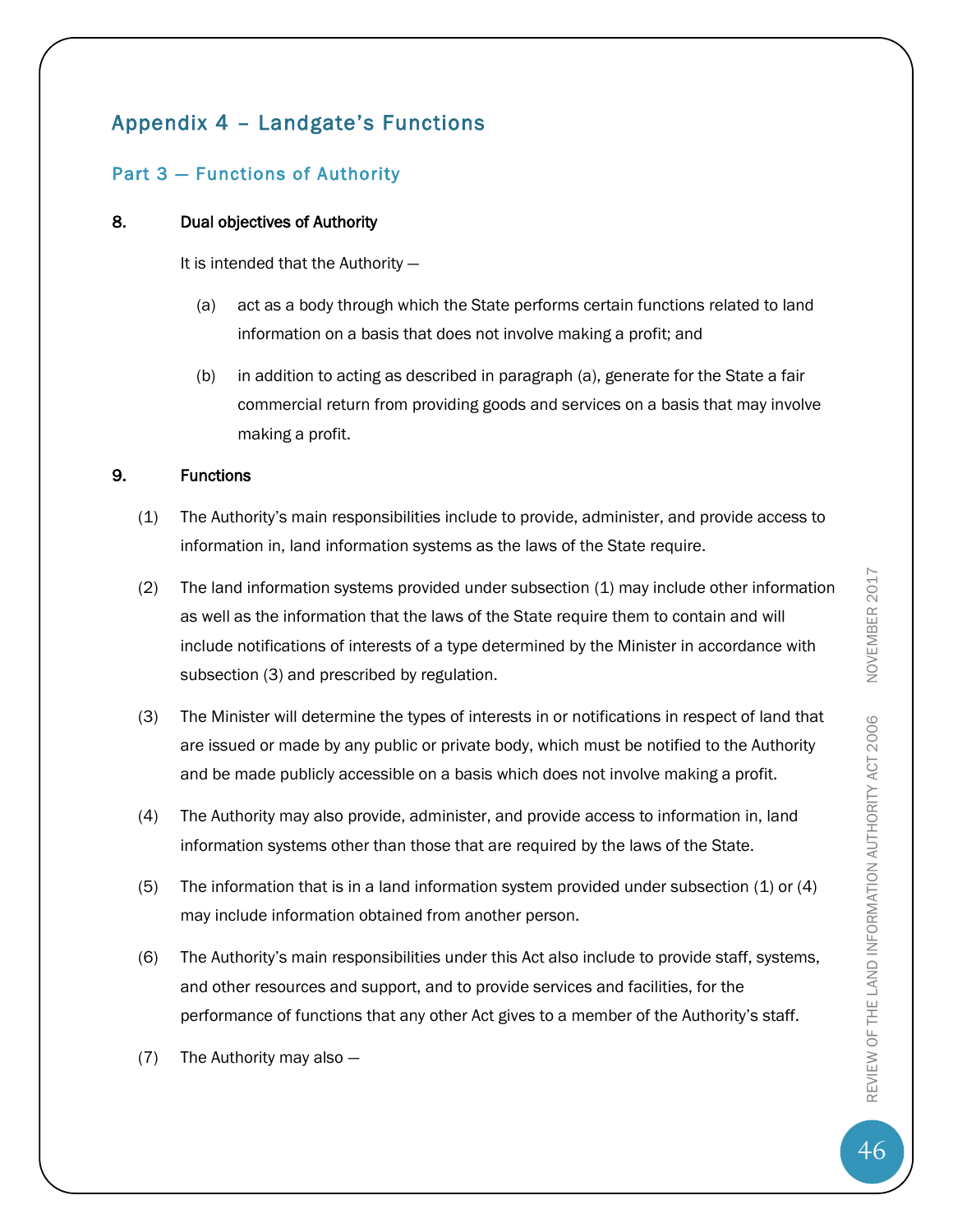- (a) under arrangements that may be agreed between the Authority and any other person keeping land information, whether in the public sector or the private sector and whether to comply with a statutory requirement or otherwise, provide goods and services to that person; and
- (b) provide goods and services related to any of its other functions under this or any other Act or that it is able to provide because of expertise related to any of those functions.
- (8) The Authority's other responsibilities under this Act are to, at the request of the Minister or as the Authority considers appropriate —
	- (a) develop policy and advise the Minister or any public body on matters related to the Authority's land information functions; and
	- (b) represent the State as a participant in the proceedings and activities of any body, whether local, national, or international, that has land information functions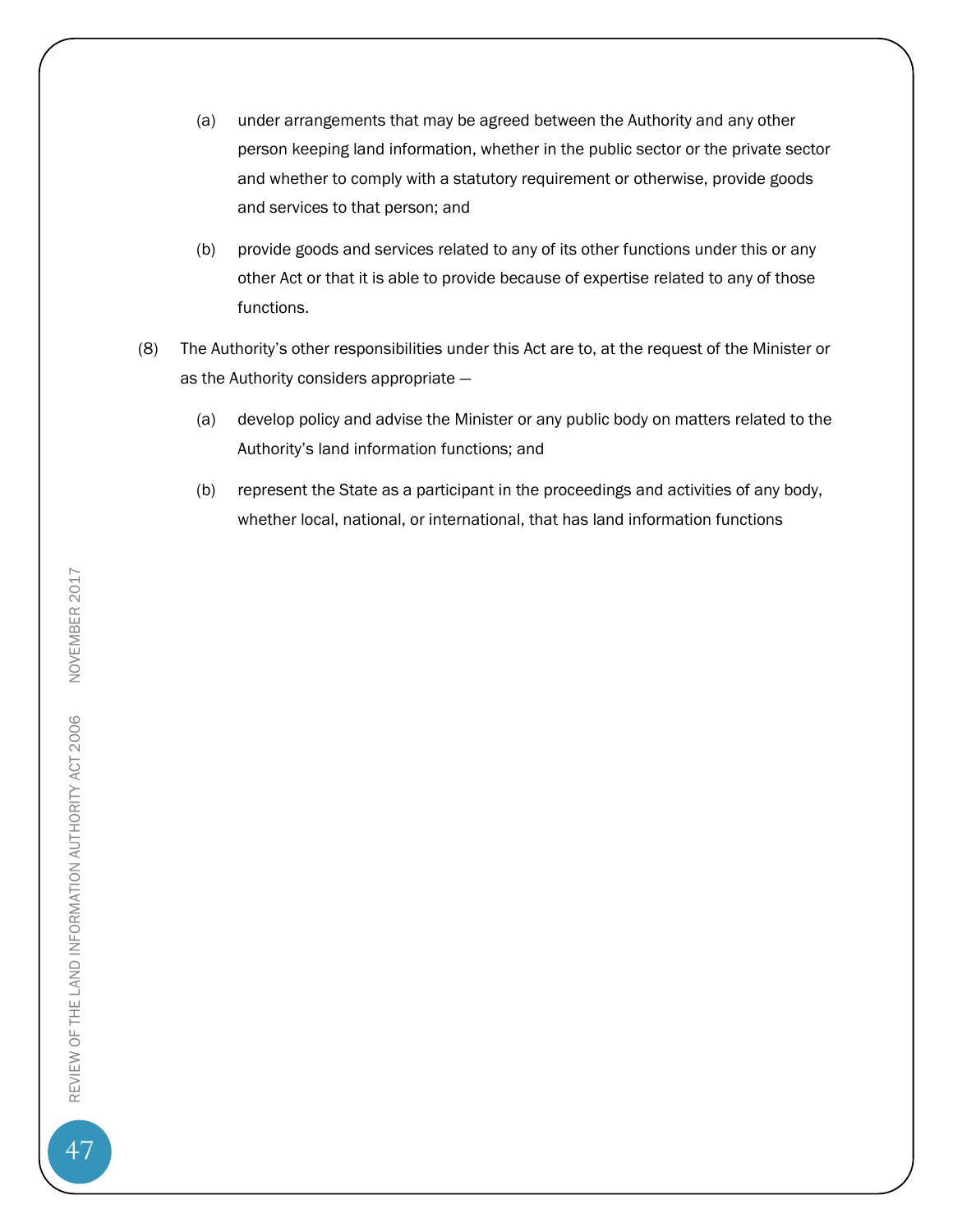# <span id="page-48-0"></span>Appendix 5 – Calculation of Regulated Fees

### 5a. Sources of Revenue

#### Landgate's three key revenue streams:

1) Regulated Services

Regulated services are those for which fees are 'Fixed by a written law' (section 16(2) LIA), prescribed under the other legislation administered by Landgate (*Registration of Deeds Act 1856*, *Strata Titles Act 1985, Transfer of Land Act 1893* and *Valuation of Land Act 1978).*

2) Non-Regulated Goods and Services

Goods and services provided by Landgate within the scope of its functions and priced in accordance with the principles of section 16 of the *Land Information Authority Act* (LIA).

3) State Government Funding Services for which Landgate receives an appropriation from the state government in accordance with the relevant Treasury processes.

### 5b. Pricing Methodology – Regulated fees

Due to the introduction of the taxing provisions in 2015, two distinct approaches have been taken to the calculation of regulated fees during the review period.

| <b>Time Period</b> | <b>Fees determined</b><br>in accordance with                                    | Methodology applied in<br>determining fees                       |
|--------------------|---------------------------------------------------------------------------------|------------------------------------------------------------------|
| 2012-2015          | <b>Cost Recovery</b>                                                            | Stand alone cost model                                           |
| $2015 - June 2018$ | Taxing Provisions (introduced by<br>the Land Legislation Amendment<br>Act 2015) | Fees Increases capped at CPI<br>(2014/15 + Annual CPI increases) |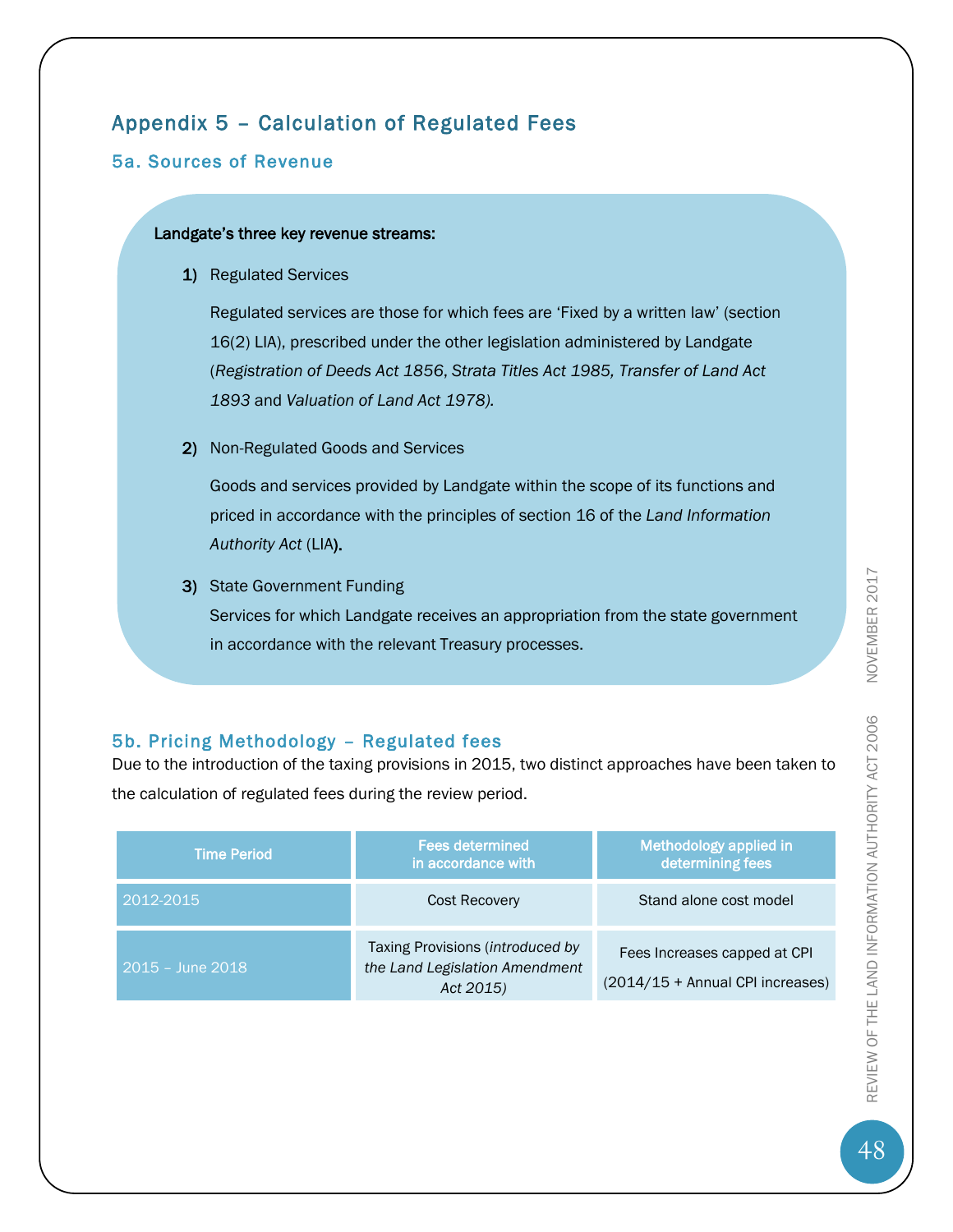#### *Cost Recovery*

Prior to the introduction of the taxing provisions in 2015, the calculation of Landgate's regulated fees were based on cost recovery.

Under Landgate's Corporate Cost Model, these costs were determined based on activity based pricing principles, applying a Stand Alone Cost Allocation model.

For regulated services, the Stand Alone Methodology (SAM) is used for allocating indirect and overhead costs. This, together with the allocation of direct Primary Purpose costs, forms an econometric costing view on which the regulated fees are based.

The SAM reviews each category of indirect or overhead cost, and determines if it would be reduced or not incurred if Landgate did not provide any or all of the non-Primary Purpose activities.

Under the SAM, almost all indirect and overhead costs are allocated to regulated services (Primary Purpose outputs). The notable exceptions are Accommodation and Information Management (IM) costs, whose allocations are adjusted as it is considered that less floor space and IT services would be required if only Primary Purpose activities were conducted.

Accommodation and IM costs are traced to all outputs (primary and non-primary), based on floor space and system use, respectively.

An exercise has been undertaken to apply the stand alone costing method to the Regulated functions. (Note: Regulated fees relate to document registration, plan registration and searches.) The steps outlined below define the process undertaken.

### *CPI Cap*

The annual fee submission process has involved the application of the Consumer Price Index (CPI) rate to the baseline fee amount. The baseline fee amount used in the first year was the existing 2014/15 FY schedule of fees.

The rate of CPI applied for this purpose, is that published in the Treasury budget papers as the 'All Groups Perth' estimate each year.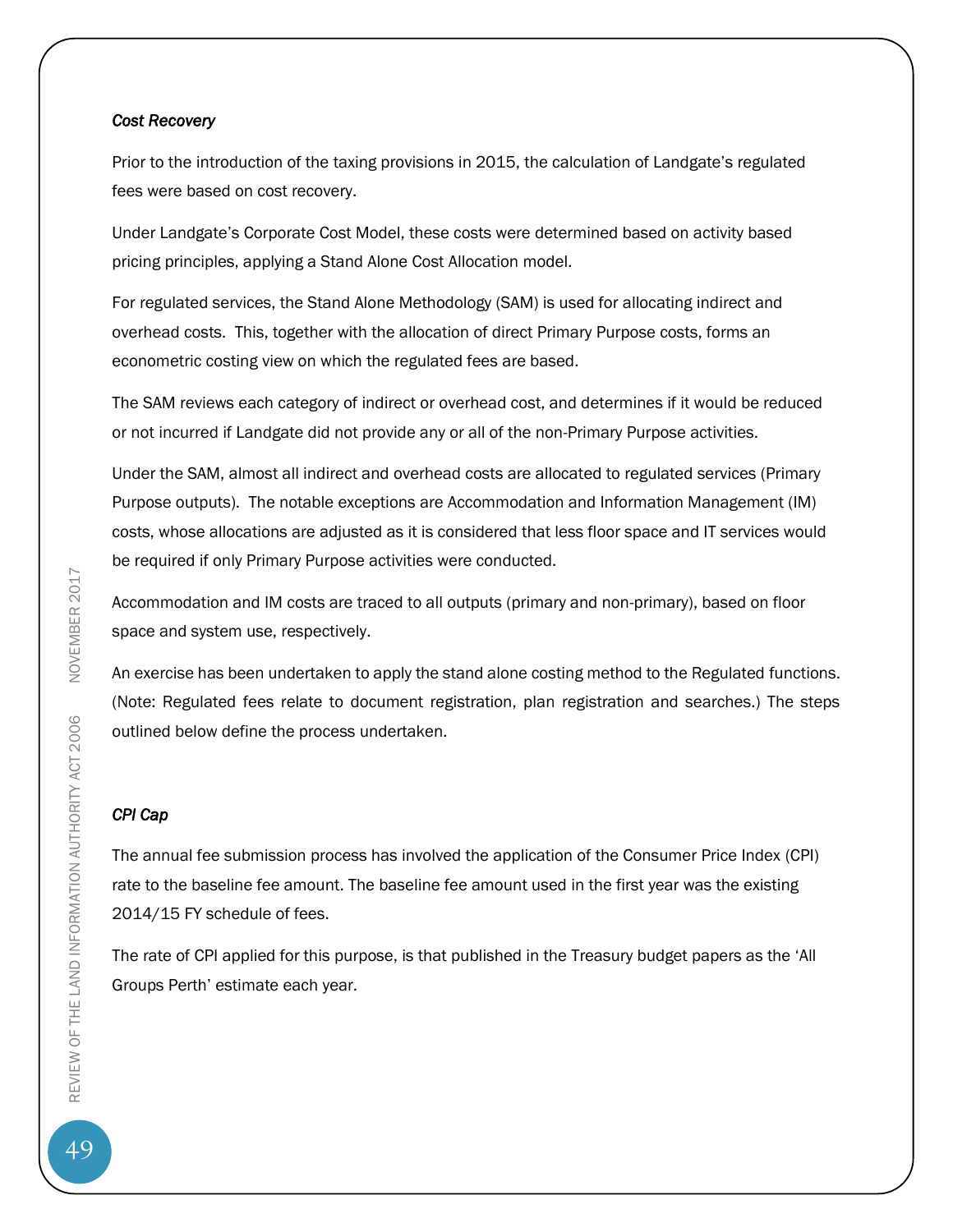### 5c. Note to Figures 10 & 11

#### National Relativity of Document Registration and Searching Fees

Figures 10 and 11 provide a comparison of Western Australia's document registration and searching fees with similar fees charged by other Australian State and Territory land registries (as at 31 January 2017).

### Land Titles Management Fees

Figure 10 depicts the fees for document registration based on the fee associated with 'discharge of mortgage'. While Landgate applies a similar fee across a number of registration actions such as transfer of title and lodgement, fees for different registration actions are variable between states. Victoria and Tasmania, for instance, have multi-level charging arrangements for different types of land transaction documents.

The term 'title search' at Figure 11 refers to the services involved for inspecting and/or copying land related documents, plans and certificates of title. This graph provides an indicative comparison of the fees for remote or electronic self-service searching at other registries. However, a direct productto-product relationship is difficult due to the variety of access modes (channels), the level of information provided and the different searching packages available from the various registries.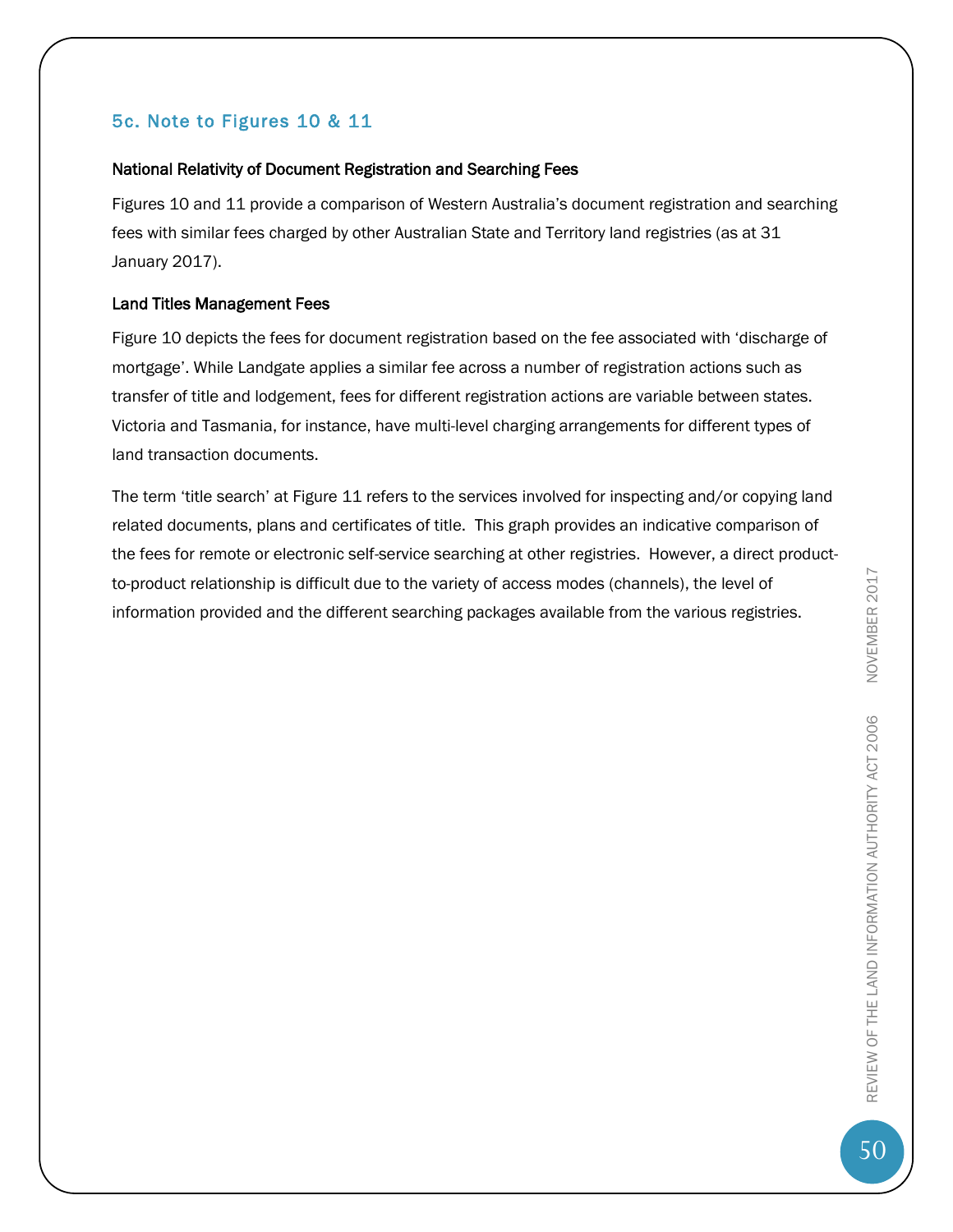# <span id="page-51-0"></span>Appendix 6 – 2012 WALIA Review Recommendations

|                | 2012 WALIA Review Recommendation                                                                                                                                                                                                                                                          | <b>Status</b>                                                                                                                                                                                                                                                                                                                                                                   |
|----------------|-------------------------------------------------------------------------------------------------------------------------------------------------------------------------------------------------------------------------------------------------------------------------------------------|---------------------------------------------------------------------------------------------------------------------------------------------------------------------------------------------------------------------------------------------------------------------------------------------------------------------------------------------------------------------------------|
| $\mathbf 1$    | Landgate continue operations as a statutory<br>authority with functions as currently defined in<br>the Land Information Authority Act 2006 (LIA Act)                                                                                                                                      | Business as usual - no further action<br>required.                                                                                                                                                                                                                                                                                                                              |
| $\overline{2}$ | Landgate review and modernise its subordinate<br>legislation to ensure alignment with the LIA Act<br>and to appropriately define and position statutory<br>offices, and related regulatory and policy roles for<br>the future.                                                            | Amendments to subsidiary legislation to<br>better define the contemporary role of<br>statutory offices has not yet been<br>undertaken.<br>The statutory offices, as prescribed under<br>various pieces of subsidiary legislation,<br>continue to form a key structural and<br>operational component of the Authority.<br>See Need for continuation of the<br>functions section. |
| 3              | Landgate (in conjunction with the Department of<br>Treasury and Department of Finance) conduct a<br>review of the Landgate's pricing framework with<br>the objective of establishing contemporary pricing<br>structures and ensuring the financial<br>sustainability of the organisation. | A review of Landgate's pricing framework<br>was conducted and introduced through<br>the Land Legislation Amendments Acts in<br>2015. These amendments expire after<br>December 2019, with more permanent<br>legislation required for continuation of<br>the changes. This topic is considered in<br>more detail in the Calculation of<br>regulated fees section.                |
| 4              | Landgate's employment framework remains as<br>provided in Sections 44 and 45 of the Act and the<br>organisation continue as an SES organisation.                                                                                                                                          | Business as usual - no further action<br>required.                                                                                                                                                                                                                                                                                                                              |
| 5              | Landgate's Board continue to review and sharpen<br>the business model for the organisation to reflect<br>the performance expectations signalled in the<br>draft SDP for 2012/13 to 2016/17.                                                                                               | Landgate's business model was refined<br>through Statements of Corporate Intent<br>and Strategic Development Plans over<br>the 5-year period. A review of the<br>organisational model was also conducted<br>in 2013 which led to the business<br>improvement program which is in the<br>final stages of delivery.                                                               |
| 6              | Landgate's next Statement of Corporate Intent<br>include (in schedule form) greater emphasis on<br>implementation strategies, actions, resources<br>and timelines.                                                                                                                        | Statements of Corporate Intent are now<br>more targeted with clear Key<br>Performance Indicators (KPIs) and<br>specific financial outcomes.                                                                                                                                                                                                                                     |

NOVEMBER 2017 SET REVIEW OF THE LAND INFORMATION AUTHORITY ACT 2006 NOVEMBER 2017 REVIEW OF THE LAND INFORMATION AUTHORITY ACT 2006